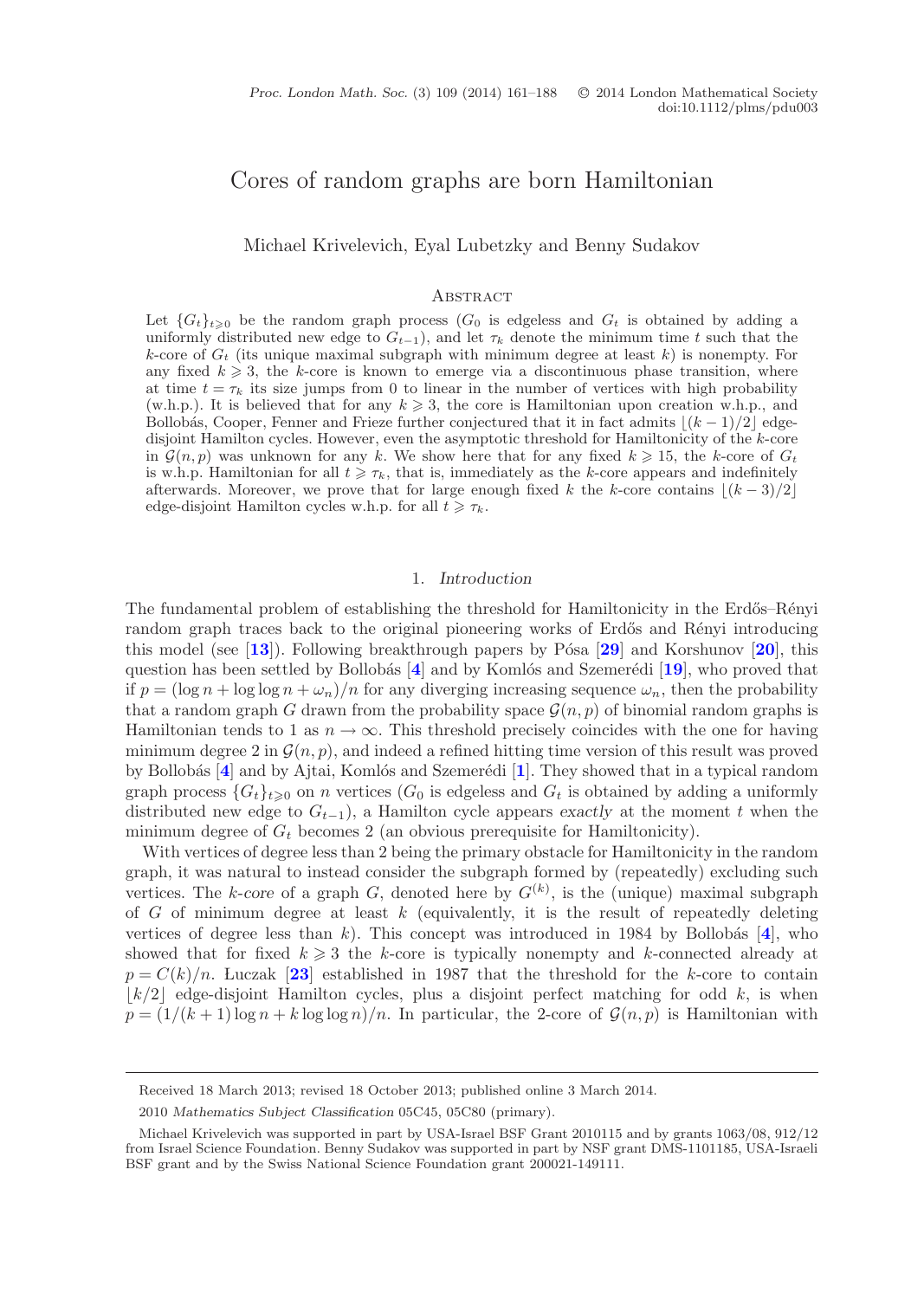high probability<sup>[†](#page-1-0)</sup> when  $p = (\frac{1}{3} \log n + 2 \log \log n + \omega_n)/n$  for any diverging increasing sequence  $\omega_n$ , preceding the Hamiltonicity of the entire graph roughly by a factor of 3. However, for any  $\omega_n$ , preceding the Hamiltonicity of the entire graph roughly by a factor of 3. However, for any fixed  $k \geq 3$ , the threshold for the k-core to contain a (single) Hamilton cycle remained open.<br>The best upper bound to date on this threshold is  $(2 + \alpha (1)) (k + 1)^3/n$  by Bollobás. Cooper

The best upper bound to date on this threshold is  $(2 + o_k(1)) (k + 1)^3/n$  by Bollobás, Cooper, Fenner and Frieze [[6](#page-26-2)] via their study of the related model  $\mathcal{G}(n, m, k)$ , a graph uniformly chosen out of all those on n labeled vertices with m edges and minimum degree at least  $k$ . It is well known (and easily seen) that, conditioned on its number of vertices  $N$  and edges  $M$ , the k-core of  $\mathcal{G}(n, p)$  is distributed as  $\mathcal{G}(N, M, k)$ , hence the results on the latter model for a suitable  $M =$  $M(N)$  carry to  $G^{(k)}$  for  $G \sim \mathcal{G}(n, p)$ . It was shown in [[6](#page-26-2)], following a previous paper of Bollobás, Fenner and Frieze [**[7](#page-26-3)**], that for any fixed  $k \geqslant 3$  the graph  $G \sim \mathcal{G}(n, m, k)$  with high probability (w.b.p.) contains  $\lfloor (k-1)/2 \rfloor$  edge-disjoint Hamilton cycles (plus a disjoint perfect matching (w.h.p.) contains  $|(k-1)/2|$  edge-disjoint Hamilton cycles (plus a disjoint perfect matching when k is even) as long as  $m/n > (k+1)^3$  (see the recent work [[14](#page-27-5)] for an improvement in the special case  $k = 3$ ). This can then be translated to  $G \sim \mathcal{G}(n, p)$  to imply that, for any fixed  $k \geqslant 3$ , its k-core is Hamiltonian w.h.p. provided that  $p > (2 + o_k(1))(k+1)^3/n$ .<br>An obvious lower bound is the first appearance of the k-core, which on its c

An obvious lower bound is the first appearance of the k-core, which on its own involves a remarkable first-order phase transition along the evolution of the random graph: Letting  $k \geqslant 3$ <br>and defining and defining

$$
\tau_k = \min\{t : G_t^{(k)} \neq \emptyset\} \tag{1.1}
$$

to be the first time at which the random graph process gives rise to a nonempty  $k$ -core, Luczak  $[24, 25]$  $[24, 25]$  $[24, 25]$  $[24, 25]$  $[24, 25]$  showed that  $|G_{\tau_k}^{(k)}| \geq n/5000$  w.h.p. That is, in a typical random graph process, the *k*-core remains empty until the addition of a single edge creates a chain reaction culminating the k-core remains empty until the addition of a single edge creates a chain reaction culminating in a linear-sized core. This fascinating phenomenon triggered a long line of works (see, for example, [**[9](#page-26-4)**–**[12](#page-27-8)**, **[16](#page-27-9)**, **[17](#page-27-10)**, **[26](#page-27-11)**–**[28](#page-27-12)**, **[30](#page-27-13)**, **[31](#page-27-14)**]). Most notably, the tour-de-force by Pittel, Spencer and Wormald [[28](#page-27-12)] determined the asymptotic threshold for its emergence to be  $p = c_k/n$  for  $c_k = \inf_{\lambda \in \Lambda} \frac{\lambda}{p(\text{Poisson}(\lambda))} > k - 1 - k + \sqrt{k \log k} + O(\sqrt{k})$  as well as characterized various and wormand [26] determined the asymptotic threshold for its emergence to be  $p = c_k/n$  for  $c_k = \inf_{\lambda > 0} \lambda / \mathbb{P}(\text{Poisson}(\lambda) \ge k - 1) = k + \sqrt{k \log k} + O(\sqrt{k})$ , as well as characterized various properties of the core upon its creation properties of the core upon its creation, for example, its size, edge density, etc.

*Main results.* The threshold for the Hamiltonicity of the k-core of  $\mathcal{G}(n, p)$  is roughly between  $k/n$  and  $2k^3/n$ , as discussed above. Comparing these, it was long believed that the lower bound should be asymptotically tight, and indeed Bollobás, Cooper, Fenner and Frieze [[6](#page-26-2)] conjectured (see also  $[30]$  $[30]$  $[30]$ ) that their result could be pushed down to about  $k/n$ , and in particular, the kcore should be Hamiltonian w.h.p. for  $p>c_k/n$ . Furthermore, since the k-core is known to enjoy excellent expansion properties (being a random graph with a particularly nice degree distribution, namely, Poisson conditioned on being at least  $k$ ) immediately upon its creation, one could expect the hitting time version of this result to also be true (see, for example, [**[18](#page-27-15)**, Chapter 5 for related questions). That is, w.h.p. the  $k$ -core should be Hamiltonian since the very moment of its birth in the random graph process, that is, at time  $\tau_k$ . Here, we are able to show this stronger statement for any  $k \geqslant 15$ , as given by the following theorem.

THEOREM 1.1. Let  $\{G_t\}$  be the random graph process on *n* vertices. Fix  $k \geq 15$  and let be hitting time for the appearance of a *k*-core in *G*. Then w h n the *k*-core of *G*, is  $\tau_k$  be the hitting time for the appearance of a k-core in  $G_t$ . Then w.h.p. the k-core of  $G_t$  is *Hamiltonian for all*  $t \geqslant \tau_k$ .

Note that the Hamiltonicity of the k-core is a *nonmonotone* property, and as such, guaranteeing that  $G_t^{(k)}$  is Hamiltonian *for all*  $t \geq \tau_k$  is nontrivial even given that it is Hamiltonian at time  $t - \tau$ . This is due to the fact that the *k*-core dynamically grows with the Hamiltonian at time  $t = \tau_k$ . This is due to the fact that the k-core dynamically grows with the addition of edges along the random graph process. With each new vertex that joins the  $k$ -core,

<span id="page-1-0"></span><sup>&</sup>lt;sup>†</sup>An event is said to occur with high probability (or w.h.p. for brevity) if its probability tends to 1 as  $n \to \infty$ .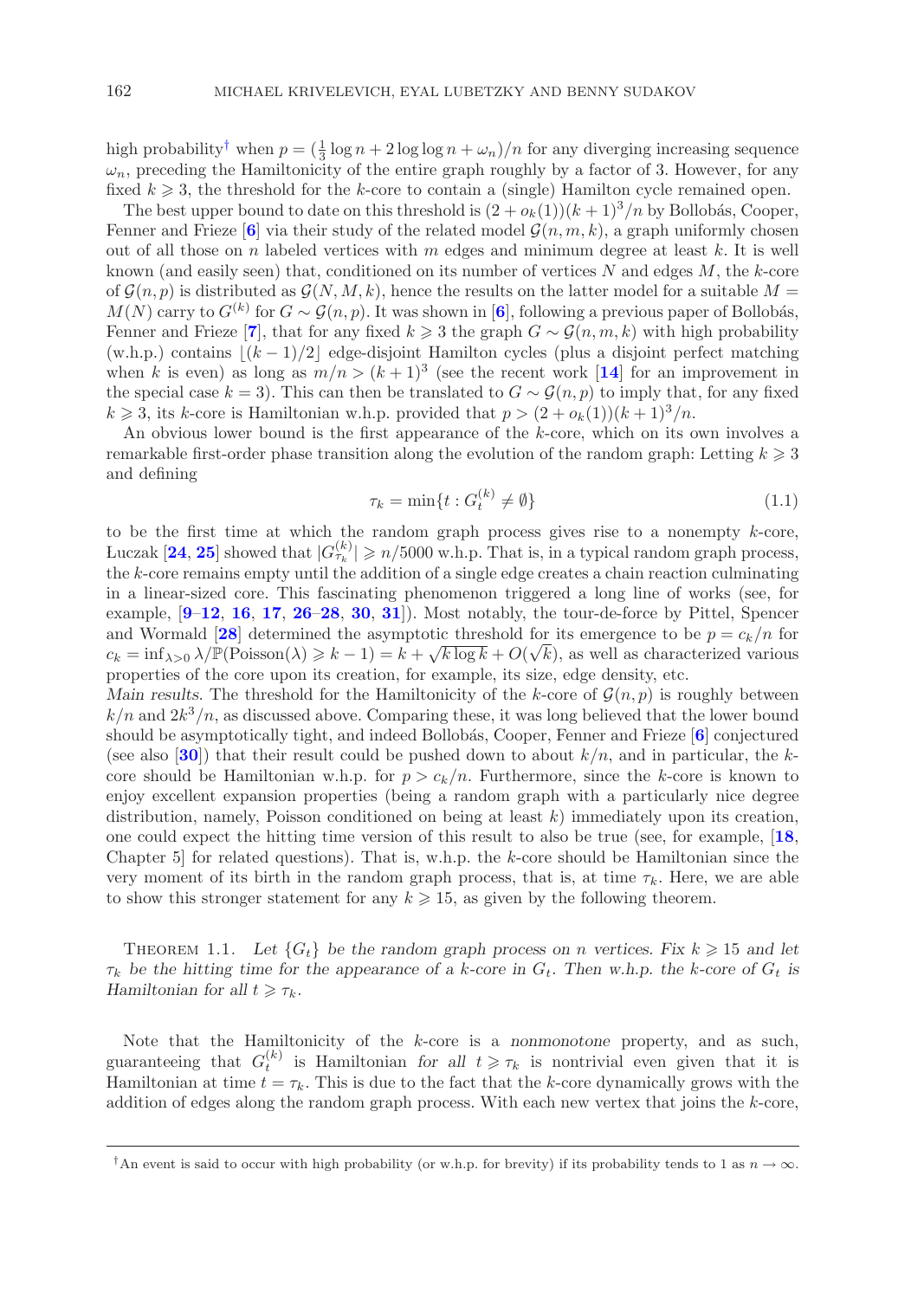we must immediately find a new cycle going through this vertex as well as all the other vertices of the core. This dynamic growth of the  $k$ -core poses additional challenges for the proofs, as we will now explain.

A common recipe for establishing Hamiltonicity in random graph models relies on *sprinkling* new edges, through which longer and longer paths are formed in the graph, eventually culminating in a Hamilton path that is followed by a Hamilton cycle. To show that the graph G at time  $T_1$  is Hamiltonian via this framework, one can examine the graph at time  $T_0 = T_1 - cn$ , call it  $H$ , and show that it enjoys the following property: Out of all edges missing from  $H$ , a constant proportion is 'good' in the sense that adding any single good edge will support the above extension of the maximum path length. This is typically established using strong expansion properties of  $H$ , and in particular, this property is retained when additional edges are added to the graph. As such, when adding cn edges (for an appropriate constant  $c > 0$ ) along the interval  $(T_0, T_1)$ , one can collect (w.h.p.) up to n new good edges, leading to a Hamilton cycle. (A version of this framework also exists for a choice of  $T_0 = T_1 - o(n)$ , provided that the initial graph H satisfies additional more delicate properties.)

In our setting, the above framework faces a major obstacle due to the dynamical nature of the k-core, already present if one merely wishes to show the weaker asymptotic version of Theorem 1.1 (that is, that for any fixed  $\varepsilon > 0$  the k-core of  $G \sim \mathcal{G}(n, p)$  is w.h.p. Hamiltonian at  $p = (c_k + \varepsilon)/n$ . Indeed, the very same sprinkling process that repeatedly extends our longest path simultaneously enlarges the k-core and might destroy the aforementioned properties of  $H = G_{T_0}$  and foil the entire procedure.

Even more challenging is the obstacle in the way of a hitting time version (Hamiltonicity of  $G_t^{(k)}$  at  $t = \tau_k$ ), due to the first-order phase transition by which the k-core emerges. Already at time  $\tau_k - 1$  the k-core is empty, thus inspecting  $H = G_{T_0}$  for  $T_0 < T_1 = \tau_k$  would not reveal which subgraph of  $G_{T_1}$  will host the future core (and the sought properties will clearly not hold for every possible subgraph).

The novelty in this work is a different setup for sprinkling, hinging on *conditioning on the future* at time  $T_0$ . Roughly put, at time  $T_0$ , we condition on the subset of vertices V' that will host the k-core at time  $T_1$  as well as on some of the edges along the interval  $(T_2, T_1)$  in a host the k-core at time  $T_1$ , as well as on some of the edges along the interval  $(T_0, T_1)$ , in a careful manner such that:

- (i) a constant fraction of the edges along the interval  $(T_0, T_1)$  remains unrevealed;
- (ii) the unrevealed edges are *uniformly distributed* over a (linear) subset of the edges that, all throughout the sprinkling process, contains most of the good edges.

Observe that one can establish various properties of the induced graph of  $H$  on  $V'$  (for example expansion) and these would now be retained throughout the sprinkling (as  $V'$ example, expansion) and these would now be retained throughout the sprinkling (as  $V'$  remains static in the new setup). Properties (i) and (ii) then enable one to appeal to the remains static in the new setup). Properties (i) and (ii) then enable one to appeal to the standard sprinkling framework for Hamiltonicity. In our context, combining this method with the classical *rotation–extension* technique of Pósa [[29](#page-27-1)] reduces Hamiltonicity to the task of verifying certain properties of the induced graph on  $V'$  at time  $T_0$  (namely, suitable expansion<br>and the existence of a sub-linear number of cycles covering all vertices). The latter task is and the existence of a sub-linear number of cycles covering all vertices). The latter task is where we require that  $k \geqslant 15$  for the arguments to hold (and be reasonably short), and it is<br>plausible that a more detailed analysis of this technical part would relay this restriction plausible that a more detailed analysis of this technical part would relax this restriction.

Engineering the above setup to begin with, however, is highly nontrivial: Indeed, the identity of the vertex set of the future core  $V'$  can give away a great deal of information on the upcoming<br>edges until time  $T_1$  easily biasing them away from being uniform on a given set of edges edges until time  $T_1$ , easily biasing them away from being uniform on a given set of edges. Moreover, the set of good edges dynamically changes, and depends on the structure of the k-core in a complicated way.

The key step is to examine the set V', conditioned to host the k-core at time  $T_1$ , and rition it into  $\mathcal{B}_1 \subset V'$  and  $\mathcal{C}_2 = V' \setminus \mathcal{B}_2$ , based on the graph H at time  $T_2 = T_1 = o(n)$ partition it into  $\mathcal{B}_k \subset V'$  and  $\mathcal{C}_k = V' \setminus \mathcal{B}_k$ , based on the graph H at time  $T_0 = T_1 - o(n)$ <br>in the following manner: The set  $\mathcal{B}_k$  will consist of every  $v \in V'$  such that y has at least k in the following manner: The set  $\mathcal{B}_k$  will consist of every  $v \in V'$  such that v has at least k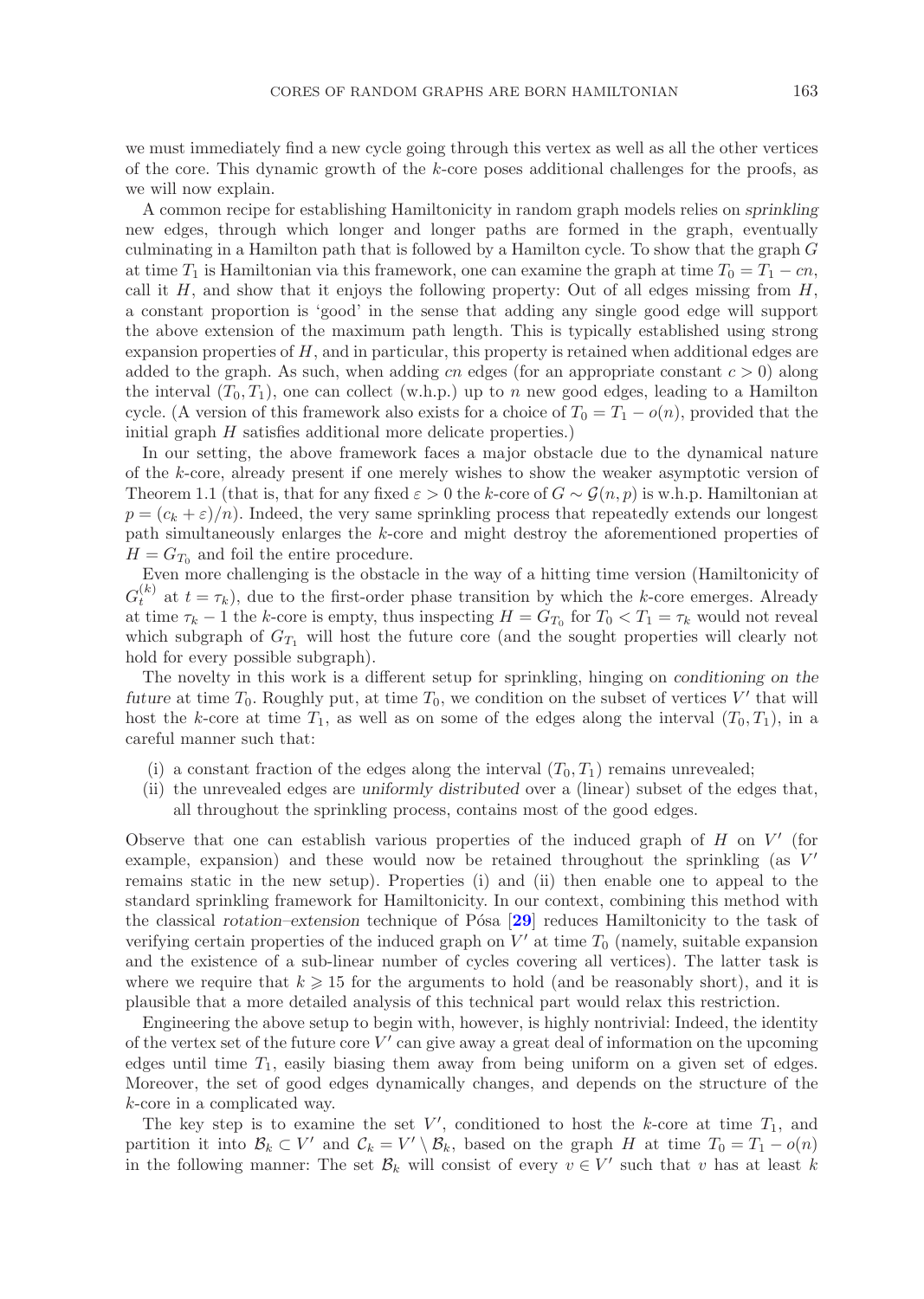neighbors in  $V'$  already at time  $T_0$ . We then reveal all edges along the interval  $(T_0, T_1)$  *except*<br>those with both endpoints in  $\mathcal{B}_t$  (giving away only the total number of such edges encountered those with both endpoints in  $\mathcal{B}_k$  (giving away only the total number of such edges encountered along this interval) with the intuition being the following.

- (i) Every  $v \in \mathcal{B}_k$  already guaranteed its inclusion in the k-core, thus the position of the unrevealed edges cannot interfere with our conditioning on  $V'$ , and consequently these<br>edges are uniform edges are *uniform*.
- (ii) As the k-core is linear and  $T_1 T_0 = o(n)$ , we have  $|\mathcal{B}_k| = (1 o(1)) |V'|$  and so almost all the good edges in our sprinkling process are going to have both of their endpoints lie all the good edges in our sprinkling process are going to have both of their endpoints lie within  $\mathcal{B}_k$ .

Of course, turning this intuition into a rigorous argument requires a delicate analysis, working around several complications that conditioning on the future  $V'$  entails. The full details are<br>given in Section 2 given in Section 2.

Having settled the issue of Hamiltonicity in k-cores for  $k \geqslant 15$ , we turn our attention to cking Hamilton cycles, addressing the conjecture of Bollobás. Cooper, Fenner and Frieze [6] *packing* Hamilton cycles, addressing the conjecture of Bollob´as, Cooper, Fenner and Frieze [**[6](#page-26-2)**] that the k-core should give rise to  $|(k-1)/2|$  edge-disjoint Hamilton cycles (plus a perfect matching when  $k$  is even).

As noted in  $[6]$  $[6]$  $[6]$ , packing  $|(k-1)/2|$  edge-disjoint Hamilton cycles in the k-core of  $\mathcal{G}(n, p)$ for  $p = O(1/n)$  would be best possible w.h.p. The obstruction, as in the previous work of Luczak [[23](#page-27-4)], is the presence of a so-called k-spider, a vertex of degree  $k + 1$  whose neighbors<br>all have degree k. (Whence with k being even packing  $k/2$  Hamilton cycles would clearly use all have degree k. (Whence, with k being even, packing  $k/2$  Hamilton cycles would clearly use all the edges incident to these degree-k vertices, and in the process exhaust all  $k+1$  edges incident to the root, impossible.) As mentioned above, packing this many Hamilton cycles (possibly plus a matching) in the k-core was shown in [[6](#page-26-2)] to be possible roughly at  $p = 2k^3/n$ , compared with its emergence threshold of  $p \sim k/n$ .

Here, we nearly settle this conjecture, albeit for a sufficiently large k, by extracting  $|(k 3/2$  edge-disjoint Hamilton cycles (one cycle short of the target number) as soon as the k-core is born. Similarly, to the result in Theorem 1.1, this packing is then maintained indefinitely afterwards w.h.p.

THEOREM 1.2. Let  ${G_t}$  be the random graph process on *n* vertices. Let  $\tau_k$  denote the *hitting time for the appearance of a*  $k$ -core in  $G_t$  for some large enough fixed  $k$ . Then w.h.p. *the* k-core of  $G_t$  contains  $\lfloor (k-3)/2 \rfloor$  edge-disjoint Hamilton cycles for all  $t \ge \tau_k$ .

The proof of the above theorem follows the same framework of the proof of Theorem 1.1, with the main difference being the properties we require from the induced subgraph on the future k-core V' before commencing the sprinkling process. Instead of seeking a single 2-factor<sup>[†](#page-3-0)</sup><br>in this subgraph as in the proof of Theorem 1.1, the new goal becomes finding a  $\lfloor (k-3)/2 \rfloor$ in this subgraph as in the proof of Theorem 1.1, the new goal becomes finding a  $\lfloor (k-3)/2 \rfloor$ edge-disjoint 2-factors, which we can then convert to Hamilton cycles one at a time. To this end, we rely on the recent results of Pralat, Verstraëte and Wormald [[30](#page-27-13)] and of Chan and Molloy [**[10](#page-26-5)**], which showed the existence of  $(k-2)$ -factors and  $(k-1)$ -factors in the k-core, respectively, for any sufficiently large  $k$ .

*Organization and notation.* In Section 2, we prove Theorem 1.1 modulo two technical lemmas (Lemmas 2.3 and 2.4, whose proofs appear in Section 3) on typical properties of k-cores in the critical and the supercritical regimes, respectively. The proof of Theorem 1.2 appears in Section 4, and Section 5 contains open problems.

<span id="page-3-0"></span>*<sup>†</sup>*A *factor* is a spanning subgraph, and a *k-factor* is one that is *k*-regular.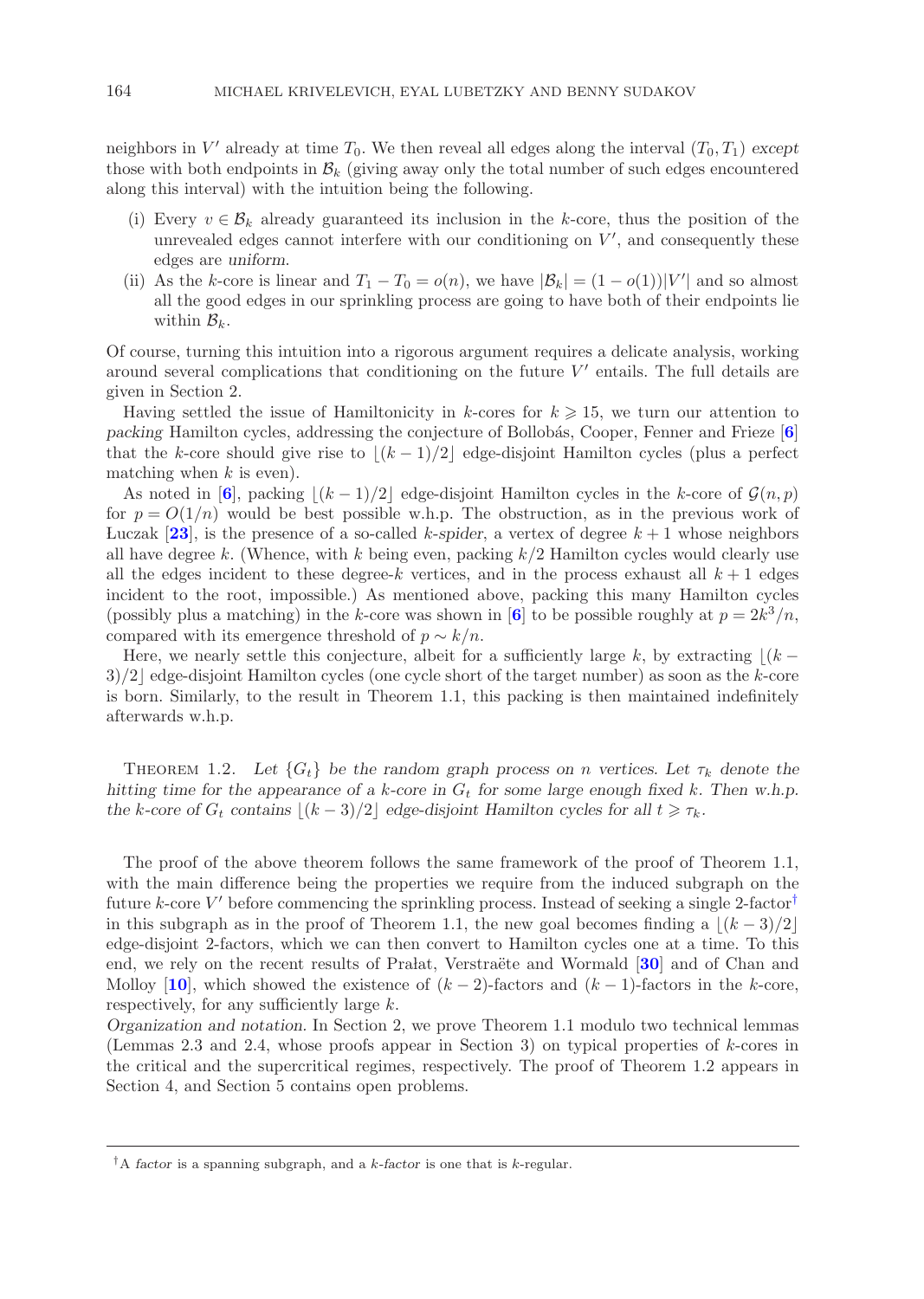Throughout the paper, all logarithms are in the natural basis. Our graph theoretic notation is standard: For a given graph G and subsets X, Y of its vertices,  $e_G(X)$  and  $e_G(X, Y)$  denote the numbers of edges of G spanned by X and between X and Y, respectively. We let  $N_G(X)$ denote the set of neighbors of X in G, and occasionally refer to  $N_G(X) \setminus X$  as the external neighbors of  $X$  in  $G$ .

### 2. *Hitting time for Hamiltonicity of the core*

In this section, we prove Theorem 1.1 modulo two technical lemmas whose proofs will be postponed to Section 3. The task of establishing that the k-core of almost every random graph process is Hamiltonian as soon as it emerges and indefinitely afterwards is divided into two separate regimes: an  $O(n)$ -interval of the random graph process surrounding the abrupt emergence of the k-core, which we refer to as the *critical regime*, and the  $O(n \log n)$ -interval that immediately follows it, referred to as the *supercritical regime*. Our aim in the critical regime is to establish Hamiltonicity w.h.p. under the assumption that the k-core already exists, whereas in the supercritical regime we aim to maintain the Hamiltonicity property even as the  $k$ -core continues to grow. Achieving these goals are the following Theorems 2.1 and 2.2, which address the critical and supercritical regimes, respectively.

THEOREM 2.1. *Fix*  $k \ge 15$  and let  $G \sim \mathcal{G}(n, m)$  for some m satisfying  $\max\{k/2, 10\}n \le$ <br>  $\leq I_{kn}$  Then with probability  $1 - o(n^{-3})$  either  $G^{(k)}$  is empty or it is Hamiltonian  $m \leq \frac{7}{6}kn$ . Then with probability  $1 - o(n^{-3})$  *either*  $G^{(k)}$  *is empty or it is Hamiltonian.* 

THEOREM 2.2. *Fix*  $k \ge 15$ , let  $H \sim \mathcal{G}(n,m)$  for  $\frac{1}{6}(7k-1)n \le m \le n \log n$ , and let G be the probability and  $\log n \le 1$ . Then the probability *graph obtained by adding*  $|n/8|$  *uniformly distributed new edges to H. Then the probability that*  $H^{(k)}$  *is Hamiltonian, and at the same time*  $G^{(k)}$  *is connected but not Hamiltonian, is at*  $most$   $o(n^{-3})$ *.* 

Using well-known properties of the  $k$ -core, Theorem 1.1 is obtained as an immediate corollary of Theorems 2.1 and 2.2. Indeed, taking a union bound over the interval  $I_1 =$  $[\max\{k/2, 10\}n, \frac{7}{6}kn]$  we can extend the conclusion of Theorem 2.1 to hold with probability  $1 - o(n^{-2})$  simultaneously for all  $G_k$  with  $t \in I$ . Thus provided that  $\tau_k$  falls within this  $1-o(n^{-2})$  simultaneously for all  $G_t$  with  $t \in I_1$ . Thus, provided that  $\tau_k$  falls within this interval, this implies Hamiltonicity upon creation and up to  $t \leq \frac{7}{6}kn$ . The explicit threshold in  $G(n, n)$  for the sudden emergence of the k-core for  $k > 3$  is known (see for example [24, 28, 30])  $\mathcal{G}(n, p)$  for the sudden emergence of the k-core for  $k \geq 3$  is known (see, for example, [[24](#page-27-6), [28](#page-27-12), [30](#page-27-13)])<br>to be  $c_1/n$  for  $c_2 = k + \sqrt{k \log k} + O(\sqrt{k})$ . Specifically in our context, one can verify that  $\mathbf{g}(n, p)$  for the sudden emergence of the k-core for  $k \ge 3$  is known (see, for example, [24, 26, 30])<br>to be  $c_k/n$  for  $c_k = k + \sqrt{k \log k} + O(\sqrt{k})$ . Specifically in our context, one can verify that<br> $c_k \ge 20.98$  and max/20 k)  $c_{15} \approx 20.98$  and max $\{20, k\} \leq c_k \leq 2k$  holds for any  $k \geq 15$ . The corresponding threshold  $\tau_k$ <br>for the emergence of the k-core along the random graph process is concentrated around  $c, n/2$ for the emergence of the k-core along the random graph process is concentrated around  $c_k n/2$ ,<br>and moreover it is known [17] Theorem 1.4] that  $(\tau_1 - c_1 n/2) / \sqrt{n}$  converges in distribution to and moreover it is known [[17](#page-27-10), Theorem 1.4] that  $(\tau_k - c_k n/2)/\sqrt{n}$  converges in distribution to a Gaussian N(0,  $\sigma^2$ ) for some (explicit)  $\sigma^2 > 0$ . In particular  $\tau_i \in [\text{max}(k/2, 10]n, kn]$  except a Gaussian  $N(0, \sigma_k^2)$  for some (explicit)  $\sigma_k^2 > 0$ . In particular,  $\tau_k \in [\max\{k/2, 10\}n, kn]$  except<br>with probability exponentially small in n and altogether G, is what Hamiltonian for all with probability exponentially small in n, and altogether  $G_t$  is w.h.p. Hamiltonian for all  $\tau_k \leqslant t \leqslant \frac{7}{6}kn.$ <br>In order to

In order to maintain this property throughout the evolution of the random graph process (in which the k-core grows and consequently might not remain Hamiltonian), it suffices to do so up to  $t = n \log n$ , as it is well known that  $\mathcal{G}(n, m)$  for  $m = ((1 + \varepsilon)/2)n \log n$ , for any constant  $\varepsilon > 0$ , is w.h.p. k-connected and Hamiltonian (see, for example, [[5](#page-26-6), [18](#page-27-15)] and the references therein). A union bound over the time interval  $I_2 = \left[\frac{7}{6}kn - n/6, n \log n\right]$  extends the conclusion<br>of Theorem 2.2 to hold with probability  $1 - n^{-2+o(1)}$  simultaneously for all  $G$ , with  $t \in I_2$ . With of Theorem 2.2 to hold with probability  $1 - n^{-2+o(1)}$  simultaneously for all  $G_t$  with  $t \in I_2$ . With this probability, we have that Hamiltonicity at time  $t \in I_2$  is carried to time  $t + n/8$ , unless the  $k$ -core at this later time happens to be not connected. It was shown by Luczak  $[25,$  $[25,$  $[25,$  Theorem 5<sup>'</sup>]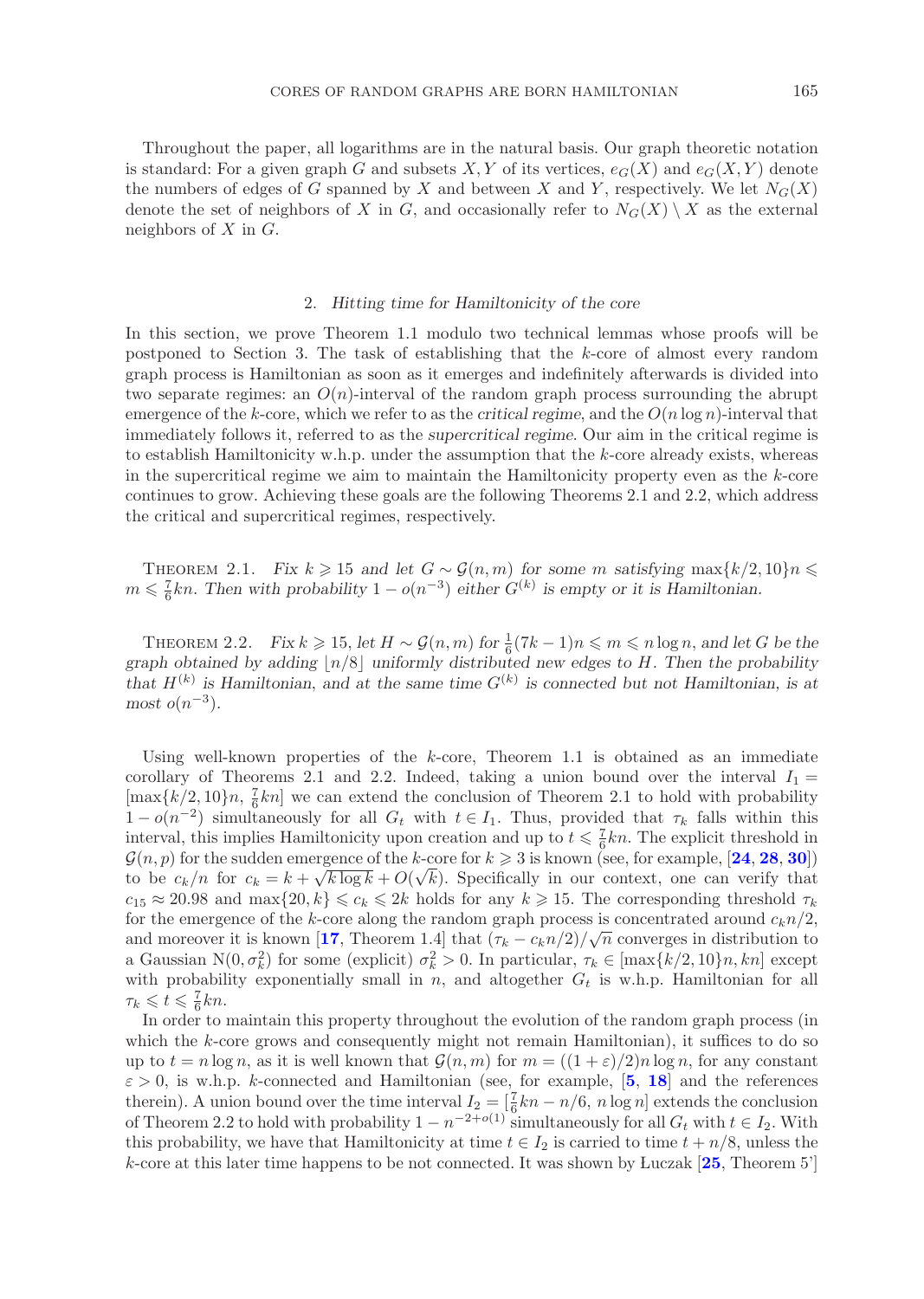(see also [[24](#page-27-6)]) that w.h.p. throughout the entire random graph process  $\{G_t\}$ , whenever the kcore is nonempty it is necessarily k-connected and contains at least  $n/5000$  vertices. It therefore follows that Theorem 2.2 can extend the Hamiltonicity from an interval  $[a, a + n/8]$  for some  $a \geqslant \frac{}{\rm{The}}$  $\geq \frac{1}{6}kn - n/6$  to hold w.h.p. for all  $t \geq a$ . As  $\tau_k \leq k n$  w.h.p., with the above conclusion from  $2.1$  we can take  $a = \lfloor \frac{7}{2}kn - n/6 \rfloor$  and thus  $G_t$  is wh p. Hamiltonian for all  $t \geq \tau_k$ . Theorem 2.1 we can take  $a = \left[\frac{1}{6}kn - n/6\right]$  and thus  $G_t$  is w.h.p. Hamiltonian for all  $t \geq \tau_k$ , concluding the proof of Theorem 1.1 concluding the proof of Theorem 1.1.

In the remainder of this section, we prove Theorems 2.1 and 2.2 modulo Lemmas 2.3 and 2.4, which are stated next and whose proofs appear in Subsections 3.1 and 3.2, respectively.

LEMMA 2.3. Fix  $k \geq 15$  and let  $G \sim \mathcal{G}(n,m)$  for  $m = cn/2$  such that  $\max\{k, 20\} \leq c \leq$ LEMMA 2.3. Fix  $k \ge 15$  and let  $G \sim \mathcal{G}(n,m)$  for  $m = cn/2$  such that  $\max\{k, 20\} \le c \le \frac{7}{3}k$ . With probability  $1 - o(n^{-3})$ , the following holds for any  $G' = (V', E') \subset G$  of minimum degree  $\delta(G') \ge k$  such that  $|V'| \ge \frac{4}{3}n$ degree  $\delta(G') \geq k$  *such that*  $|V'| \geq \frac{4}{5}n$  *and the induced subgraph of* G *on* V' contains at most  $|F'| + n / \log \log n$  edges:  $|E'| + n/\log \log n$  edges:

- (i) the graph  $G'$  is connected;<br>(ii) every  $X \subset V'$  of size  $|X| \le$
- (ii) *every*  $X \subset V'$  of size  $|X| \le n/c^2$  *satisfies*  $|N_{G'}(X) \setminus X| > 2|X|$  *and*<br>(iii) *there exists a factor*<sup>†</sup> in  $G'$  consisting of a nath P and at most n/s
- (ii)  $e^{i\theta}$   $\Delta \subset V$  or size  $|\Delta| \le n/c$  satisfies  $|\log(\Delta)| \le \Delta| \ge 2|\Delta|$  and  $\Delta$  *cycles.*<br>(iii) there exists a factor<sup>[†](#page-5-0)</sup> in *G'* consisting of a path *P* and at most  $n/\sqrt{\log n}$  cycles.

LEMMA 2.4. *Fix*  $k \ge 15$ , *let*  $H \sim \mathcal{G}(n,m)$  *for*  $\frac{1}{6}(7k-1)n \le m \le n \log n$  and *let* G *be tained by adding n/8 uniformly chosen new edges to H Let*  $G' = (V' \ F') \subset G$  *be the obtained by adding*  $n/8$  *uniformly chosen new edges to* H. Let  $G' = (V', E') \subset G$  *be the*<br>*graph where*  $V' - V(G^{(k)})$  and  $uv \in F'$  for  $u, v \in V'$  if either  $uv \in F(H)$  or alternatively  $, E'$ *graph where*  $V' = V(G^{(k)})$  *and*  $uv \in E'$  *for*  $u, v \in V'$  *if either*  $uv \in E(H)$  *or alternatively*<br>*iii*  $\in E(G) \setminus E(H)$  and at least one of  $u, v$  belongs to  $V' \setminus V(H^{(k)})$ . Then with probability  $uv \in E(G) \setminus E(H)$  and at least one of  $u, v$  belongs to  $V'$ <br> $1 - o(n^{-3})$  we have  $|V'| > |V(H^{(k)})| > 0$  999*n* and every  $\langle V(H^{(k)})$ . Then with probability<br>is subset  $X \subset V'$  of size  $|X| \le n/5$  $1-o(n^{-3})$ , we have  $|V'| \geqslant |V(H^{(k)})| > 0.999n$  and every subset  $X \subset V'$  of size  $|X| \leqslant n/5$  satisfies  $|N_{Cl}(X) \setminus X| > 2|X|$ satisfies  $|N_{G'}(X) \setminus X| > 2|X|$ *.* 

*Proof of Theorem* 2.1. Given two graphs  $H \subset G$  on the same vertex set V, define the partition of the vertex set of  $G^{(k)}$ , the k-core of G, into  $\mathcal{B}_k = \mathcal{B}_k(G, H)$  and  $\mathcal{C}_k = \mathcal{C}_k(G, H)$  as follows: follows:

$$
\mathcal{B}_k = \{ u \in V(G^{(k)}) \; : \; |N_H(u) \cap V(G^{(k)})| \ge k \}, \quad \mathcal{C}_k = V(G^{(k)}) \setminus \mathcal{B}_k. \tag{2.1}
$$

That is,  $\mathcal{B}_k$  consists of all vertices of  $G^{(k)}$  which possess at least k neighbors within  $V(G^{(k)})$ <br>already in the subgraph H It is easily seen that C, is empty if and only if  $V(H^{(k)}) - V(G^{(k)})$ already in the subgraph H. It is easily seen that  $\mathcal{C}_k$  is empty if and only if  $V(H^{(k)}) = V(G^{(k)}),$ <br>and that every vertex of  $\mathcal{C}_k$  must have an edge incident to it in  $F(\mathcal{C}) \setminus F(H)$ . We will be and that every vertex of  $\mathcal{C}_k$  must have an edge incident to it in  $E(G) \setminus E(H)$ . We will be interested in settings where  $G^{(k)}$  is nonempty and  $|E(G) \setminus E(H)| = o(n)$ , whence  $\mathcal{B}_k$  will comprise the bulk of the k-core of G.

Let  $\mathcal{S} = (e_1, \ldots, e_m)$  be a uniformly chosen ordered subset of m edges out of the  $\binom{n}{2}$  possible<br>es on the vertex set  $V = [n]$  and let  $G$  and H be the graphs on the vertex set V with edge ones on the vertex set  $V = [n]$ , and let G and H be the graphs on the vertex set V with edge sets sets

$$
E(G) = \{e_1, \dots, e_m\},
$$
  
\n
$$
E(H) = \{e_1, \dots, e_{m'}\} \text{ where } m' = m - \frac{n}{\log \log n}.
$$

As  $G \sim \mathcal{G}(n,m)$ , if  $G^{(k)}$  is empty, then there is nothing left to prove. We therefore assume otherwise and aim to establish that  $G^{(k)}$  is Hamiltonian with probability  $1 - o(n^{-3})$ . The key otherwise and aim to establish that  $G^{(k)}$  is Hamiltonian with probability  $1 - o(n^{-3})$ . The key to the proof will be to examine the random variables  $\mathcal{B}_k(G, H)$  and  $\mathcal{C}_k(G, H)$  as defined above. Already we see that  $|\mathcal{C}_k| \leq 2(m - m') = 2n/\log \log n$ , which would make it negligible compared to the linear size of  $C^{(k)}$ to the linear size of  $G^{(k)}$ .

<span id="page-5-0"></span>*<sup>†</sup>*By a slight abuse of notation, the factor described in Lemma 2.3 (which is a 2-factor minus a single edge) will also be referred to as a 2-factor for brevity.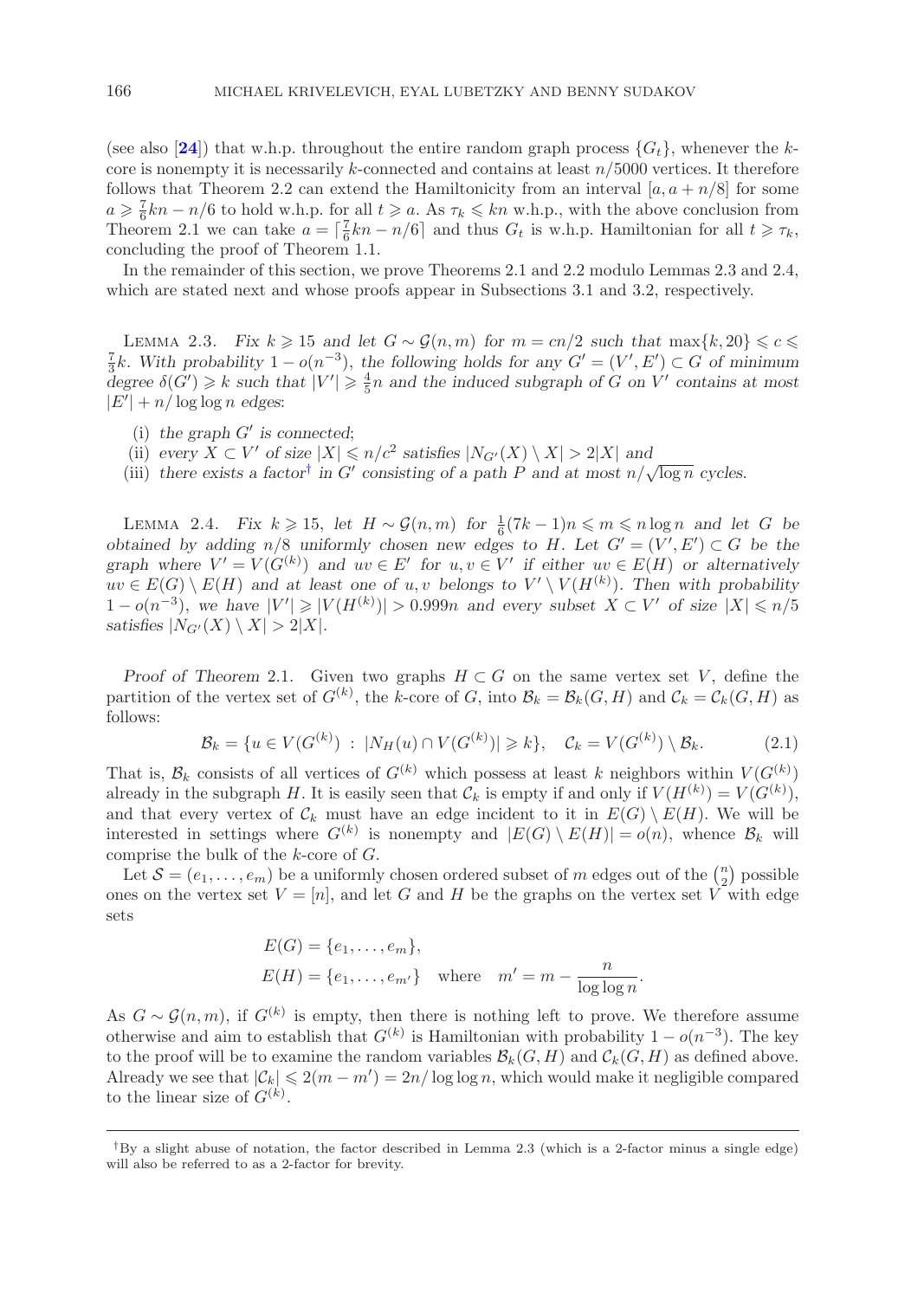Denote the indices of the subset of the final  $m - m'$  edges having both endpoints in  $B_k$  by

<span id="page-6-0"></span>
$$
\mathcal{J} = \{m' < j \leqslant m : e_j = (u, v) \text{ for some } u, v \in \mathcal{B}_k\},\tag{2.2}
$$

and let  $J = |\mathcal{J}|$ . We claim that upon conditioning on  $\mathcal{B}_k$ ,  $\mathcal{C}_k$  (such that  $\mathcal{B}_k \cup \mathcal{C}_k \neq \emptyset$  by our assumption) as well as J and all the edges  $S^* = \{e_i : j \notin J\}$ , the remaining J edges of S are uniformly distributed over all edges missing from  $\mathcal{B}_k$  (that is, edges with both endpoints in  $\mathcal{B}_k$ ) that did not appear among  $e_1, \ldots, e_m$ <br>possible set of *I* new edges with endp that did not appear among  $e_1, \ldots, e_{m'}$ ). To establish this, it suffices to show that adding any possible set of J new edges with endpoints inside  $B_k$  to  $S^*$  would result in a graph such that  $B_k \cup C_k$  is consistent with our conditioning (since each such extension would have the same  $B_k \cup C_k$  is consistent with our conditioning (since each such extension would have the same probability, and the partition  $V' = \mathcal{B}_k \cup \mathcal{C}_k$  only depends on the graph H and the vertex set  $V'$ ).<br>Indeed letting  $F = (V S^*)$  we argue that  $V(F^{(k)}) = V(G^{(k)})$ . The fact that  $V(F^{(k)}) \subset$ 

Indeed, letting  $F = (V, S^*)$  we argue that  $V(F^{(k)}) = V(G^{(k)})$ . The fact that  $V(F^{(k)}) \subset$ <br> $G^{(k)}$  follows trivially from having  $S^* \subset S$ . At the same time  $V(G^{(k)}) \subset V(F^{(k)})$  since  $V(G^{(k)})$  follows trivially from having  $S^* \subset S$ . At the same time,  $V(G^{(k)}) \subset V(F^{(k)})$  since<br>every  $y \in C(G,H)$  has  $N_D(y) = N_G(y)$  (which contains in particular, at least k vertices every  $u \in \mathcal{C}_k(G, H)$  has  $N_F(u) = N_G(u)$  (which contains, in particular, at least k vertices from  $V(G^{(k)})$ ) whereas every  $u \in \mathcal{B}_k(G, H)$  has  $N_H(u) \subset N_F(u)$  and  $|N_H(u) \cap V(G^{(k)})| \ge$ <br>by the definition of  $\mathcal{B}_k(G, H)$  It is now clear for any subset S of edges whose endpoints: by the definition of  $\mathcal{B}_k(G, H)$ . It is now clear for any subset S of edges whose endpoints all<br>lie within  $\mathcal{B}_k(G, H)$  (or even within  $V(G^{(k)})$  for that matter) the vertex set of the k-core of lie within  $\mathcal{B}_k(G, H)$  (or even within  $V(G^{(k)})$  for that matter), the vertex set of the k-core of  $F' = (V S^* \cup S)$  remains equal to  $V(G^{(k)})$ . That is every extension of  $S^*$  via *I* new internal  $F' = (V, S^* \cup S)$  remains equal to  $V(G^{(k)})$ . That is, every extension of  $S^*$  via J new internal edges of  $\mathcal{B}_k$  is consistent with our conditioning as claimed edges of  $\mathcal{B}_k$  is consistent with our conditioning, as claimed.

A delicate point worth noting is that the above statement would be false if we were to directly take  $m = \tau_k$ , the hitting time for the emergence of the k-core. In that case, it could occur that adding certain edges between the vertices of  $\mathcal{B}_k$  to the graph  $F = (V, \mathcal{S}^*)$  would induce a different k-core to appear at some earlier time  $j < m$ , thus violating our conditioning. This issue disappears once we fix m deterministically, thereby guaranteeing that no edges within  $B_k$ would be forbidden.

The next crucial step is controlling the random variable  $J$ , which counts the number of edges within  $\mathcal{B}_k$  between times  $m' + 1, \ldots, m$ . Our goal is to show that  $J/(m - m')$  is uniformly bounded from below that is that a constant fraction of the edges  $e_{j+1}$   $e_{j+1}$  are internal bounded from below, that is, that a constant fraction of the edges  $e_{m'+1}, \ldots, e_m$  are internal<br>edges of  $\mathcal{B}$ . Intuitively one could hope that the distribution of the edges in  $E(G) \setminus E(H)$  would edges of  $\mathcal{B}_k$ . Intuitively, one could hope that the distribution of the edges in  $E(G) \setminus E(H)$  would be close to uniform. In that case, since the graphs  $G, H$  under consideration are such that  $B_k$  is of linear size, standard concentration arguments would yield the sought estimate except with a probability that is exponentially small in n. While such an argument would be valid for a *fixed* set of vertices in H, unfortunately the set  $\mathcal{B}_k$  is random and *does* depend on  $e_{m'+1}, \ldots, e_m$ .<br>For instance consider the situation where conditioned on H and then on the partition  $\mathcal{B}_{i+1}$ .

For instance, consider the situation where conditioned on H and then on the partition  $B_k \cup C_k$ we have that  $\mathcal{C}_k = 2(m - m')$ . This occurs when the edges  $e_{m'+1}, \ldots, e_m$  form a matching on the vertices of  $\mathcal{C}_k$  (so as to accommodate the degree constraints of all  $2(m - m')$  of its vertices) the vertices of  $\mathcal{C}_k$  (so as to accommodate the degree constraints of all  $2(m - m')$  of its vertices).<br>Bare as this event may be it demonstrates the possibility that  $I = 0$  (even deterministically) Rare as this event may be, it demonstrates the possibility that  $J = 0$  (even deterministically) in this conditional space. Another example of the delicate dependence between J and  $\mathcal{B}_k$  is the following: Suppose that instead of  $\mathcal{B}_k$  we would work with its variant  $\mathcal{B}'_k$ , consisting of all vertices of  $V(G^{(k)})$  whose set of neighbors within  $V(G^{(k)})$  is the same in G as it is in H. Then  $\mathcal{B}' \subset \mathcal{B}$ , and these two sets differ by at most  $m - m' = o(n)$  vertices, and yet the variable I'  $\mathcal{B}'_k \subset \mathcal{B}_k$  and these two sets differ by at most  $m - m' = o(n)$  vertices, and yet the variable  $J'$ <br>corresponding to  $\mathcal{B}'$  satisfies  $J' = 0$  by definition corresponding to  $\mathcal{B}'_k$  satisfies  $J' = 0$  by definition.<br>As the next claim shows it is possible to a

As the next claim shows, it is possible to control the random variable J despite the pendence between the  $\mathcal{B}_k$  and  $E(G) \setminus E(H)$ . dependence between the  $\mathcal{B}_k$  and  $E(G) \setminus E(H)$ .

CLAIM 2.5. Let  $J = |\mathcal{J}|$  for  $\mathcal J$  as defined in [\(2.2\)](#page-6-0). Then

$$
\mathbb{P}(J \geq n/(100 \log \log n)) = 1 - O(n^{-9}).
$$

*Proof.* The idea underlying this approach would be to approximate  $B_k$  via another random set whose identity is completely determined by  $G$  (as opposed to the combination of  $G$  and  $H$ ).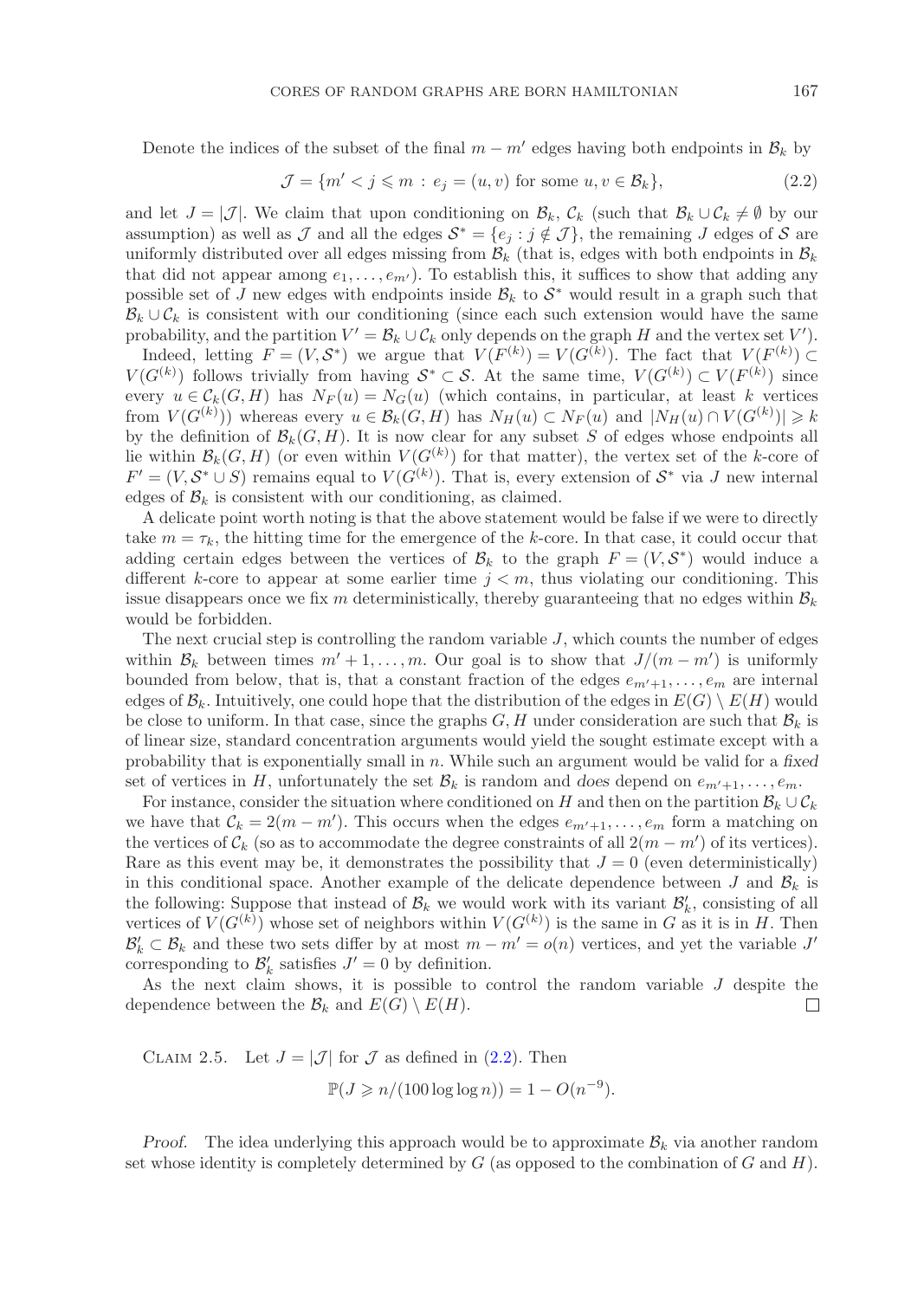Let  $A_1 = A_1(G)$  denote the event that there is a subset S of  $s = \left[\frac{2}{5}n\right]$  vertices of G which<br>ans at most  $r = m/50$  edges. Taking  $n = c/n$  for  $c = 2m/n$  we appeal to the standard spans at most  $r = m/50$  edges. Taking  $p = c/n$  for  $c = 2m/n$ , we appeal to the standard correspondence between  $\mathcal{G}(n,m)$  and  $\mathcal{G}(n,p)$ , and since  $r \sim \frac{1}{16} s^2 p$  we get that

$$
\mathbb{P}(A_1) \le (r+1) \binom{n}{s} \binom{\binom{s}{2}}{r} p^r (1-p)^{\binom{s}{2}-r} \le \left( (1+o(1)) \frac{en}{s} \left( \frac{es^2 p}{2r} \right)^{r/s} e^{-sp/2} \right)^s
$$
  

$$
\le \left( \left( \frac{5}{2}e + o(1) \right) (8e)^{c/40} e^{-c/5} \right)^s = \left( \left( \frac{5}{2}e + o(1) \right) (8e^{-7})^{c/40} \right)^s < \left( \frac{3}{4} \right)^s,
$$

where the last inequality uses our hypothesis that  $c \geq 20$ . It follows that the probability of encountering  $A_1$  is at most  $O(\exp(-a_0 n))$  for some absolute  $a_0 > 0$ encountering  $A_1$  is at most  $O(\exp(-a_0n))$  for some absolute  $a_0 > 0$ .

Let  $X_l = X_l(G)$  denote the number of vertices of degree precisely l in  $G^{(k)}$  for a fixed integer  $l \geq k$ . It is known [[9](#page-26-4), Corollaries 2 and 3] that the fraction of vertices of degree l within the  $k$ -core converges to  $\mathbb{P}(Z - l)$  where Z is a Poisson random variable with mean u for some k-core converges to  $\mathbb{P}(Z = l)$  where Z is a Poisson random variable with mean  $\mu$  for some explicitly given  $\mu = \mu(k) > k$ . More precisely, for any fixed  $\varepsilon > 0$ ,

<span id="page-7-0"></span>
$$
\mathbb{P}\left(\left|X_l - \frac{e^{-\mu}\mu^l}{l!}n\right| > \varepsilon n\right) = O(e^{-n^{a_1}}),\tag{2.3}
$$

where  $a_1 = a_1(k) > 0$  is fixed. One should note that [[9](#page-26-4)] offers (sharper) estimates only for the supercritical range  $c>c_k$ . However, one may extend these to  $c \sim c_k$ , given that the kcore is nonempty at that point, as follows. Fixing some arbitrarily small  $\delta > 0$ , at  $c' = c_k + \delta$ <br>these bounds yield concentration for X, within a window of width  $\varepsilon n$  (for any fixed  $\varepsilon > 0$ ) these bounds yield concentration for  $X_l$  within a window of width  $\varepsilon n$  (for any fixed  $\varepsilon > 0$ ) except with an exponentially small probability. Next, appealing to the known estimates on  $|V(G^{(k)})|$  and  $|E(G^{(k)})|$  throughout the critical window for the emergence of the k-core (see [[17](#page-27-10), Theorem 1.3]) it is known that the difference in these two random variables between times Theorem 1.3]), it is known that the difference in these two random variables between times cn/2 and c'n/2 is at most some  $\varepsilon n$  except with probability  $O(e^{-n^a})$  for some  $a_1 > 0$  fixed, where  $\varepsilon$  can be made arbitrarily small via selecting a suitably small  $\delta$ . Consequently, the value where  $\varepsilon$  can be made arbitrarily small via selecting a suitably small  $\delta$ . Consequently, the value of  $X_l$  cannot change by more than  $2\varepsilon n$  along this interval (accounting for lost edges as well as lost vertices via the change in  $V(G^{(k)})$  and  $E(G^{(k)})$ , respectively), thus establishing [\(2.3\)](#page-7-0) with<br>a window of 350. To complement this bound, observe that for fixed  $l > 15$ . a window of  $3\varepsilon n$ . To complement this bound, observe that for fixed  $l \geq 15$ ,

$$
\frac{e^{-\mu}\mu^{l}}{l!} \leq \frac{e^{-\mu}\mu^{l}}{\sqrt{2\pi l}(l/e)^{l}} = \frac{e^{-(\mu-l)}(1+(\mu-l)/l)^{l}}{\sqrt{2\pi l}} \leq \frac{1}{\sqrt{2\pi l}} < \frac{1}{8},
$$

where the first inequality above followed from Stirling's formula and the last one holds for  $l \geq 15$ . Altogether, we can infer that the number of vertices whose degree belongs to  $\{k, k + 1, k + 2\}$  satisfies  $1, k + 2$  satisfies

$$
\mathbb{P}(X_k + X_{k+1} + X_{k+2} \leq \frac{2}{5}n) = 1 - O(e^{-a_1 n}).
$$

At the same time, known properties of the k-core upon its emergence (recall that  $G^{(k)}$  is nonempty by assumption), namely the explicit formula for its typical initial size as well its concentration around its mean (see, for example, [**[28](#page-27-12)**, Theorem 3]), imply that for some absolute  $a_2 > 0$  and any fixed  $k \geqslant 15$ ,

$$
\mathbb{P}(|V(G^{(k)})| \geq \frac{4}{5}n) = 1 - O(e^{-n^{a_2}}).
$$

Let  $A_2 = A_2(G)$  denote the event that  $X_k + X_{k+1} + X_{k+2} > \frac{2}{5}n$  or  $|V(G^{(k)})| < \frac{4}{5}n$ . The last  $\frac{1}{5}n$  we see that at least  $\frac{2}{5}n$ two estimates then imply that  $\mathbb{P}(A_2) \leq O(e^{-n^a 2})$ , and on the event  $A_2^c$  we see that at least  $\frac{2}{5}n$ vertices have degree at least  $k+3$  in  $G^{(k)}$ .<br>A final ingredient we need is some contra

A final ingredient we need is some control over vertices of large degree in G. Set

<span id="page-7-1"></span>
$$
\kappa_1 = \log \log n, \quad \kappa_2 = 10 \frac{\log n}{\log \log n}, \quad \rho = \frac{n}{\log^2 n}, \tag{2.4}
$$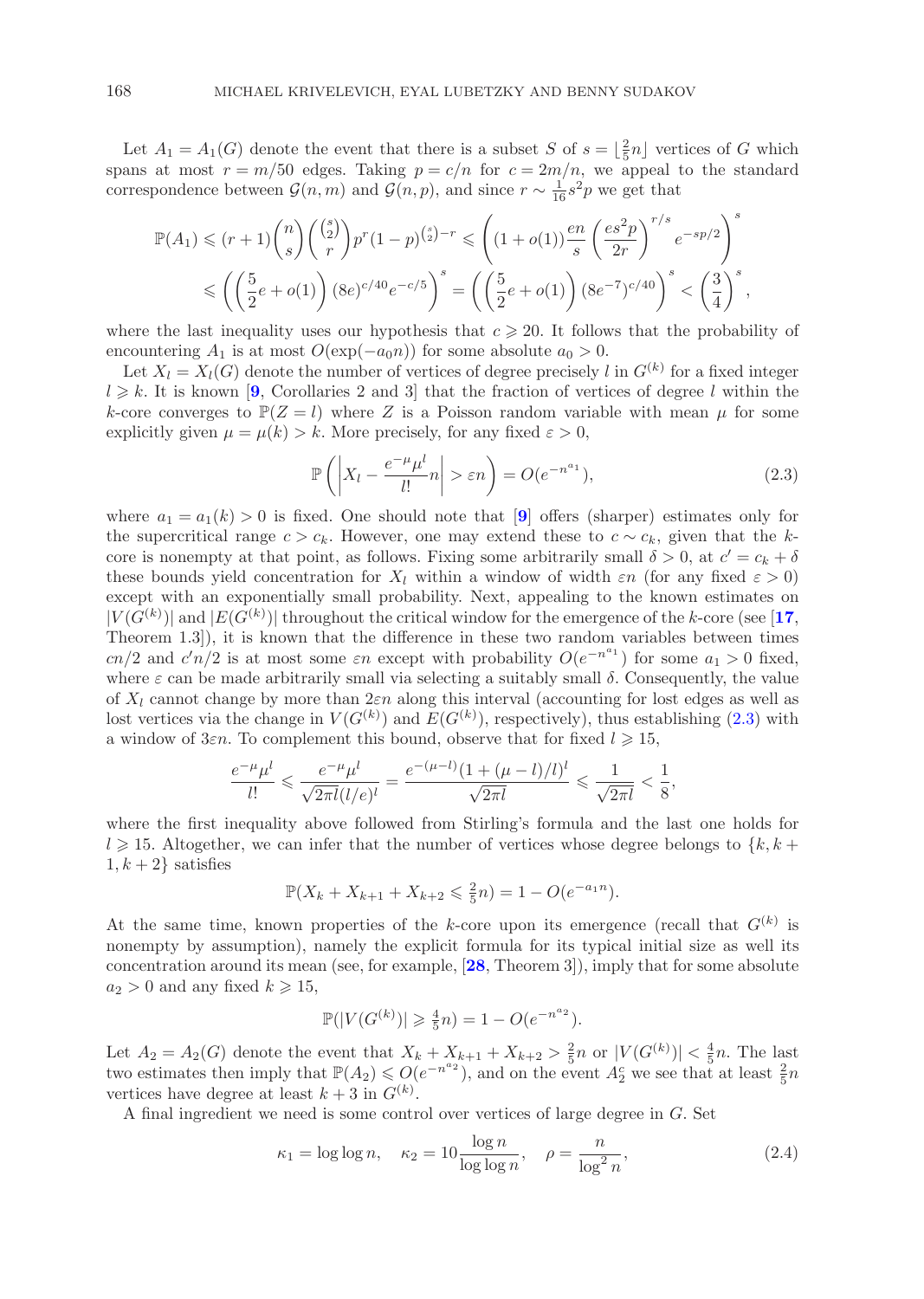and let  $A_3 = A_3(G)$  denote the event that either  $\Delta(G) \geq \kappa_2$ , where  $\Delta(G)$  denotes the maximum<br>degree of G, or there are a vertices of G, whose degree exceeds  $\kappa_1$ . It is well known that degree of G, or there are  $\rho$  vertices of G whose degree exceeds  $\kappa_1$ . It is well known that whenever  $m/n$  is uniformly bounded from above, the maximum degree in  $\mathcal{G}(n,m)$  is at most  $(1 + o(1))(\log n/\log \log n)$  w.h.p. (see, for example, [[5](#page-26-6), Section 3]), and moreover, the probability this maximum degree would exceed  $\kappa_2$  as given in [\(2.4\)](#page-7-1) is at most  $O(n^{-9})$ . Turning to the probability that a given  $v \in V$  has degree at least  $\kappa_1$  in G, again working with the corresponding  $\mathcal{G}(n, p = c/n)$  model with  $c = 2m/n$  we find it to be

$$
\mathbb{P}(\text{Bin}(n-1,p) \geq \kappa_1) = O(c^{\kappa_1}/\kappa_1!) = e^{-(1-o(1))\kappa_1 \log \kappa_1} < e^{-5\kappa_1} = (\log n)^{-5},
$$

where the strict inequality holds for large  $n$ . We will now argue that the probability of encountering ρ such vertices (recall that  $\rho = n^{1-o(1)}$ ) would be  $\exp(-n^{1-o(1)})$ . Indeed, the probability of encountering a set S of  $\rho$  vertices such that the induced subgraph on S contains more than  $10\rho$  edges is at most

$$
\binom{n}{\rho}\binom{\binom{\rho}{2}}{10\rho}(c/n)^{10\rho} \leqslant \left(\left(\frac{en}{\rho}\right)^{1/10}\frac{e\rho c}{20n}\right)^{10\rho} = \left((e\log^2 n)^{1/10}\frac{ec}{20\log^2 n}\right)^{10\rho} = e^{-n^{1-o(1)}}.
$$

At the same time, in a set S of  $\rho$  vertices whose degrees are all at least  $\kappa_1$  and where additionally the induced subgraph on S has at most  $10\rho$  edges we must have at least  $\rho(\kappa_1 - 20)$  edges in the cut between S and  $V(G) \setminus S$ . Similarly, to the previous calculation, the probability of this event is at most

$$
\binom{n}{\rho} \binom{\rho(n-\rho)}{\rho(\kappa_1-20)} (c/n)^{\rho(\kappa_1-20)} = \left( e \log^2 n \left( \frac{e(n-\rho)c}{(\kappa_1-20)n} \right)^{\kappa_1-20} \right)^{\rho}
$$

$$
= e^{-(1-o(1))\rho\kappa_1 \log \kappa_1} = e^{-n^{1-o(1)}}.
$$

Altogether we deduce that  $A_3$  occurs with probability at most  $O(n^{-9})$  with room to spare.

Let  $U \subset V(G^{(k)})$  be the set of all vertices whose degree in  $G^{(k)}$  is at least  $k+3$ . It is important to note that U as well as the properties addressed by the events  $A_1, A_2, A_3$  are entirely determined by the edge set  $E(G) = \{e_1, \ldots, e_m\}$  regardless of the order in which they appeared (as opposed to  $\mathcal{B}_k, \mathcal{C}_k$  which were a function of G and H). Condition on this edge set  $E(G)$ , unordered, and further condition on the event  $A^c = A_1^c \cap A_2^c \cap A_3^c$ , recalling that  $\mathbb{P}(A^c) = 1 - O(n^{-9})$  by the above analysis  $\mathbb{P}(A^c)=1-O(n^{-9})$  by the above analysis.

Under this conditioning, the edge set  $E(H)$  is obtained as a uniform subset of m' of these<br>ges hence the variable edges, hence the variable

$$
J_U = \#\{uv \in E(G) \setminus E(H) : u, v \in U\}
$$

is hypergeometric. Specifically,  $J_U$  is the result of  $m - m' = n/\log \log n$  samples without repetition with the target population having proportion at least  $\frac{1}{n}$  since  $A^c$  guarantees at repetition with the target population having proportion at least  $\frac{1}{50}$ , since  $A_1^c$  guarantees at least  $m/50$  internal edges within any set of  $\frac{2}{3}n$  vertices whereas  $A_2^c$  implies that  $|U| > \frac{2}{3}n$ least  $m/50$  internal edges within any set of  $\frac{2}{5}n$  vertices whereas  $A_2^c$  implies that  $|U| \geq \frac{2}{5}n$ .<br>Hoeffding's inequality for hypergeometric variables [15] now tells us that the probability that Hoeffding's inequality for hypergeometric variables [**[15](#page-27-16)**] now tells us that the probability that for some absolute constant  $a_3 > 0$ ,

$$
\mathbb{P}(J_U < (m-m')/75 \mid E(G), A^c) \leq e^{-a_3(m-m')} = e^{-n^{1-o(1)}},
$$

where the last inequality holds for large enough  $n$ .

Now let  $W_1 \subset U$  denote the subset of vertices of U which have degree at most  $\kappa_1$  in G and are incident to at least four edges of  $E(G) \setminus E(H)$ . The number of edges in the sample  $E(G) \setminus E(H)$  that are incident to a fixed set of s such vertices is stochastically dominated by a binomial variable  $Bin(m - m', s\kappa_1/m')$ , as there are overall at most  $s\kappa_1$  edges incident to this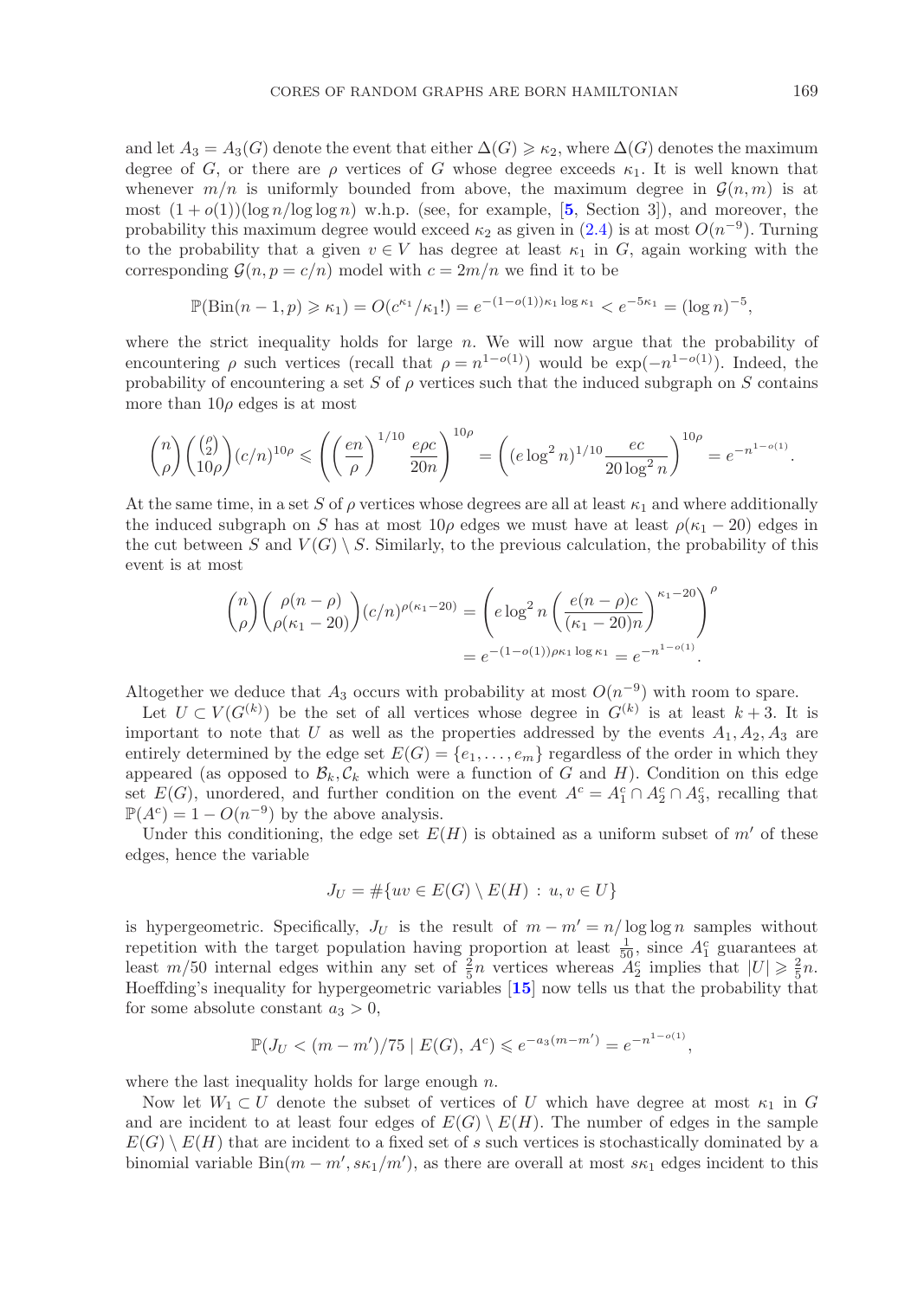set in G. Hence,

$$
\mathbb{P}(|W_1| \ge \rho \mid E(G), A^c) \le \mathbb{P}(\text{Bin}(m - m', \rho \kappa_1/m') \ge 2\rho) \le \binom{m - m'}{2\rho} \left(\frac{\rho \kappa_1}{m'}\right)^{2\rho}
$$

$$
\le \left(\frac{en}{2\rho \log \log n} \frac{\rho \log \log n}{(10 - o(1))n}\right)^{2\rho} = \left(\frac{e}{20} + o(1)\right)^{2\rho} = e^{-n^{1-o(1)}},
$$

where the first inequality in the second line used the hypothesis  $m' \sim m \sim cn/2 \geq 10n$ .<br>Conditioned on this event our assumption on the maximal degree of *C* implies that the number Conditioned on this event, our assumption on the maximal degree of  $G$  implies that the number of edges incident to  $W_1$  in G is at most  $\kappa_2 \rho = o(n/\log n)$ . Similarly, letting  $W_2 \subset U$  be the set of vertices whose degree in G exceeds  $\kappa_1$ , we know by assumption that  $|W_2| \leq \rho$  and that the number of edges incident to this set in G is then at most  $\kappa_2 \rho = o(n/\log n)$ .

Letting  $U^* = U \setminus (W_1 \cup W_2)$ , by definition we have that every vertex of  $U^*$  is incident to at most three edges of  $E(G) \setminus E(H)$ . At the same time, the degree in  $G^{(k)}$  of every  $v \in U$ is at least  $k + 3$ , and consequently each  $v \in U^*$  has at least k neighbors among  $V(G^{(k)})$  in<br>  $H$  hence  $U^* \subset \mathcal{B}$ . The above estimates show that except with probability  $\exp(-n^{1-o(1)})$ H, hence  $U^* \subset \mathcal{B}_k$ . The above estimates show that, except with probability  $\exp(-n^{1-o(1)})$ , there are at least  $n/(75 \log \log n)$  edges with both endpoints in U (counted by the variable  $J_U$  above) whereas the total number of edges incident to  $W_1 \cup W_2 = U \setminus U^*$  is  $o(n/\log n) =$  $o(n/\log\log n)$ . Therefore,

$$
\mathbb{P}(J < n/(100\log\log n) \mid E(G), A^c) < e^{-n^{1-o(1)}},
$$

and the desired (unconditional) estimate on J now follows from the fact that  $\mathbb{P}(A^c)=1-\Omega(n^{-9})$  $O(n^{-9})$ .<br>We can now turn to Lemma 2.3, taking the target graph G' to be  $F^{(k)}$  for  $F = (V, S^*)$ . As

We can now turn to Lemma 2.3, taking the target graph G' to be  $F^{(k)}$  for  $F = (V, S^*)$ . As mentioned above, it is known that whenever the k-core for  $k \geq 15$  is nonempty, its size is at least  $\frac{4}{3}n$  except with probability exponentially small in n. Becalling that  $V(F^{(k)}) - V(G^{(k)})$ least  $\frac{4}{5}n$  except with probability exponentially small in n. Recalling that  $V(F^{(k)}) = V(G^{(k)})$ <br>and that  $E(G) \setminus E(F)$  contains  $I \leq n/\log \log n$  internal edges of  $\mathcal{B}_k$ , the requirements of the and that  $E(G) \setminus E(F)$  contains  $J \leq n/\log \log n$  internal edges of  $\mathcal{B}_k$ , the requirements of the lemma are satisfied. This lemma will be used in tandem with the following well-known corollary of the classical rotation–extension technique of P´osa [**[29](#page-27-1)**] (see, for example, [**[21](#page-27-17)**, Corollary 2.10], which is formulated slightly differently though the exact same proof implies both statements), where here and in what follows the length of paths/cycles will refer to the number of edges in them.

LEMMA 2.6. Let r be a positive integer, and let  $G = (V, E)$  be a graph where for every *subset*  $R \subset V$  *with*  $|R| < r$  *we have*  $|N_G(R) \setminus R| \geq 2|R|$ *. Then for any path* P *in* G, denoting *its length* by h *its length by* h,

- (i) there is path  $P'$  of length  $h + 1$  in G containing all vertices of P plus a new endpoint  $u \notin P$  or
- (ii) there is a cycle C' in G of length  $h + 1$  on the same vertex set as P or<br>(iii) there are at least  $r^2/2$  ponedges in G such that if any of them is turn
- (iii) there are at least  $r^2/2$  nonedges in G such that if any of them is turned into an edge, *then the new graph contains a cycle* C' as above, *that is*, an  $(h + 1)$ *-cycle* on *the same* vertex set as P *vertex set as* P*.*

Lemma 2.3 enables us to apply the rotation–extension technique to G' with  $r = n/c^2$ . Let<br>be the path in G' such that  $V(G') \setminus P$  can be covered by  $\ell \leq n/\sqrt{\log n}$  cycles as per the P be the path in  $G'$  such that  $V(G')$ <br>conclusions of Lemma 2.3. Let h de be following extension technique to G with  $r = n/c$ . Let<br>  $\log P$  can be covered by  $\ell \leq n/\sqrt{\log n}$  cycles as per the<br>
note the length of P (that is P has h edges) and let conclusions of Lemma 2.3. Let h denote the length of  $P$  (that is,  $P$  has h edges) and let  $\{C_1, \ldots, C_\ell\}$  denote the cycles covering  $V(G') \setminus P$ . We now argue that either G' is Hamiltonian<br>or there exist at least  $r^2/2$  edges—to be referred to as boosters—the addition of each of which or there exist at least  $r^2/2$  edges—to be referred to as *boosters*—the addition of each of which would create either a Hamilton cycle or a path  $P'$  containing all vertices of P in addition to<br>one of the cycles C. Thereafter, we will sprinkle the edges  $e_i$ ,  $e_i$  to repeatedly absorb all one of the cycles  $C_i$ . Thereafter, we will sprinkle the edges  $e_{i_1}, \ldots, e_{i_J}$  to repeatedly absorb all  $\ell$  cycles into  $P$  and then form a Hamilton cycle.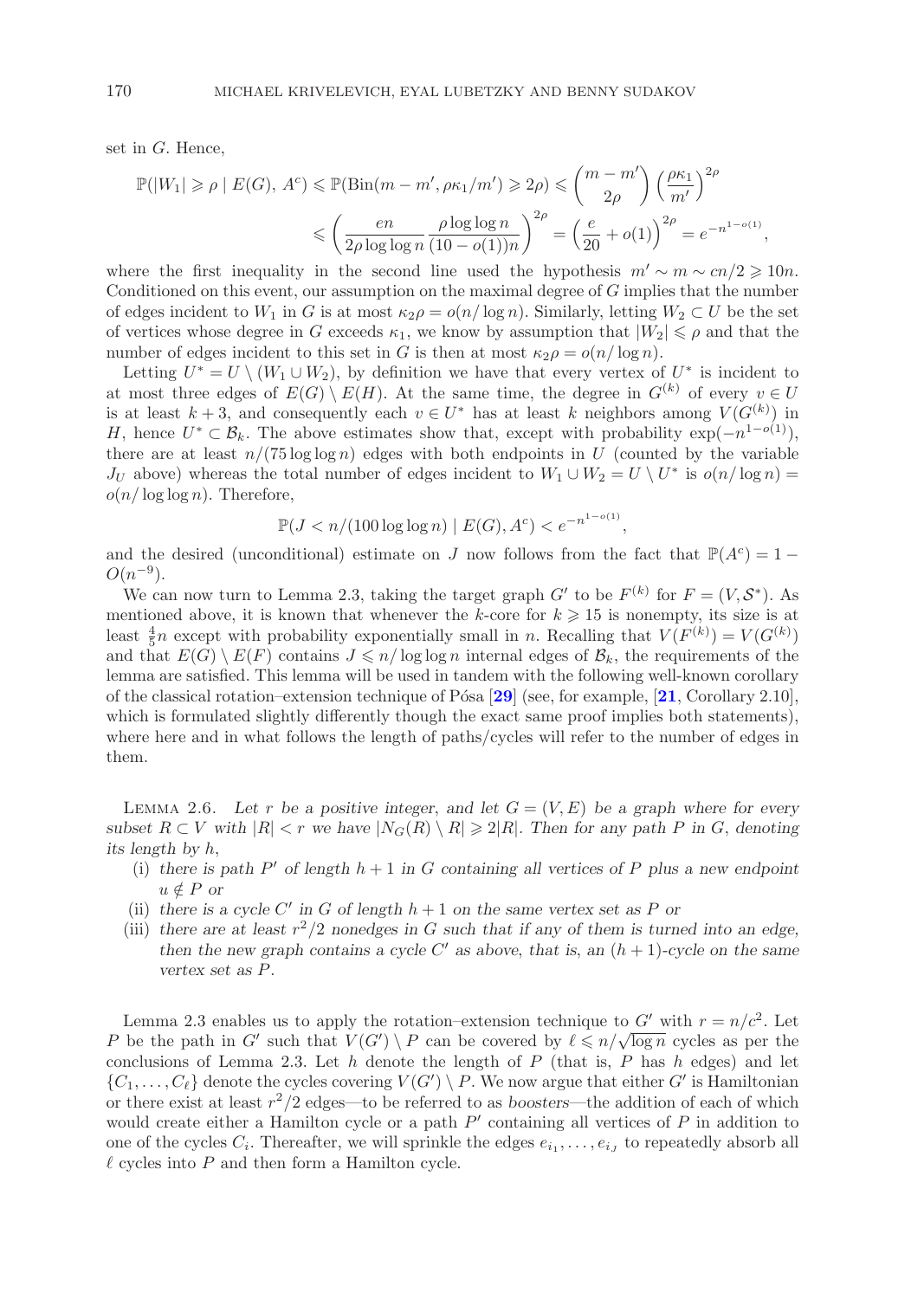To justify the above claim, examine the three possible conclusions of Lemma 2.6 above.

(i) If the path P can be extended to a path P' ending at some vertex  $u \in V(G') \setminus P$ , then<br>the an edge to unravel the cycle C; containing u into a path, and concatenate that path delete an edge to unravel the cycle  $C_i$  containing u into a path, and concatenate that path to  $P'$ .<br>(ii)

(ii) If there is a cycle C' on the same vertex set as P, then either C' is a Hamilton cycle in<br>as required or the connectivity of G' would imply that C' is connected by a path to some  $G'$  as required, or the connectivity of G' would imply that C' is connected by a path to some  $u \in V(G') \setminus P$ . In the latter case, unravel both C' and the cycle C, of u in the obvious way  $u \in V(G') \setminus P$ . In the latter case, unravel both C' and the cycle  $C_i$  of u in the obvious way<br>into a single path into a single path.

(iii) Otherwise, there are at least  $r^2/2$  edges, the addition of each of which would lead to Case (ii).

Overall, letting  $G'_0 = G'$  and  $G'_j$  be the result of adding the edge  $e_{i_j}$  to  $G'_{j-1}$  for  $j = 1, \ldots, J$ ,<br>conserve that the above-mentioned properties of  $G'$  are satisfied for each *i* (being closed we observe that the above-mentioned properties of G' are satisfied for each j (being closed<br>under the addition of edges) and so encountering  $\ell + 1 \le n/\sqrt{\log n} + 1$  rounds for which  $e_{\ell}$  is under the addition of edges) and so encountering  $\ell + 1 \leq n/\sqrt{\log n} + 1$  rounds for which  $e_{i_j}$  is a booster in  $G'_{j-1}$  would guarantee Hamiltonicity.<br>The proof can now be concluded from arguing the

The proof can now be concluded from arguing that, for any  $j = 1, \ldots, J$ , the probability that  $e_{i_j}$  is a booster in  $G'_{j-1}$  is uniformly bounded from below. Indeed,  $e_{i_j}$  is uniformly distributed<br>over all missing edges in the induced subgraph of  $G'$  on  $\mathcal{B}$ . Of course  $V(G' \rightarrow V(G^{(k)})$ over all missing edges in the induced subgraph of  $G'_{j-1}$  on  $\mathcal{B}_k$ . Of course,  $V(G'_{j-1}) = V(G^{(k)}) =$ <br> $\mathcal{B}_{k+1}(\mathcal{C}_{k})$  so there are  $o(n^2)$  edges incident to  $\mathcal{C}_{k}$  in  $G'_{k}$ . It follows that almost all of the  $\mathcal{B}_k \cup \mathcal{C}_k$  so there are  $o(n^2)$  edges incident to  $\mathcal{C}_k$  in  $G'_{j-1}$ . It follows that almost all of the boosters of  $G'_{j-1}$  are edges whose both endpoints lie in  $\mathcal{B}_j$  and the probability that ethelogys of  $G'_{j-1}$  are edges whose both endpoints lie in  $\mathcal{B}_k$ , and the probability that  $e_{i_j}$  belongs to<br>this set is at least  $(1 - e^{(1)}) (n^2/2) / (|\mathcal{B}_k|) \ge (n/n)^2 > 1/4$  Hence conditioned on the synth this set is at least  $(1 - o(1)) (r^2/2) / {\binom{|B_k|}{2}}$ <br> $I \ge n / (100 \log \log n)$  the number of boo  $\overline{ }$  $(\epsilon/r)^2 \geq 1/c^4$ . Hence, conditioned on the event<br>sters we collect (formally defining every new edge as  $J \geq n/(100 \log \log n)$ , the number of boosters we collect (formally defining every new edge as<br>a booster upon achieving Hamiltonicity) stochastically dominates the random variable  $Y \sim$ a booster upon achieving Hamiltonicity) stochastically dominates the random variable  $Y \sim$  $Bin(n/(100 \log \log n), 1/c^4)$ , which in turn satisfies  $\mathbb{P}(Y \geq c'n/\log \log n) \geq 1 - \exp(-n^{1-o(1)})$ <br>for some  $c' > 0$  (that depends on c). In particular  $Y > n/\sqrt{\log n} + 1$  with probability  $1$ for some  $c'$ <br>exp( $-n^{1-o(}$  $\log \log n$ ,  $1/\epsilon$ , which in turn satisfies  $\mathbb{1}(I \geq c n/\log \log n) \geq 1 - \exp(-n \leq t)$ <br>  $> 0$  (that depends on c). In particular,  $Y > n/\sqrt{\log n} + 1$  with probability  $1 \exp(-n^{1-o(1)})$  and the proof is complete.

*Proof of Theorem* 2.2*.* The proof will follow the same line of argument used to prove Theorem 2.1, albeit in a somewhat simpler setting as we can utilize the Hamilton cycle in  $H^{(k)}$ as the foundation of our 2-factor, and furthermore, we can afford to select the subset  $\mathcal{B}_k$  of vertices, the bulk of the k-core to be used for sprinkling, based on the information of  $H$  (in lieu of conditioning on future information from the random graph process). Namely, we will choose  $\mathcal{B}_k$  to be the vertex set of  $H^{(k)}$ . Recall that a key element in the proof of Theorem 2.1<br>revolved around controlling the random variable *I* despite its delicate dependence on  $\mathcal{B}_t$ . As revolved around controlling the random variable J despite its delicate dependence on  $\mathcal{B}_k$ . As mentioned there, this issue would be circumvented should  $B_k$  be determined already by graph H, precisely our present situation.

Let  $H \sim \mathcal{G}(n,m)$  for  $m \geq \frac{1}{6}(7k-1)n$ . Ignoring floors and ceilings for brevity here and roughout this proof let  $e_1$ ,  $e_2$  be a uniformly chosen subset of the edges missing from throughout this proof, let  $e_1, \ldots, e_{n/8}$  be a uniformly chosen subset of the edges missing from  $E(H)$ , and let G be the result of adding these edges to H.

Suppose that  $H^{(k)}$  is Hamiltonian (otherwise there is nothing to prove), let  $\mathcal{B}_k = V(H^{(k)}),$ and observe that thanks to Lemma 2.4 we already know that  $|\mathcal{B}_k| > 0.999n$  with probability  $1 - o(n^{-3})$ . To exploit the other conclusions of that lemma, we must first recover the graph G<sup>-1</sup> as defined there.

As before, we will condition on the graph  $G'$  as well as on the random variable J counting<br>a number of edges with both endpoints in  $\mathcal{B}$ , without revealing the identity of those edges the number of edges with both endpoints in  $\mathcal{B}_k$ , without revealing the identity of those edges. As we mentioned, the fact that  $\mathcal{B}_k$  is determined by H will readily yield the sought lower bound on J. Formally, for each  $t = 1, \ldots, n/8$ , expose whether the new edge  $e_t = uv$  (uniformly distributed out of all missing ones) has either  $u \notin \mathcal{B}_k$  or  $v \notin \mathcal{B}_k$ , and if so, expose its endpoints  $u, v$  themselves. This process reveals the graph  $G'$  and random variable J, yet we see that each edge is uniformly distributed out of all missing ones (as we no longer have a conditioning each edge is uniformly distributed out of all missing ones (as we no longer have a conditioning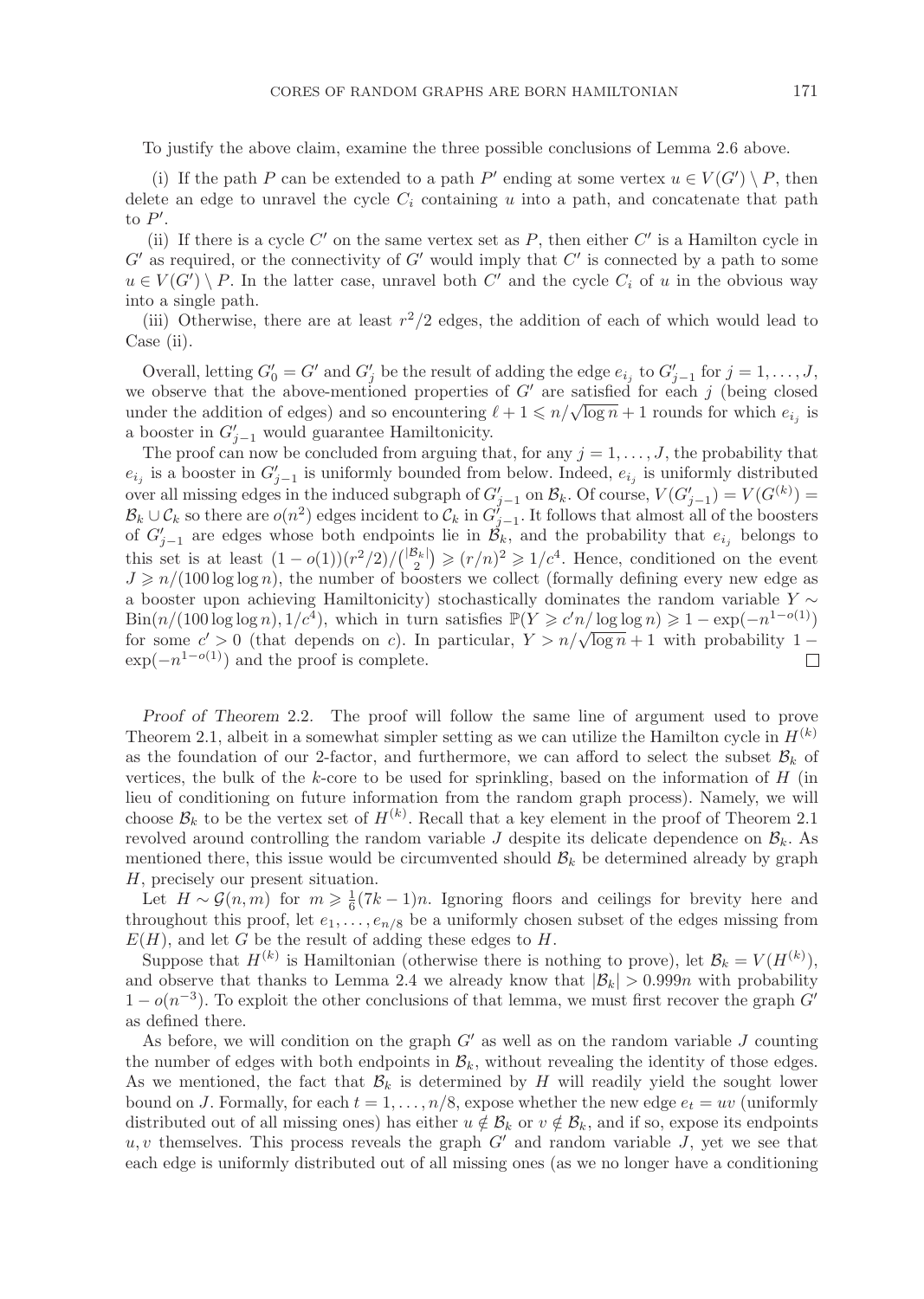involving the graph process at future times as in the proof of Theorem 2.1). At all times, we have at most  $m \le n \log n + n/8$  edges in our graph (as per the scope of Theorem 2.2), therefore<br>the probability that e, has both its endpoints in  $\mathcal{B}_t$  is at least  $((0.999n) - 2n \log n)/(n) > 0.998$ the probability that  $e_t$  has both its endpoints in  $\mathcal{B}_k$  is at least  $\left(\binom{0.999n}{2} - 2n \log n / \binom{n}{2} > 0.998$ , with the last inequality being valid for large enough n. That is to say the random variable with the last inequality being valid for large enough  $n$ . That is to say, the random variable  $I$  counting the number of such edges that we encounter) stochastically dominates a binomial J counting the number of such edges that we encounter) stochastically dominates a binomial variable  $Y \sim \text{Bin}(n/8, 0.998)$ , whence standard concentration arguments imply that  $J \geq n/10$ <br>except with probability exponentially small in n. Finally, by the definition of the process above except with probability exponentially small in  $n$ . Finally, by the definition of the process above, each edge  $e_t$  that was accounted for in J is a uniform edge among all those missing from the induced subgraph on  $\mathcal{B}_k$  at the end of the previous iteration.

Applying Lemma 2.4 to  $G' = (V', E')$ , we find that with probability  $1 - o(n^{-3})$ , every subset<br>in  $V'$  of size  $|X| \le n/5$  has at least  $2|X|$  external neighbors in  $G'$ . We claim that it is X in V' of size  $|X| \le n/5$  has at least  $2|X|$  external neighbors in G'. We claim that it is,<br>moreover connected with the same probability: Indeed, the only edges in  $E(G^{(k)}) \setminus E(G')$  are moreover, connected with the same probability: Indeed, the only edges in  $E(G^{(k)}) \setminus E(G')$  are<br>edges in  $E(G) \setminus E(H)$  with both endpoints in  $\mathcal{B}_U$  vet by assumption  $\mathcal{B}_U$  is connected already edges in  $E(G) \setminus E(H)$  with both endpoints in  $\mathcal{B}_k$ , yet by assumption  $\mathcal{B}_k$  is connected already in the subgraph  $H \subset G'$  since  $H^{(k)}$  is guaranteed to contain a Hamilton cycle. Therefore, the fact that  $G^{(k)}$  is connected carries to  $G'$ fact that  $G^{(k)}$  is connected carries to  $G'$ .<br>We are now in a position to conclude the

We are now in a position to conclude the proof in the same manner used to prove Theorem 2.1. Considering all points in  $V' \ B_k$  as trivial cycles (of which there are strictly less than 0.001n<br>since  $|B_k| > 0.999n$ ) and adding those to the simple cycle that goes through all vertices of since  $|\mathcal{B}_k| > 0.999n$  and adding those to the simple cycle that goes through all vertices of  $\mathcal{B}_k$  in  $H^{(k)}$  we arrive at a 2-factor in G' with at most  $0.001n + 1$  cycles. By the expansion properties of  $G'$  that were detailed above, we can derive from Lemma 2.6 that there are properties of G<sup>'</sup> that were detailed above, we can derive from Lemma 2.6 that there are<br>at least  $n^2/50$  boosters in G' However, all but  $0.001n^2$  such boosters have both of their at least  $n^2/50$  boosters in G'. However, all but  $0.001n^2$  such boosters have both of their<br>endpoints in  $\mathcal{B}_t$ , therefore the probability that a new edge, uniformly chosen out of all edges endpoints in  $\mathcal{B}_k$ , therefore the probability that a new edge, uniformly chosen out of all edges missing from the induced subgraph on  $\mathcal{B}_k$ , is a booster, is at least  $\frac{1}{50}$  (with room to spare).<br>Seeing as G' is connected, sprinkling any such edge to G' would increase the length of the Seeing as G' is connected, sprinkling any such edge to G' would increase the length of the<br>longest path in G' and encountering  $0.001n + 1$  boosters would culminate in a Hamilton longest path in G', and encountering  $0.001n + 1$  boosters would culminate in a Hamilton<br>cycle through the vertices of V' Iterating this procedure for  $I \ge n/10$  rounds the number cycle through the vertices of V'. Iterating this procedure for  $J \ge n/10$  rounds, the number<br>of boosters encountered before Hamiltonicity is achieved stochastically dominates a binomial of boosters encountered before Hamiltonicity is achieved stochastically dominates a binomial random variable  $Z \sim \text{Bin}(n/10, \frac{1}{50})$ . Since Z concentrates around its mean of 0.002n we deduce that a Hamilton cycle will be formed except with probability exponentially small in  $n$ , as desired. desired.

#### 3. *Expansion and factors in cores*

This section contains the proofs of Lemmas 2.3 and 2.4, which address properties of the random graph near and beyond the k-core threshold. These two regimes are studied in Subsections 3.1 and 3.2, respectively, yet we begin with a straightforward fact on the expansion of small sets, to be used in both regimes.

CLAIM 3.1. Fix k, let  $G \sim \mathcal{G}(n, p)$  for  $p = \lambda/n$  with  $1 < \lambda < \log^2 n$ . With probability  $1 - n^{-3}$  the following holds for any subgraph  $G' - (V' - F') \subset G$  (not necessarily induced) with  $o(n^{-3})$ , the following holds for any subgraph  $G' = (V', E') \subset G$  (not necessarily induced) with  $\delta(G') > k$  $\delta(G') \geqslant k.$ 

(i) If  $k \geq 15$ , then  $|N_{G'}(X) \setminus X| > 3|X|$  for every  $X \subset V'$  of size  $|X| \leq \frac{3}{7}\lambda^{-15/7}n$ .

- (ii) If  $k \geqslant 15$ , then  $|N_{G'}(X) \setminus X| > 2|X|$  for every  $X \subset V'$  of size  $|X| \leq \frac{4}{5}\lambda^{-5/3}n$ .
- (iii) If  $k \geq 14$ , then  $|N_{G'}(X) \setminus X| > 2|X|$  for every  $X \subset V'$  of size  $|X| \leq \frac{1}{2}\lambda^{-7/4}n$ .

*Proof.* Consider some  $X \subset V'$  of size at most  $\theta n$  that does not expand to at least  $b|X|$ <br>terms perchanging  $G'$  for some fixed  $b \geq 2$  and let  $Y \subset V'$  denote the external perchanging external neighbors in G' for some fixed  $b \ge 2$ , and let  $Y \subset V'$  denote the external neighbors of  $X$  in  $G'$ . The fact that  $\delta(G') \ge k$  implies that out of the  $\binom{|X|}{k} + |Y||Y|$  potential edges incident X in G'. The fact that  $\delta(G') \geq k$  implies that out of the  $\binom{|X|}{2} + |X||Y|$  potential edges incident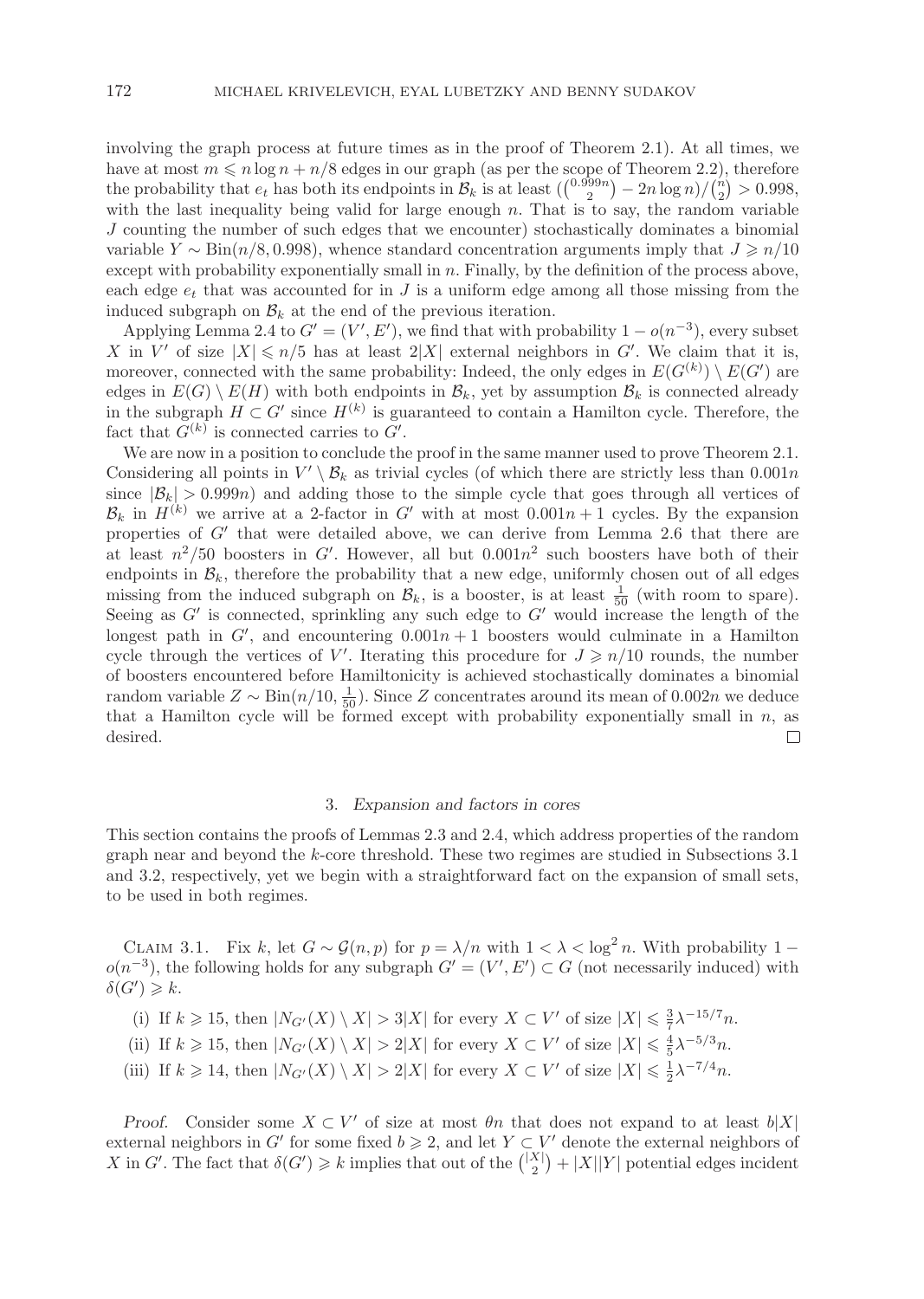to X, at least  $k|X|/2$  edges exist in G', hence also in G. Whenever  $b \le k/2 - 1$ , the probability of this event is thus at most of this event is thus at most

$$
\sum_{x \leq \theta n} \binom{n}{x} \binom{n}{bx} \left(\frac{x^2}{2} + bx^2\right) p^{kx/2} \leq \sum_{x \leq \theta n} \left[\frac{en}{x} \left(\frac{en}{bx}\right)^b \left(\frac{(2b+1)ex}{k}\right)^{k/2} \left(\frac{\lambda}{n}\right)^{k/2}\right]^x
$$
\n
$$
\leq \sum_{x=1}^{\lfloor 25 \log n \rfloor} \left[n^{-k/2+b+1+o(1)}\right] x
$$
\n
$$
+ \sum_{x=\lceil 25 \log n \rceil} \left[\frac{(e/\theta)^{b+1}}{b^b} \left((2b+1)e\lambda\theta/k\right)^{k/2}\right]^x. \tag{3.1}
$$

Taking  $b = 3$  and  $\theta = \frac{3}{7}\lambda^{-15/7}$ , the first sum is  $o(n^{-3})$ , while for  $k = 15$  the occurrences of  $\lambda$  in the second summation cancel (and for  $k > 15$  the exponent of  $\lambda$  will be negative and we recall the second summation cancel (and for  $k > 15$  the exponent of  $\lambda$  will be negative and we recall that  $\lambda > 1$ , thus reducing that summation into at most

$$
\sum_{x=\lceil 25 \log n \rceil}^{\lfloor (3/7)\lambda^{-15/7}n \rfloor} \left[ \frac{(7e/3)^4}{27} \left( \frac{3e}{k} \right)^{k/2} \right]^x \leqslant \sum_{x=\lceil 25 \log n \rceil}^{\lfloor (3/7)\lambda^{-15/7}n \rfloor} e^{-x/3} = o(n^{-8}),
$$

where we used the fact that  $((7e/3)^4/27)(3e/k)^{k/2} \leq \frac{2}{3}$  for any  $k \geq 15$ .<br>Similarly taking  $h-2$  and  $h-\frac{4}{3}\lambda^{-5/3}$  the first summation in (3)

Similarly, taking  $b = 2$  and  $\theta = \frac{4}{5}\lambda^{-5/3}$ , the first summation in [\(3.1\)](#page-12-0) remains  $o(n^{-3})$  and  $a$  in the choice of  $\theta$  allows us to omit all occurrences of  $\lambda$  in the second summation for  $k \ge 15$ again the choice of  $\theta$  allows us to omit all occurrences of  $\lambda$  in the second summation for  $k \geq 15$ <br>(as  $\lambda > 1$  and its exponent is poppositive), reducing it into at most (as  $\lambda > 1$  and its exponent is nonpositive), reducing it into at most

$$
\sum_{x=\lceil 25 \log n \rceil}^{\lfloor (4/5)\lambda^{-5/3}n \rfloor} \left[ \frac{(5e)^3}{256} \left( \frac{4e}{k} \right)^{k/2} \right]^x \leqslant \sum_{x=\lceil 25 \log n \rceil}^{\lfloor (4/5)\lambda^{-5/3}n \rfloor} e^{-x/8} = o(n^{-3}),
$$

yielding the second statement of the claim. Finally, when  $k \ge 14$ , taking  $b = 2$  and  $\theta = \frac{1}{2}\lambda^{-7/4}$ <br>maintains the first summation in (3.1) at  $o(n^{-3})$  and the second summation becomes at most maintains the first summation in  $(3.1)$  at  $o(n^{-3})$ , and the second summation becomes at most

$$
\sum_{x=\lceil 25 \log n \rceil}^{\lfloor (1/2)\lambda^{-7/4}n \rfloor} \left[ \frac{(2e)^3}{4} \left( \frac{5e}{2k} \right)^{k/2} \right]^x \leqslant \sum_{x=\lceil 25 \log n \rceil}^{\lfloor 1/2\lambda^{-7/4}n \rfloor} e^{-x} = o(n^{-3}),
$$

as required.

## 3.1. *Properties of sparse random graphs near the core threshold*

Throughout this subsection, we will restrict our attention to  $\mathcal{G}(n, p)$  in the regime  $p = O(1/n)$ . The next claim establishes that in any induced subgraph of minimum degree  $k - 1$ , sets that are large enough, namely, ones whose size is at least  $\sqrt{n}$ , have many external neighbors. This can be established up to a linear scale, for example, for sets up to size  $n/15$ , solely based on an assumption that the minimum degree of the graph under consideration (a subgraph of our random graph) is at least  $k$ . However, as we will later see, it will be imperative to obtain this estimate for larger sets, to which end we will rely on additional properties that are available to us in the framework of Lemma 2.3. (Compare the set sizes handled below, up to  $\frac{2}{7}n$ , with those in Claim 3.1, up to  $\frac{4}{7}e^{-5/3}n$  in  $G(n, c/n)$ ) those in Claim 3.1, up to  $\frac{4}{5}c^{-5/3}n$  in  $\mathcal{G}(n, c/n)$ .)

CLAIM 3.2. Fix  $k \ge 15$  and let  $G \sim \mathcal{G}(n, c/n)$  for some fixed  $k \le c \le \frac{7}{3}k$ . The following let  $s$  with probability at least  $1 - O(0.8\sqrt{n})$ . If  $C' - (V' - E')$  is an induced subgraph of  $G$  on holds with probability at least  $1 - O(0.8^{\sqrt{n}})$ . If  $G' = (V', E')$  is an induced subgraph of G on  $|V'| > \frac{4}{3}n$  vertices and  $H - (V', E') (E_1 + E_2)$ ) where  $E_2$  is a matching and  $|E_2| \le n/\log \log n$  $|V'| \geq \frac{4}{5}n$  vertices and  $H = (V', E' \setminus (E_1 \cup E_2))$  where  $E_1$  is a matching and  $|E_2| \leq n/\log \log n$ 

<span id="page-12-0"></span> $\Box$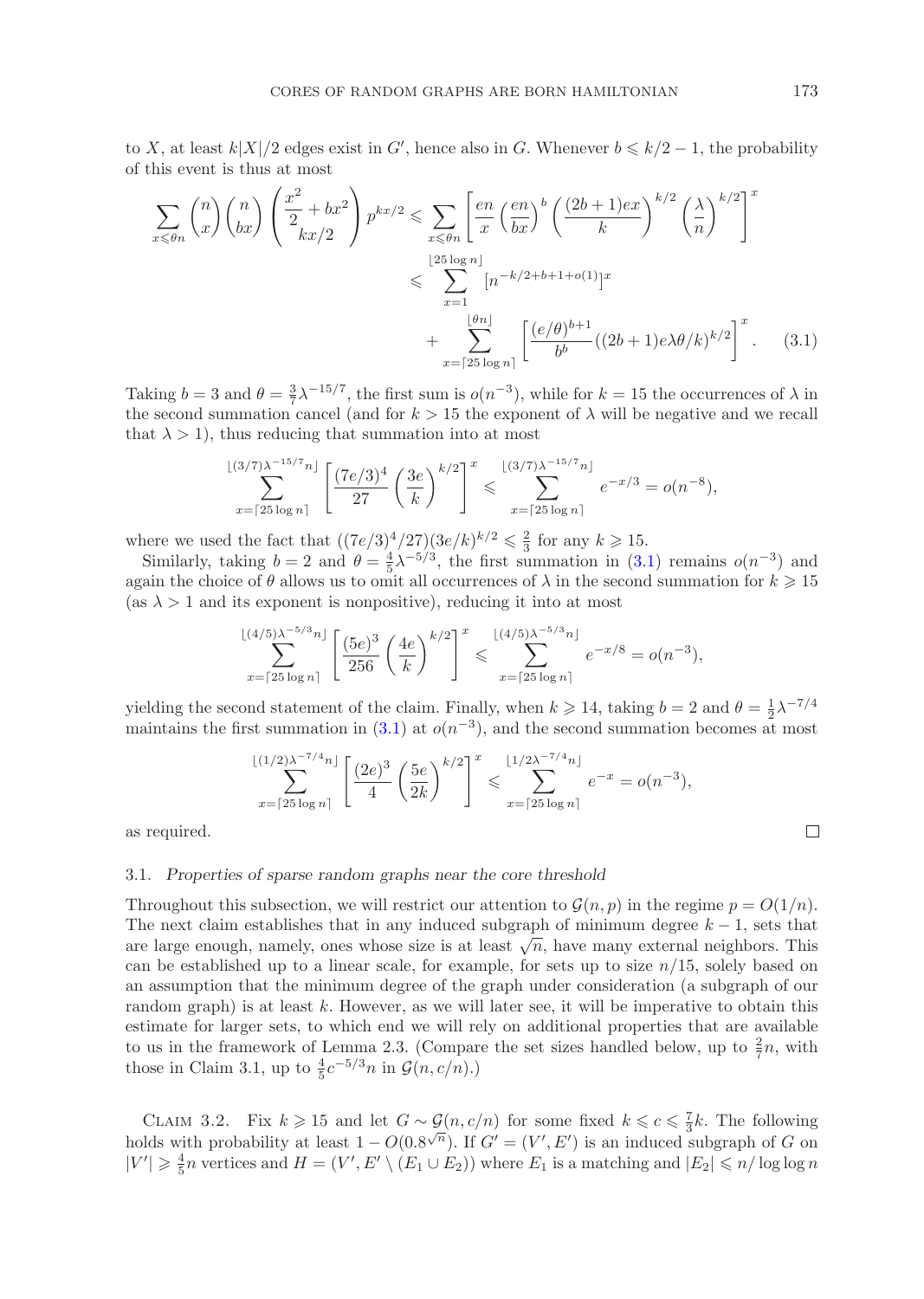such that the minimum degree of H is  $\delta(H) \geq k - 1$ , then every  $X \subset V'$  of size  $\sqrt{n} \leq |X| \leq \frac{2}{7}n$ satisfies  $|N_H(X) \setminus X| > n^{1/3}$ .

*Proof.* First consider the range  $\sqrt{n} \le |X| \le \theta_1 n$  for  $\theta_1 = \frac{2}{23}$ . Exactly as in the proof of aim 3.1 the probability that there exists a subgraph *H* of *G* with minimum degree  $k-1$ Claim 3.1, the probability that there exists a subgraph H of  $\overline{G}$  with minimum degree  $k-1$ (not necessarily formed by deleting the edge sets  $E_1$  and  $E_2$  as above) within which we can find a set  $X \subset V$  of size x such that  $\sqrt{n} \leqslant x \leqslant \theta_1 n$  and all of its external neighbors belong to some  $Y \subset V$  of size  $y = n^{1/3}$  is at most

<span id="page-13-0"></span>
$$
\sum_{\sqrt{n}\leqslant x\leqslant\theta_1 n} \left[\frac{en}{x}\left(\frac{en}{y}\right)^{y/x}\left(\frac{e(x+2y)}{k-1}\right)^{(k-1)/2}\left(\frac{c}{n}\right)^{(k-1)/2}\right]^x,\tag{3.2}
$$

where in comparison with [\(3.1\)](#page-12-0) here we let b assume the role of  $y/x$ . Examining the base of the exponent in each summand, we see that  $(en/y)^{y/x} \leq \exp(n^{-1/6+o(1)})=1+o(1)$  and similarly the other appearance of y are asymptotically negligible. Since  $k \leq c \leq \frac{1}{3}k \leq \frac{5}{2}(k-1)$ , the mentioned expression is at most the mentioned expression is at most

$$
(1+o(1))\frac{en}{x}\left(\frac{5ex}{2n}\right)^{(k-1)/2} \leqslant (e/\theta_1+o(1))(5e\theta_1/2)^{(k-1)/2} < 0.8,
$$

where the first inequality used the fact that  $x \le \theta_1 n$  and the second one holds for any  $k \ge 15$ .<br>The occurrence of a bad set X in this range of x therefore has an overall probability of  $O(0.8\sqrt{n})$ . The occurrence of a bad set X in this range of x therefore has an overall probability of  $O(0.8^{\sqrt{n}})$ .<br>Now take  $\theta_0 = \frac{2}{3}$ . To treat subsets X of size  $\theta_1 n \leq x \leq \theta_2 n$ , we will take advantage of the

Now take  $\theta_2 = \frac{2}{7}$ . To treat subsets X of size  $\theta_1 n \leq x \leq \theta_2 n$ , we will take advantage of the ditional hypothesis about the edge set of H. For a given choice of V' X Y such that all additional hypothesis about the edge set of H. For a given choice of  $V', X, Y$  such that all<br>external neighbors of X are confined to V (whose size we recall is  $y = n^{1/3}$ ), there can be external neighbors of X are confined to Y (whose size we recall is  $y = n^{1/3}$ ), there can be at most  $|X| + |E_2| \le |X| + n/\log \log n$  edges between X and  $V' \setminus (X \cup Y)$  in G. The variable  $\Gamma$  counting the number of such edges has a law of  $\text{Bin}(x(n'-x-u), n)$  and in particular Γ counting the number of such edges has a law of  $\text{Bin}(x(n'-x-y), p)$ , and in particular its mean is  $x(n'-x-y)/p \geq x(\frac{4}{3}n-\frac{2}{3}n-\rho(n))n > (c/2)x > 7x$  for large *n* since  $c > k > 15$ its mean is  $x(n'-x-y)p \ge x(\frac{4}{5}n-\frac{2}{7}n-o(n))p > (c/2)x \ge 7x$  for large *n*, since  $c \ge k \ge 15$ .<br>Thus writing  $\delta_{n} = 12/\log \log n$  so that  $x+n/\log \log n \le (1+\delta_{n})x$ . Thus, writing  $\delta_n = 12/\log \log n$  so that  $x + n/\log \log n \leq (1 + \delta_n)x$ ,

$$
\mathbb{P}(\Gamma \leq (1+\delta_n)x) \leq (1+\delta_n)x \binom{x(n'-x-y)}{(1+\delta_n)x} p^{(1+\delta_n)x} e^{-px(n'-x-y)+p(1+\delta_n)x}
$$
  

$$
\leq [(1+o(1))ec(1-x/n)e^{-(n'-x)/n}]^x \leq [(1+o(1))ce^{1-c/2}]^x,
$$

where the last inequality plugged in the facts  $n' \geq \frac{4}{5}n$  and  $x \leq \frac{2}{7}n$ . Armed with this expression,<br>we revisit (3.2) and revise it to incorporate the above probability albeit at the cost of accounting we revisit [\(3.2\)](#page-13-0) and revise it to incorporate the above probability, albeit at the cost of accounting the  $\binom{n}{n'}$  possible choices for V', so the probability of encountering the mentioned set X becomes at most at most

$$
\sum_{\theta_1 n \leqslant x \leqslant \theta_{2} n} \sum_{(4/5)n \leqslant n' \leqslant n} \binom{n}{n'} \left[ (1+o(1)) \frac{en}{x} \left( \frac{ecx}{(k-1)n} \right)^{(k-1)/2} c e^{1-c/2} \right]^x
$$
\n
$$
\leqslant \sum_{\theta_1 n \leqslant x \leqslant \theta_{2} n} \left[ (1+o(1)) e^{2+h(1/5)(n/x)} \frac{n}{x} \left( \frac{ecx}{(k-1)n} \right)^{(k-1)/2} c e^{-c/2} \right]^x,
$$

where we used the fact that  $\sum_{i \leq \alpha} {n \choose i} \leq \exp(h(\alpha)n)$  with  $h(x) = -x \log x - (1-x) \log(1-x)$ <br>being the entropy function, and as argued before, the terms involving u in (3.2) are easily being the entropy function, and as argued before, the terms involving  $y$  in  $(3.2)$  are easily absorbed in the  $(1 + o(1))$ -factor. Writing  $\tilde{c} = c/(k-1)$  and  $\tilde{x} = x/n$  (so that  $\tilde{c} \leq \frac{5}{2}$  and  $\theta_1 \leq \tilde{x} \leq \theta_0$ ), we can rearrange the base of this exponent in each summand and find that it is  $\tilde{x} \leq \theta_2$ , we can rearrange the base of this exponent in each summand and find that it is asymptotically equal to

$$
e^{2}(\tilde{x}e^{2/(k-3)h(1/5)/\tilde{x}})^{(k-3)/2}(\tilde{c}e^{1-\tilde{c}}c^{2/(k-1)})^{(k-1)/2} \leq e^{2}(\tilde{x}e^{(1/6)h(1/5)/\tilde{x}})^{(k-3)/2}\left(\frac{5}{3}\right)^{(k-1)/2},
$$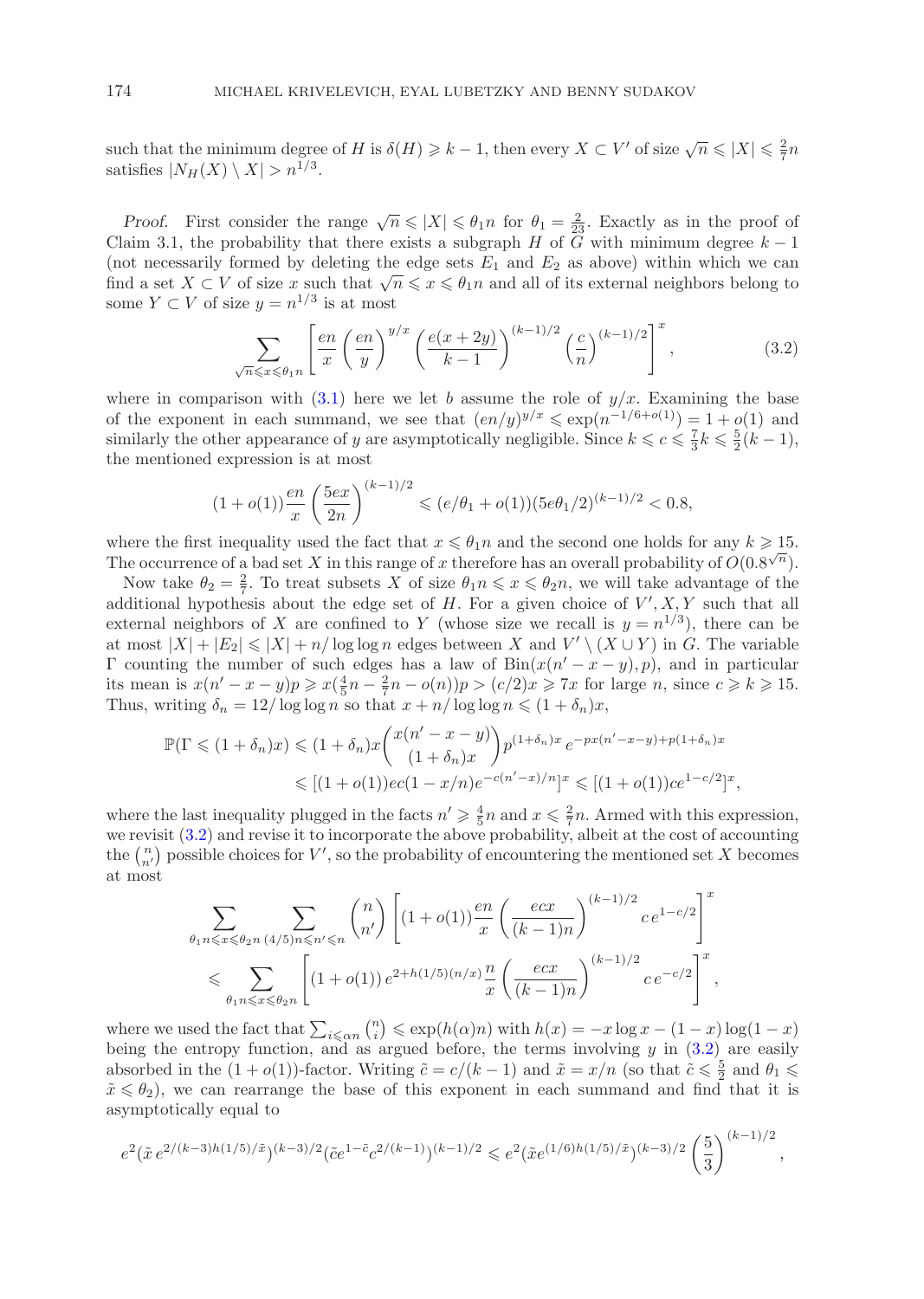using the facts that  $k \ge 15$ , that  $c^{2/(k-1)} \le ((5/2)(k-1))^{2/(k-1)} \le \frac{5}{3}$  for  $k \ge 15$  and that the function  $t \mapsto te^{-t}$  with  $t > 0$  has a global maximum at  $t = 1$ . Similarly, the function  $t \mapsto te^{\alpha/t}$ function  $t \mapsto te^{-t}$  with  $t > 0$  has a global maximum at  $t = 1$ . Similarly, the function  $t \mapsto te^{\alpha/t}$ with  $\alpha, t > 0$  is increasing for  $t \ge \alpha$  and as  $\tilde{x} \ge \theta = \frac{2}{23} > \frac{1}{6} h(\frac{1}{5})$  this implies that the above<br>expression is maximized at  $\tilde{x} = \frac{2}{5}$  in which case it evaluates into expression is maximized at  $\tilde{x} = \frac{2}{7}$ , in which case it evaluates into

$$
\frac{5}{3}e^2\left(\frac{10}{21}e^{(7/12)h(1/5)}\right)^{(k-3)/2} < 0.9,
$$

for any  $k \ge 15$ , and so the probability of encountering the mentioned set X in this range is  $O(\exp(-an))$  for some absolute constant  $a > 0$ , which completes the proof  $O(\exp(-an))$  for some absolute constant  $a > 0$ , which completes the proof.

In what follows, for a graph H and a subset A of its vertices, let  $c_o(H \setminus A)$  denote the number of components of odd size in the subgraph obtained by deleting the vertices of  $A$  from  $H$ . The above claims are already enough to imply a bound on  $c_o(H \setminus A)$  for small subsets A, which will later used as part of the proof of Lemma 2.3.

COROLLARY 3.3. *Fix*  $k \ge 15$  and let  $G \sim \mathcal{G}(n, c/n)$  for some fixed c such that  $\max\{k, 20\} \le$   $\leq L$  Then with probability  $1 - o(n^{-3})$  for any induced subgraph  $G' - (V' E') \subset G$  of  $c \leq \frac{7}{3}k$ . Then with probability  $1 - o(n^{-3})$ , for any induced subgraph  $G' = (V', E') \subset G$  of  $G'$  in  $E'$  and  $F'$  is  $F'$  and  $F'$  is  $F'$  is  $F'$  is  $F'$  is  $F$  is  $F$  is  $F$  is  $F$  is  $F$  is  $F$  is  $F$  is  $F$  is  $F$  is minimum degree at least k on  $|V'| \ge \frac{4}{5}n$  vertices and any  $H = (V', E' \setminus (E_1 \cup E_2))$  such that  $F_2$  is a matching  $|E_2| \le n/\log \log n$  and  $\delta(H) \ge k-1$  we have  $c(H \setminus X) \le |X|$  for all  $X \subset V'$  $E_1$  is a matching,  $|E_2| \leq n/\log \log n$  and  $\delta(H) \geq k - 1$ , we have  $c_o(H \setminus X) \leq |X|$  for all  $X \subset V'$  of size  $|X| < \frac{3}{2}c^{-15/7}n$ *of size*  $|X| \leq \frac{3}{7}c^{-15/7}n$ *.* 

*Proof.* Let  $\theta = \frac{3}{7}c^{-15/7}$  and  $\eta = \frac{1}{2}c^{-7/4}$ , and assume that the events stated in Claims 3.1 d 3.2 hold. In particular, every set  $S \subset V'$  in the given graph H satisfies the following and 3.2 hold. In particular, every set  $S \subset V'$  in the given graph H satisfies the following.

(1) If  $|S| \le \eta n$ , then  $|N_H(S) \setminus S| \ge 2|S|$  (by part (iii) of Claim 3.1 applied to H).<br>(2) If  $n n \le |S| \le \theta n$ , then  $|N_H(S) \setminus S| \ge (2 - o(1))|S|$  (by part (i) of Claim 3.1 i

(2) If  $\eta n \leq |S| \leq \theta n$ , then  $|N_H(S) \setminus S| \geq (2 - o(1))|S|$  (by part (i) of Claim 3.1 applied to moving to H costs at most  $|S|$  vertices due to the matching edges of  $F_1$  plus  $o(n)$  vertices  $G'$ ; moving to H costs at most |S| vertices due to the matching edges of  $E_1$  plus  $o(n)$  vertices due to  $E_2$ ) due to  $E_2$ ).

(3) If  $\sqrt{n} \leq |S| \leq \frac{2}{7}n$ , then  $|N_H(S) \setminus S| \geq n^{1/3}$  (by Claim 3.2 applied to H).

Suppose first that  $\log n \leq |X| \leq (\theta/2)n$  and let  $\{C_1,\ldots,C_s\}$  be all the connected components in  $H \setminus X$  of size  $|C_i| \leq \theta n$ . Clearly,  $(N_H(C_i) \setminus C_i) \subset X$ , but at the same time  $|N_H(C_i) \setminus C_i| > (2 - o(1))|C_i|$  hence we must have  $|C_i| < (\frac{1}{2} + o(1))|X|$  for all i. Suppose<br>that D is a minimal union of cycles  $\{C_i\}$  such that  $|D| > |X| - \frac{1}{2} \log n$  Since  $|X| > \log n$ that D is a minimal union of cycles  $\{C_{i_i}\}$  such that  $|D| > |X| - \frac{1}{3} \log n$ . Since  $|X| \ge \log n$ ,<br>we have  $|X| < \frac{3}{2}|D|$ . Using that  $|C| < (\frac{1}{2} + o(1)) |X|$  by the minimality of D we also we have  $|X| < \frac{3}{2}|D|$ . Using that  $|C_i| < (\frac{1}{2} + o(1))|X|$ , by the minimality of D, we also<br>have  $|D| < |X| - \frac{1}{2} \log n + (\frac{1}{2} + o(1))|X| < (\frac{3}{2} + o(1))|X| < \theta n$  for large enough n. Therefore have  $|D| \le |X| - \frac{1}{3} \log n + (\frac{1}{2} + o(1))|X| < (\frac{3}{2} + o(1))|X| < \theta n$  for large enough n. Therefore,<br> $|N_{II}(D) \setminus D| > (2 - o(1))|D|$  However at the same time  $|N_{II}(D) \setminus D| < |X| < \frac{3}{2}|D|$  as there  $|N_H(D) \setminus D| \geq (2 - o(1))|D|$ . However, at the same time  $|N_H(D) \setminus D| \leq |X| < \frac{3}{2}|D|$  as there are no edges between distinct  $C_i, C_j$ , contradiction (for n, and hence D, large enough). Consequently, there cannot be more than  $|X| - \frac{1}{3} \log n$  components of size at most  $\theta n$  (in fact, we showed that the union of all such components has cardinality at most  $|X| - \frac{1}{2} \log n$ ) fact, we showed that the union of all such components has cardinality at most  $|X| - \frac{1}{3} \log n$ .<br>When added to at most  $1/\theta$  components of  $H \setminus X$  whose size exceeds  $\theta n$  we readily reach the When added to at most  $1/\theta$  components of  $H \setminus X$  whose size exceeds  $\theta_n$  we readily reach the required inequality  $c_o(H \setminus X) \leqslant |X|$  in this case.

Next, consider the case  $(\theta/2)n \leqslant |X| \leqslant \theta n$ . Let us repeat the above argument, this time only collecting components of size at most  $\log n$ . Taking D to be a union of such components so that  $\frac{2}{3}|X| - \log n < |D| \leq \frac{2}{3}|X|$  we see that  $|N_H(D) \setminus D| \leq |X| \leq \frac{3}{2}|D| + \frac{3}{2}\log n$ , which for n large is equivalently that  $|N_H(D) \setminus D| \geq (2 - o(1))|D|$ . We deduce that enough contradicts the expansion assumption  $|N_H(D) \setminus D| \ge (2 - o(1))|D|$ . We deduce that there are at most  $\frac{2}{3}|X|$  such components, and adding at most  $n/\log n = o(|X|)$  components of size larger than  $\log n$  gives  $c(|H \setminus X) \leq |X|$ size larger than  $\log n$  gives  $c_o(H \setminus X) \leq |X|$ .

If  $3 \leqslant |X| \leqslant \log n$ , then we observe that by our assumption there are no connected components of  $H \setminus X$  of sizes between  $\sqrt{n}$  and  $\frac{2}{7}n$ . Consider the components  $C_1, \ldots, C_s$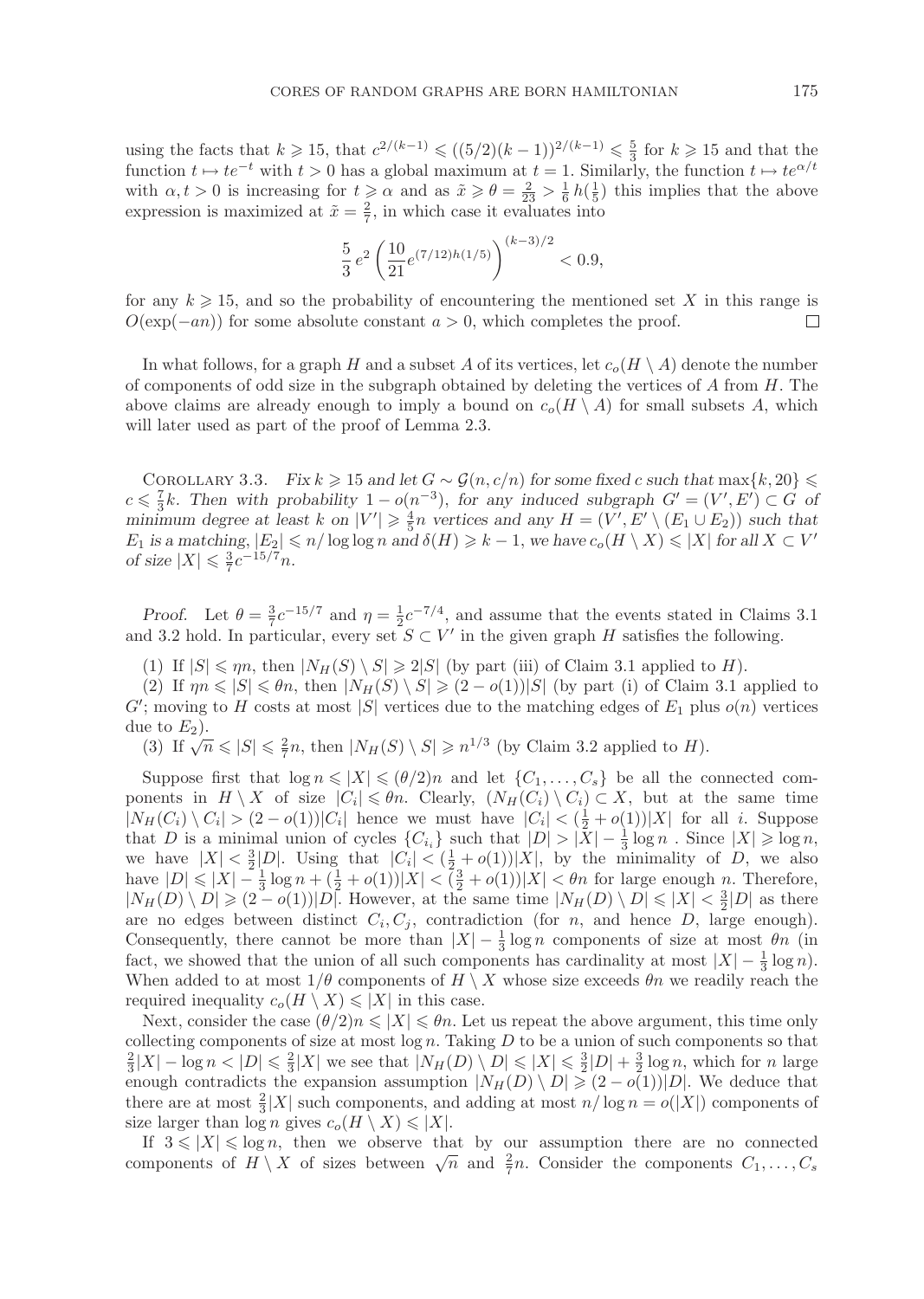whose sizes are at most  $\sqrt{n}$ . Since there can be at most three components of size larger than  $\frac{2}{7}n$ , it follows that if  $|\bigcup_i C_i| \leq |X| - 3$ , then accounting for all such components results in  $C_c(H \setminus X) \leq |X|$  as required. Otherwise, there exists a minimal union D of cycles  $\{C_c\}$  such  $c_o(H \setminus X) \leqslant |X|$ , as required. Otherwise, there exists a minimal union D of cycles  $\{C_{i_i}\}$  such that  $|D| \ge |X| - 2$ . Being well in the range of the expansion hypothesis (this union has size at most  $\sqrt{n} \log n$ ) the fact that  $|X| \ge |N_{\text{tr}}(D) \setminus D| \ge 2|D|$  implies that  $|X| \le 4$ . However in this chat  $|D| \ge |X| = 2$ . Being went in the range of the expansion hypothesis (this diffeomorphical state at most  $\sqrt{n} \log n$ ), the fact that  $|X| \ge |N_H(D) \setminus D| \ge 2|D|$  implies that  $|X| \le 4$ . However, in this case necessarily the case necessarily there are no small components in  $H \setminus X$ , since otherwise each  $C_i$  would have to be size at most  $|X|/2$  by the expansion property, thus a vertex  $v \in C_i$  would have degree at most  $|C_i| - 1 + |X| \le \frac{3}{2}|X| - 1 \le 5$  (recall that  $\delta(H) \ge k - 1 \ge 14$ ).<br>Finally if  $0 \le |X| \le 2$  then no component of  $H \setminus X$  can have size

Finally, if  $0 \le |X| \le 2$ , then no component of  $H \setminus X$  can have size less than  $\frac{2}{7}n$  (recall that components had to satisfy  $|C_i| < |X|/2$  and are thus empty by the discussion in the such components had to satisfy  $|C_i| < |X|/2$  and are thus empty by the discussion in the previous paragraph). At the same time, the probability that two subsets A and B of size  $\frac{2}{7}n$ Frackly  $\overline{P}$  each have no edges between them in G except for a matching (corresponding to  $E_1$ ) is readily<br>bounded by the probability that the degree into B of every vertex in A is at most 1 translating bounded by the probability that the degree into  $B$  of every vertex in  $A$  is at most 1, translating to an upper bound of

$$
\begin{aligned} \binom{n}{\frac{4}{7}n} \binom{\frac{4}{7}n}{\frac{2}{7}n} \left( \left[ \frac{2}{7}np + (1-p) \right] (1-p)^{(2/7)n-1} \right)^{(2/7)n} \\ \leqslant \left( e^{(7/2)h(4/7)} 2^2 \left( \frac{2}{7}c + 1 - o(1) \right) e^{-(2/7)c} \right)^{(2/7)n} \leqslant (0.99)^{2n/7}, \end{aligned}
$$

where the last inequality holds for any  $c \geq 20$ . One can now repeat this calculation, this time<br>taking into account the edges of  $E_2$ . Since their number  $(n/\log \log n)$  is negligible in comparison taking into account the edges of  $E_2$ . Since their number  $(n/\log \log n)$  is negligible in comparison<br>with the gives of A and B, they contribute a factor of at most  $\left(\frac{(2n/7)^2}{n}\right)_{\infty}n/\log \log n = e^{o(n)}$  in with the sizes of A and B, they contribute a factor of at most  $\binom{(2n/7)^2}{n/\log \log n}$ with the sizes of A and B, they contribute a factor of at most  $\binom{(2n/7)^2}{n/\log \log n} p^{n/\log \log n} = e^{o(n)}$  in the above estimate and hence the conclusion remains valid. This concludes the proof.

A prerequisite for treating sets of larger size, which will also be useful to separately bound the size of the 2-factor in G once we establish its existence, is the next estimate on the maximal number of vertex-disjoint cycles in G.

CLAIM 3.4. Fix  $c > 0$  and let  $G \sim \mathcal{G}(n, c/n)$ . Let Y count the maximal number of vertex-CLAIM 3.4. TIX  $c > 0$  and let  $G \sim \mathcal{G}(n, c/n)$ . Let T count the maximal number of verter disjoint nontrivial cycles in G. Then  $\mathbb{P}(Y \geq \frac{1}{2}n/\sqrt{\log n}) < e^{-\sqrt{n}}$  for any sufficiently large n.

*Proof.* Let  $Y_0$  be the maximal number of vertex-disjoint cycles in  $G$  such that each cycle is of length at most  $L = 4\sqrt{\log n}$ . Since  $Y \le Y_0 + n/L$ , it suffices to show that  $\mathbb{P}(Y_0 \ge n/L) \le e^{-\sqrt{n}}$ .<br>Observe that Observe that

$$
\mathbb{E}Y_0 \le \sum_{s \le L} {n \choose s} (s-1)! \left(\frac{c}{n}\right)^s \le \sum_{s \le L} c^s = e^{O(L)} = n^{o(1)} < n/(2L),
$$

and consider the vertex-exposure martingale for  $Y_0$  in  $\mathcal{G}(n, c/n)$ . Its Lipschitz constant is clearly equal to 1 since the addition of a new vertex to a graph retains every existing subset of disjoint cycles whereas it can increase the cycle count by at most 1. Hence, Hoeffding's inequality gives

$$
\mathbb{P}(Y_0 \geqslant n/L) \leqslant \mathbb{P}(Y_0 - \mathbb{E}Y_0 \geqslant n/(2L)) \leqslant e^{-O(n/L^2)} < e^{-\sqrt{n}},
$$

 $\Box$ 

where the last inequality is valid for large enough  $n$ .

The final ingredient needed for proving Lemma 2.3 is the following claim, which verifies Tutte's condition for large sets and complements the range of sets that were covered by Corollary 3.3.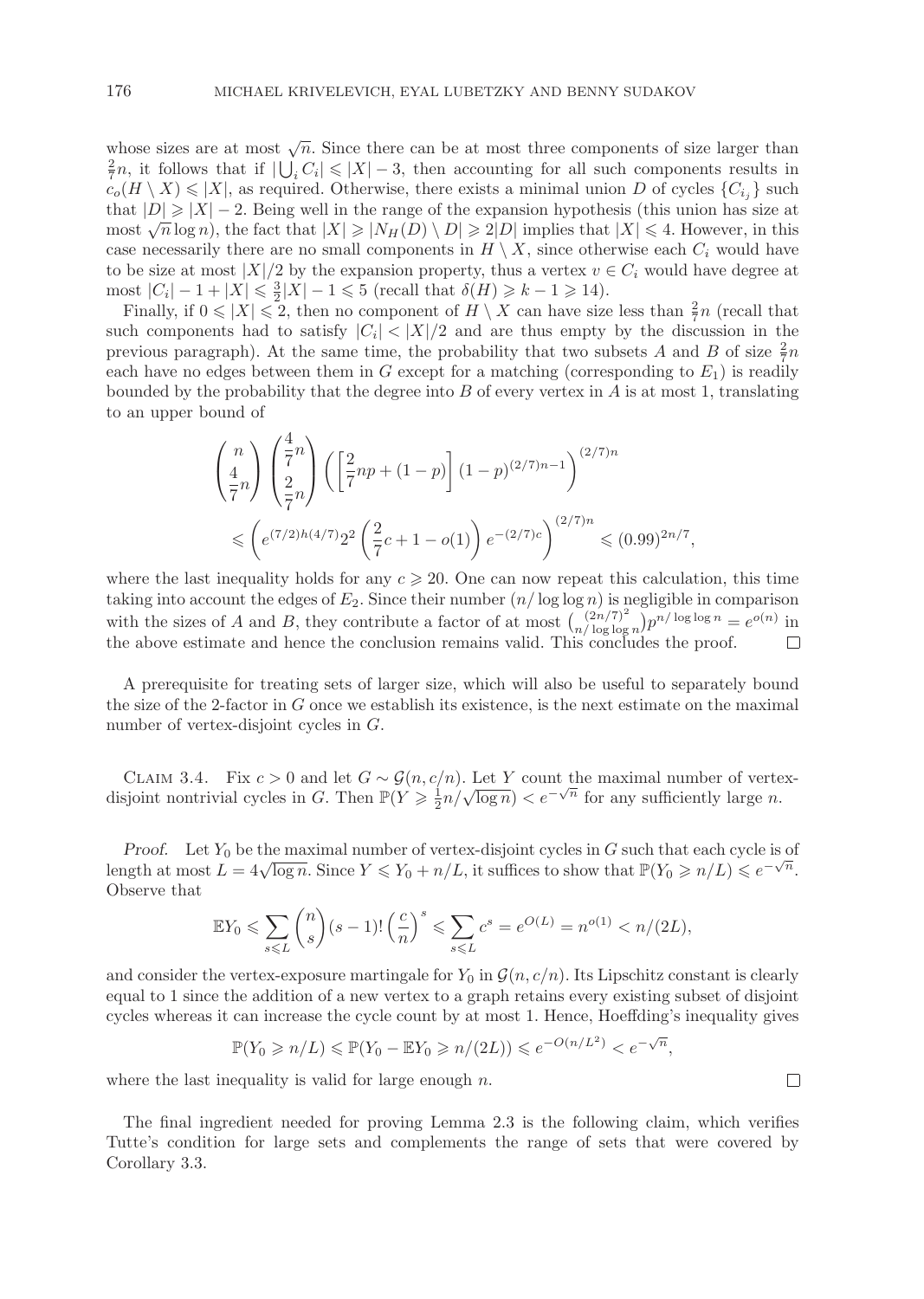CLAIM 3.5. Fix  $k \ge 15$ , let  $G \sim \mathcal{G}(n, c/n)$  for  $k \le c \le \frac{7}{3}k$  and let  $G' = (V', E')$  be an equived subgraph of G with  $\delta(G') \ge k$ . Let  $H = (V' \cdot E') \cdot (E_1 + E_2)$  where  $E_1$  is a matching induced subgraph of G with  $\delta(G') \geq k$ . Let  $H = (V', E' \setminus (E_1 \cup E_2))$  where  $E_1$  is a matching<br>and  $|E_2| \leq n/\log \log n$ . Then with probability  $1 - O(e^{-n/40})$ , we have  $c$   $(H \setminus X) \leq |X|$  for all  $\mathcal{U} \geq k$ . Let  $H = (V)$ and  $|E_2| \le n/\log \log n$ . Then with probability  $1 - O(e^{-n/40})$ , we have  $c_o(H \setminus X) \le |X|$  for all  $X \subset V'$  such that  $|X| > \frac{3}{2}c^{-15/7}n$  $X \subset V'$  such that  $|X| \geq \frac{3}{7}c^{-15/7}n$ .

*Proof.* Set  $x = |X|$  and consider first subsets of size

<span id="page-16-0"></span>
$$
\frac{3n}{7c^{15/7}} \leqslant x \leqslant \frac{n}{c}.\tag{3.3}
$$

 $7c^{15/7} \leq x \leq \frac{1}{c}$ . (3.3)<br>Observe that by Claim 3.4 with probability at least  $1 - O(e^{-\sqrt{n}})$ , the maximal number of<br>vertex-disjoint cycles in G and hence also in H is at most  $n/\sqrt{\log n}$ . In particular, there vertex-disjoint cycles in G, and hence also in H, is at most  $n/\sqrt{\log n}$ . In particular, there can be at most that many connected components of  $H \setminus X$  containing cycles. Disregard these components, as well as at most  $n/\log \log n$  additional components incident to the edge set  $E_2$ . Altogether we discarded  $o(n)$  components, hence if  $c_o(H \setminus X) > |X|$  for a linear X as above, then we will be left with at least  $\frac{15}{16}x$  odd components in  $H \setminus X$  for large enough n. Let Y be a set comprised of an arbitrary leaf from each of these components (which are trees by construction). The vertices of Y have degree at least k in G' and as such they have at least  $k-2$  peighbors in X in the graph H (plus a single peighbor in their tree component of  $H \setminus X$ k − 2 neighbors in X in the graph H (plus a single neighbor in their tree component of  $H \setminus X$ and possibly one additional neighbor in  $E_1$ ). The probability that there exists such a pair  $(X, Y)$  in G is at most

$$
\sum_{x=(3/7)c^{-(15/7)}n}^{n/c} \binom{n}{x} \left(\frac{15}{15}x\right) \left[\mathbb{P}(\text{Bin}(x, c/n) \ge k-2)\right]^{(15/16)x}
$$
  
\$\le \sum\_{x=\frac{3}{7}c^{-(15/7)}n}^{n/c} \left[\frac{16}{15} \left(\frac{en}{x}\right)^{31/15} \mathbb{P}(\text{Bin}(x, c/n) \ge k-2)\right]^{(15/16)x}\$

Plugging in the well-known estimate (see [[3](#page-26-7), [15](#page-27-16)]) that if Z is a binomial variable and  $a > 0$ , then  $\mathbb{P}(Z - \mathbb{E}Z \geq a) \leq \exp(-\phi(a/\mathbb{E}Z)\mathbb{E}Z)$  for  $\phi(x) = (1+x)\log(1+x) - x$ , we get that

$$
\frac{16}{15} \left( \frac{7}{3} e^{2^{15/7}} \right)^{31/15} \mathbb{P}(\text{Bin}(x, c/n) \ge k - 2)
$$
\n
$$
\le \frac{16}{15} \left( \frac{7}{3} e^{(7k/3)^{15/7}} \right)^{31/15} (k - 2)^{-(k-2)} e^{k-3}
$$
\n
$$
\le 2e^6 k^5 \left( \frac{e}{k-2} \right)^{k-2} = 2e^{11} \left( 1 + \frac{2}{k-2} \right)^5 \left( \frac{e}{k-2} \right)^{k-7} < 0.95,
$$

where the first inequality uses the fact that  $c \leqslant \left(\frac{7}{3}\right)k$  and  $xc/n \leqslant 1$ , while the last inequality holds for  $k \geqslant 15$ . Combined with the previous inequality this implies that the probability of holds for  $k \geq 15$ . Combined with the previous inequality, this implies that the probability of encountering some X violating Tutte's condition in H and with size as in (3.3) is at most encountering some X violating Tutte's condition in  $H$  and with size as in  $(3.3)$  is at most  $\exp(-c'n)$  for some fixed  $c' > 0$ .<br>We will now handle the range

We will now handle the range

<span id="page-16-1"></span>
$$
\frac{n}{c} \leqslant x \leqslant (k-3)\frac{n}{c}.\tag{3.4}
$$

Given a candidate subset X of size x for which  $c_o(H \setminus X) > x$ , we again consider the above defined set Y (comprised of an arbitrary leaf from each tree component of  $H \setminus X$  not incident defined set Y (comprised of an arbitrary leaf from each tree component of  $H \setminus X$  not incident to any of the edges of  $E_2$ ). Previously, we only used the fact that each  $v \in Y$  has at least  $k-2$ neighbors in X. Now we will use the fact that one can take Y to have size  $(1 - o(1))x$ , and in addition Y is an independent set in H (its vertices fall in distinct components of  $H \setminus X$ ). The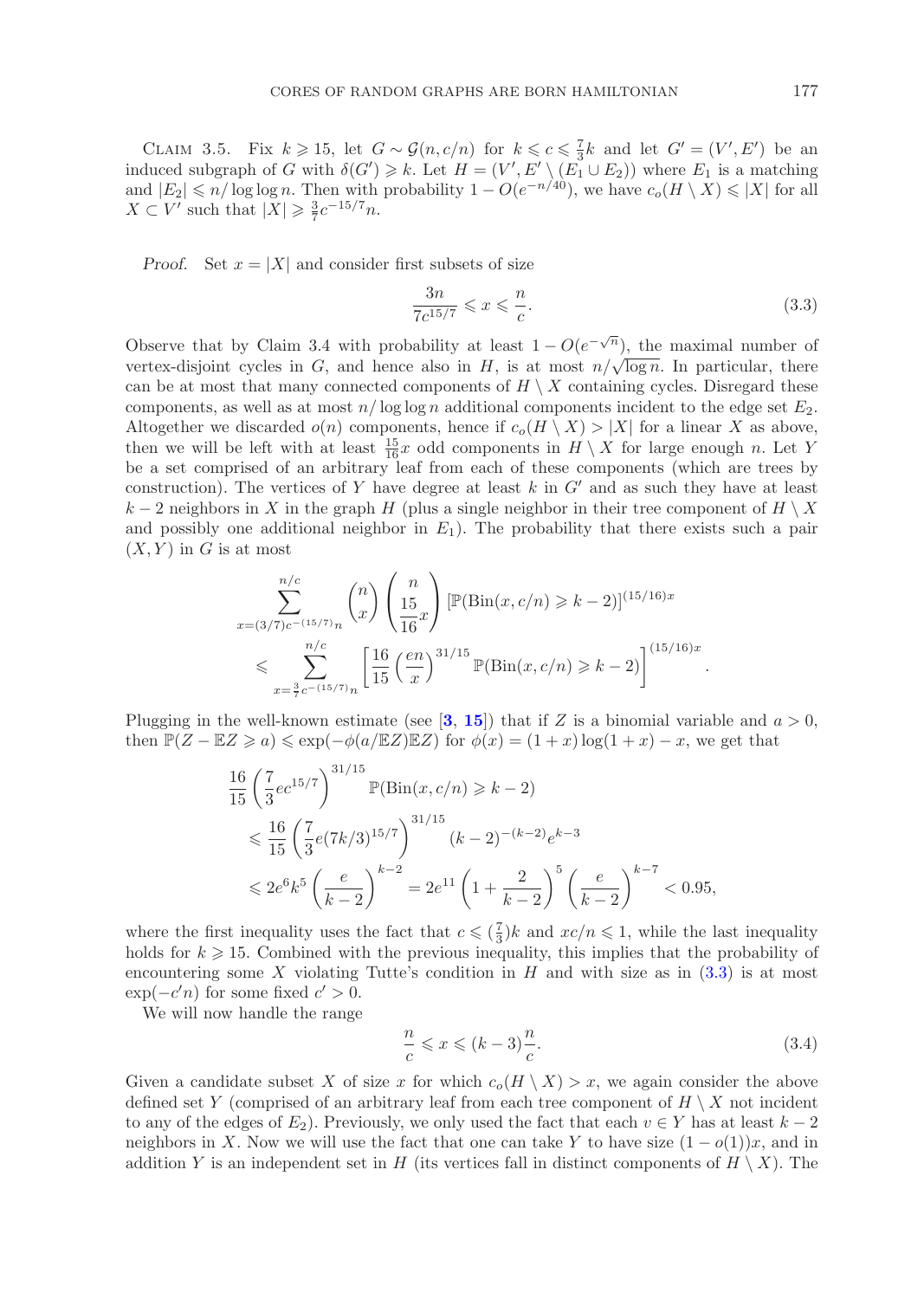probability that a given subset Y of size  $y$  in G spans precisely t edges is at most

$$
\frac{\binom{y}{2}^t}{t!} p^t (1-p)^{\binom{y}{2}-t} \leq \frac{1}{t!} \left( \frac{\binom{y}{2} p}{1-p} \right)^t (1-p)^{\binom{y}{2}} =: \zeta_t,
$$

which is maximized at  $t = \binom{y}{2}(p/(1-p)) \geq (1-o(1))y/2$ , with the last inequality due to  $x \geq n/c$ . Of course, the values of t we are considering cannot exceed  $y/2$  as the edges of G in Y  $n/c$ . Of course, the values of t we are considering cannot exceed  $y/2$  as the edges of G in Y are only allowed to form a matching (recall that Y is not incident to  $E_2$ ), thus by Stirling's formula

$$
\sum_{t \leq y/2} \zeta_t \leq \left(\frac{y}{2} + 1\right) \frac{1 + o(1)}{\sqrt{\pi y}} \left(\frac{\binom{y}{2}p}{1 - p} \frac{2e + o(1)}{y} (1 - p)^{(y-1)}\right)^{(1/2 - o(1))y} \leq ((e + o(1))px e^{-px})^{((1/2) - o(1))x}.
$$

Combining this estimate with the number of choices for the sets  $X, Y$  and with the probability that each vertex of Y has at least  $k-2$  neighbors in X, we arrive at the following upper bound on the event of encountering  $X, Y$  as above:

<span id="page-17-0"></span>
$$
\sum_{x=n/c}^{(k-3)n/c} \left[ (1+o(1)) \left( \frac{en}{x} \right)^2 \mathbb{P}(\text{Bin}(x, c/n) \ge k-2) \sqrt{epxe^{-px}} \right]^x, \tag{3.5}
$$

where within each summand we could safely absorb all the  $o(1)$ -terms in the exponents into the  $o(1)$ -term of the leading constant since the base of each of these is uniformly bounded.

Note that for  $\ell \geq k - 2$ , we have

$$
\frac{\mathbb{P}(\text{Bin}(x, p) = \ell + 1)}{\mathbb{P}(\text{Bin}(x, p) = \ell)} = \frac{x - \ell}{\ell + 1} \frac{p}{1 - p} \leq (1 + o(1)) \frac{px}{k - 1},
$$

which by our hypothesis on x is at most  $(1 + o(1))(k - 3)/(k - 1) < 1$  for large enough n. It follows that follows that

$$
\mathbb{P}(\text{Bin}(x, c/n) \ge k - 2) \le \frac{1 + o(1)}{1 - (px/(k-1))} \mathbb{P}(\text{Bin}(x, c/n) = k - 2)
$$

$$
\le \frac{1 + o(1)}{1 - px/(k-1)} \frac{(px)^{k-2}}{(k-2)!} e^{-px},
$$

and plugging this in [\(3.5\)](#page-17-0) gives an upper bound of

$$
\sum_{x=n/c}^{(k-3)n/c} \left[ (1+o(1)) \left( \frac{en}{x} \right)^2 \frac{1}{1-px/(k-1)} \frac{(px)^{k-2}}{(k-2)!} e^{-px} \sqrt{epxe^{-px}} \right]^x.
$$

Writing  $z = px$  and  $\tilde{c} = c/k$ , we will denote the (asymptotic) base of the exponent above by

$$
f_k(z) = \tilde{c}^2 e^{-(3/2)z + 5/2} z^{k-7/2} \frac{k^2(k-1)}{(k-1-z)(k-2)!}.
$$

With this notation, we aim to bound  $f_k(z)$  away from 1 for all  $1 \leq z \leq k-3$  and  $1 \leq \tilde{c} \leq \frac{7}{3}$ . It is easy to verify that the local extrema of  $f_k$  are precisely the roots  $z_k^* \leq z_k^{**}$  of the quadratic  $3z^2 +$ <br>(12 – 5k)  $\gamma + (2k^2 - 9k + 7)$  where  $z^*$  is a local maximum of  $f_k$  and  $z^{**}$  is a local minimum  $(12-5k)z + (2k^2 - 9k + 7)$ , where  $z_k^*$  is a local maximum of  $f_k$  and  $z_k^{**}$  is a local minimum.<br>Furthermore since Furthermore, since

$$
z_k^{**} = \frac{5}{6}k - 2 + \frac{1}{6}\sqrt{k^2 - 12k + 60} > k - 3
$$

(the last inequality being valid for any  $k > 0$ ) we can conclude that throughout the range  $1 \leq z \leq k - 3$  the function  $f_{k}(z)$  is maximized at  $1 \leq z \leq k-3$  the function  $f_k(z)$  is maximized at

$$
z_k^* = \frac{5}{6}k - 2 - \frac{1}{6}\sqrt{k^2 - 12k + 60}.
$$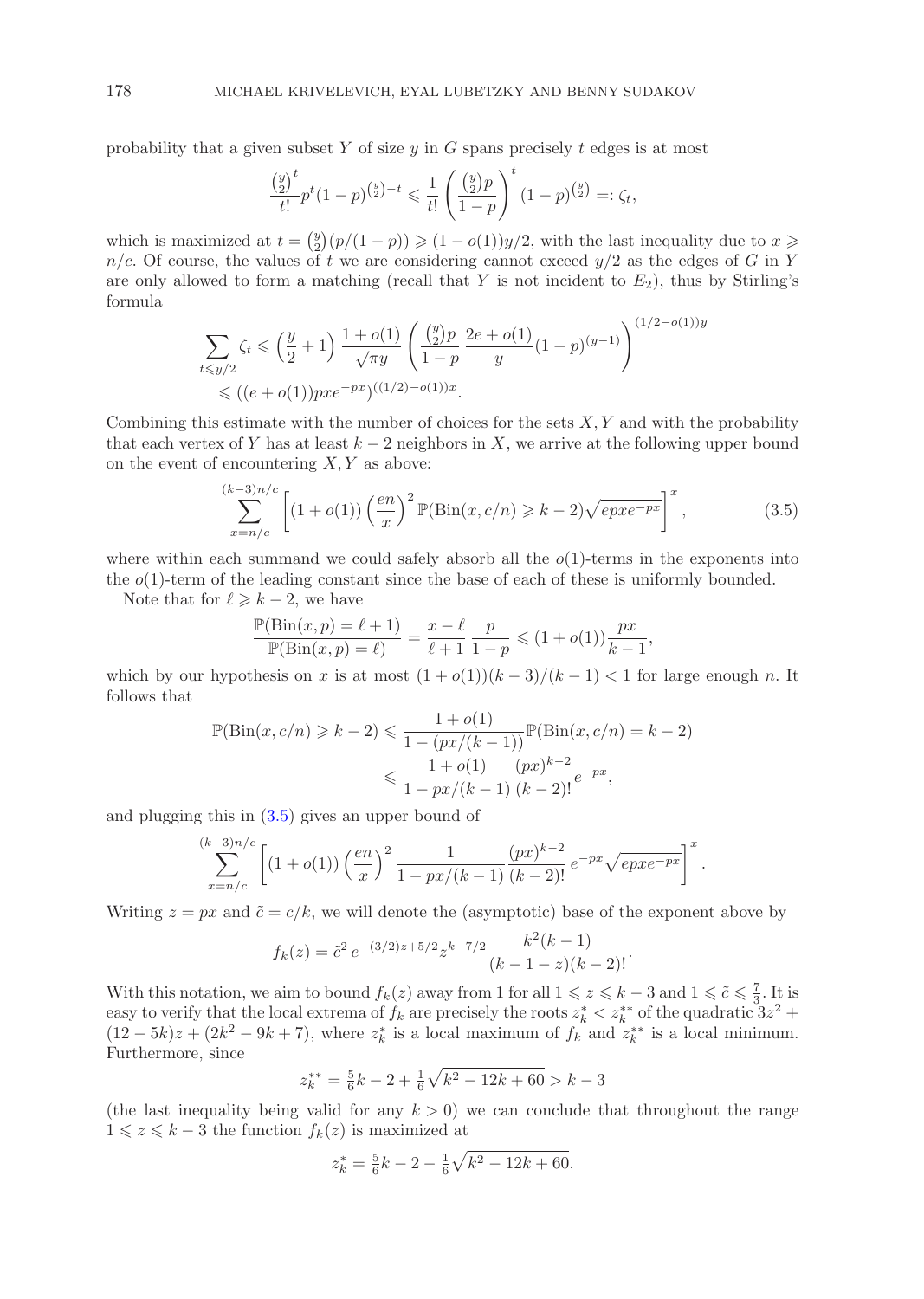Observe that  $z_{k+1}^* \geq z_k^*$  and

$$
\frac{2}{3}k - \frac{4}{3} \leqslant z_k^* \leqslant \frac{2}{3}k - 1.
$$

In particular,  $z_{k+1}^* \leq \frac{2}{3}k - \frac{1}{3}$  and  $0 \leq z_{k+1}^* - z_k^* \leq 1$ .<br>Using the bound  $z^* \leq \frac{2}{3}k - 1$  in the expression

Using the bound  $z_k^* \leq \frac{2}{3}k - 1$  in the expression  $1/(k - 1 - z)$ , we immediately get that  $(z^*) \leq a_k(z^*)$  where  $f_k(z_k^*) \leqslant g_k(z_k^*)$  where

$$
g_k(z) = 3\tilde{c}^2 e^{-(3/2)z + 5/2} z^{k-7/2} \frac{k(k-1)}{(k-2)!}.
$$

For ease of notation, let  $z_0 = z_k^*$  and  $z_1 = z_{k+1}^*$ . We have

$$
\frac{g_{k+1}(z_1)}{g_k(z_0)} = e^{-(3/2)(z_1 - z_0)} \left(\frac{z_1}{z_0}\right)^{k-7/2} z_1 \frac{k+1}{(k-1)^2}.
$$

Observe that

$$
\left(\frac{z_1}{z_0}\right)^{k-7/2} \leqslant e^{((z_1-z_0)/z_0)(k-7/2)} \leqslant e^{(3/2)((k-7/2)/(k-2))(z_1-z_0)} \leqslant e^{(3/2)(z_1-z_0)},
$$

and therefore

$$
\frac{g_{k+1}(z_1)}{g_k(z_0)} \leqslant z_1 \frac{k+1}{(k-1)^2} \leqslant \frac{(2/3)(k-(1/2))}{k-1} \frac{k+1}{k-1} \leqslant \frac{2}{3} \left(1 + \frac{3}{k-1}\right) < \frac{5}{6},
$$

where the last inequality is valid for any  $k \ge 15$ . It therefore suffices to show that  $g_k(z_k^*)$  is bounded away from 1 for  $k = 15$ . Indeed, for  $k = 15$ , we have bounded away from 1 for  $k = 15$ . Indeed, for  $k = 15$ , we have

$$
z_{15}^* \in (10 - \frac{5}{4}, 10 - \frac{6}{5}),
$$

and substituting  $\tilde{c}$  by its maximal value of  $\frac{7}{3}$  gives

$$
g_{15}(z_{15}^*) \leq 49e^{-(3/2)(10-5/4)+5/2} \left(10-\frac{6}{5}\right)^{15-7/2} \frac{70}{13!} < \frac{39}{40} < 1.
$$

This establishes the desired statement for the range [\(3.4\)](#page-16-1) provided that  $1 \leq c/k \leq \frac{7}{3}$ , that is  $c(H \setminus X) \leq |X|$  for all sets X whose sizes are between  $n/c$  and  $(k-3)n/c$  except with is,  $c_o(H \setminus X) \le |X|$  for all sets X whose sizes are between  $n/c$  and  $(k-3)n/c$  except with probability exponentially small in n.

To conclude the proof, it remains to handle  $x \geq (k-3)n/c$ . Observe that if  $c \leq 2(k-3)$ ,<br>en the range (3.4) goes up to  $x \leq n/2$ , beyond which  $c(H \setminus X) \leq |X|$  trivially holds. We then the range [\(3.4\)](#page-16-1) goes up to  $x \le n/2$ , beyond which  $c_o(H \setminus X) \le |X|$  trivially holds. We are thus left with the case  $2(k-3) \leqslant c \leqslant \frac{7}{3}k$  and  $(k-3)n/c \leqslant \frac{7}{3}k \leqslant n/2$ , where we claim that when there will not exist a set Y as above which is an independent set in H Indeed, the w.h.p. there will not exist a set Y as above which is an independent set in  $H$ . Indeed, the probability that  $\mathcal{G}(n, c/n)$  will contain a set Y of size  $(1 - o(1))(k - 3)n/c \leqslant y \leqslant n/2$  where the edges form a matching (recall that Y is not incident with  $E_2$ ) of size  $\ell \leq y/2$  is at most

$$
\binom{n}{y} \sum_{\ell \leq y/2} \binom{y}{2\ell} \frac{(2\ell)!}{\ell! 2^{\ell}} p^{\ell} (1-p)^{\binom{y}{2}-\ell/2} \leq \sum_{\ell \leq y/2} \left[ (e+o(1)) \frac{n}{y} \left( \frac{ey}{2\ell} \right)^{2\ell/y} \left( \frac{2\ell c}{en} \right)^{\ell/y} e^{-py/2} \right]^y
$$
  

$$
\leq \sum_{\ell \leq y/2} \left[ \frac{ec+o(1)}{k-3} \left( \frac{eye}{4\ell} \right)^{\ell/y} e^{-(k-3)/2} \right]^y.
$$

It is easy to verify that the function  $x \mapsto (ax)^{1/x}$  is decreasing in  $(e/a, \infty)$  for any  $a > 0$ . In It is easy to verify that the function  $x \mapsto (ax)^{-1}$  is decreasing in  $(e/a, \infty)$  for any  $a > 0$ . In particular, for  $a = ec/4 > e/2$  the maximum of  $(ay/\ell)^{\ell/y}$  over all  $y/\ell \ge 2$  is at most  $\sqrt{2a}$ , hence each of the summands i each of the summands in the right-hand side above is at most

$$
\left[\frac{ec+o(1)}{k-3}\sqrt{\frac{ec}{2}}e^{-(k-3)/2}\right]^y\leqslant \left[\frac{c^{3/2}e^3+o(1)}{\sqrt{2}(k-3)}e^{-k/2}\right]^y\leqslant [5k^{3/2}e^{-k/2}]^y<\left(\frac{1}{5}\right)^{-y},
$$

where the second inequality uses that  $c \leq \frac{7}{3}k$  and that  $(\frac{7}{3})^{3/2} \frac{e^3}{\sqrt{2}(k-3)} < 5$  for  $k \geq 15$ .

 $\Box$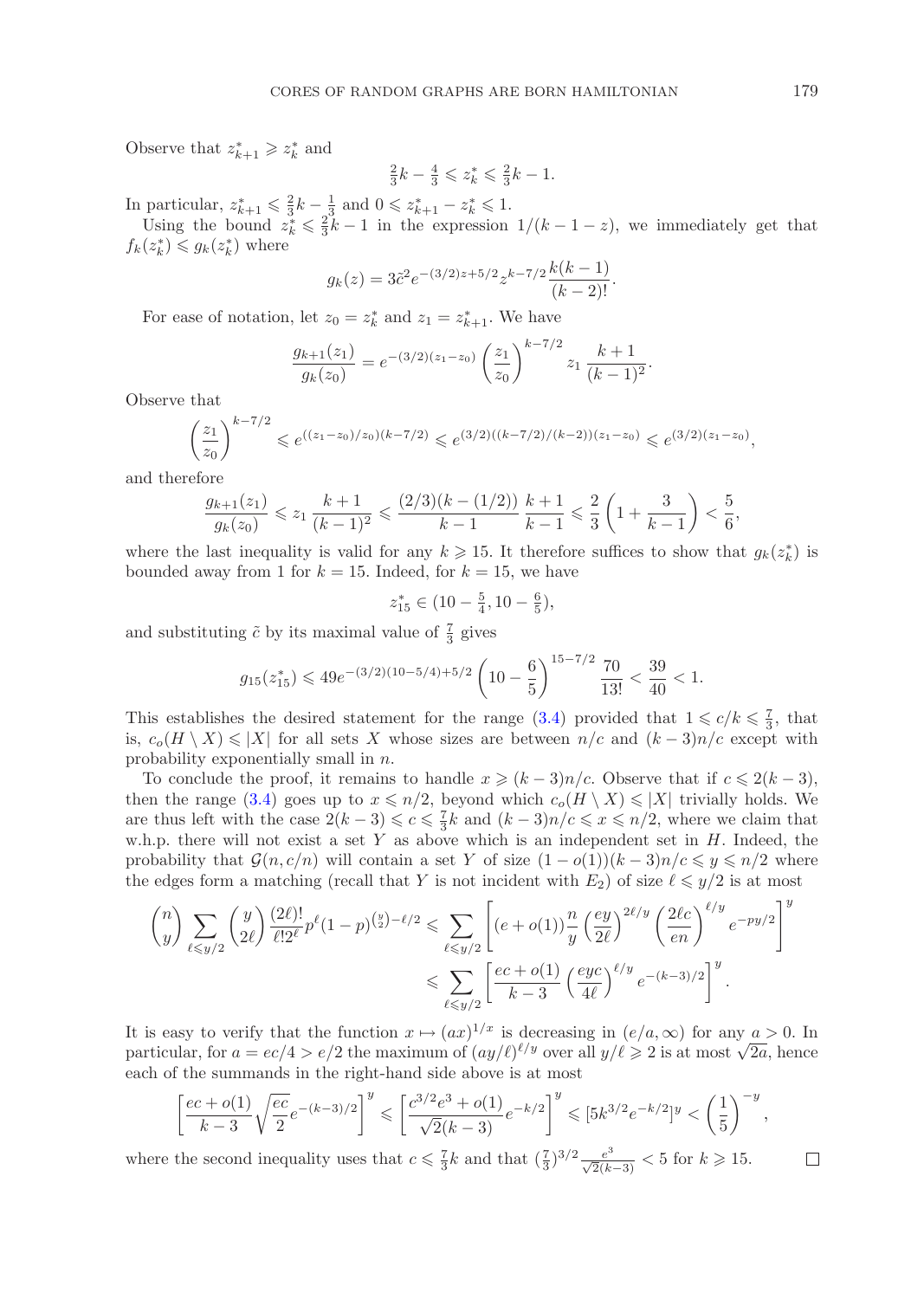We are now in a position to prove the main result of this subsection.

*Proof of Lemma* 2.3. The fact that G' is connected (as stated in Item (i) of the lemma) lows from Corollary 3.3 for a choice of  $X - \emptyset$ . Similarly the expansion of sets of size at most follows from Corollary 3.3 for a choice of  $X = \emptyset$ . Similarly, the expansion of sets of size at most  $n/c<sup>3</sup>$  (as stated in Item (ii) of the lemma) is an immediate consequence of Claim 3.1 (with plenty of room to spare, as  $\frac{5}{4}c^{5/3} \leq c^2$  already for  $c \geq 2$ ). It remains to establish the conclusion<br>on the existence of a factor consisting of a path P and at most  $n/\sqrt{\log n}$  cycles in G' on the existence of a factor consisting of a path P and at most  $n/\sqrt{\log n}$  cycles in G<sup>-1</sup><br>The combination of Corollary 3.3 and Claim 3.5 shows that existence of a near- $\cdot$ 

The combination of Corollary 3.3 and Claim 3.5 shows that existence of a near-perfect matching (one that misses at most one vertex) in G' with probability at least  $1 - o(n^{-3})$ .<br>Indeed in the case where  $|V'|$  is even the existence of a perfect matching in G' follows from Indeed, in the case where |V'| is even, the existence of a perfect matching in G' follows from<br>the celebrated Tutte condition [32] since  $c(H \setminus A) < |A|$  for every  $A \subset V'$ . When  $|V'|$  is odd the celebrated Tutte condition  $[32]$  $[32]$  $[32]$  since  $c_o(H \setminus A) \leq |A|$  for every  $A \subset V'$ . When  $|V'|$  is odd, satisfying Tutte's condition for every  $A \neq \emptyset$  will imply a near-perfect matching via Berge's satisfying Tutte's condition for every  $A \neq \emptyset$  will imply a near-perfect matching via Berge's formula (see, for example,  $[22, \text{Section } 3.1.14]$  $[22, \text{Section } 3.1.14]$  $[22, \text{Section } 3.1.14]$ ) since, as discussed above, G' is connected with<br>probability  $1 - o(n^{-3})$ . Denoting this matching by  $M_1$  we then re-apply Corollary 3.3 and probability  $1-o(n^{-3})$ . Denoting this matching by  $M_1$  we then re-apply Corollary 3.3 and Claim 3.5 on  $H = (V', E' \setminus M_1)$  to extract another near-perfect matching  $M_2$  with the same<br>success probability. The factor formed by  $M_1 \sqcup M_2$  is either a union of cycles (possibly with success probability. The factor formed by  $M_1 \cup M_2$  is either a union of cycles (possibly with one isolated vertex which we count as a trivial cycle) or a union of cycles in addition to a single path. Moreover, the number of cycles is at most  $n/\sqrt{\log n}$  except with exponentially small probability thanks to Claim 3.4, as required. small probability thanks to Claim 3.4, as required.

## 3.2. *Properties of sparse random graphs beyond the core threshold*

The main element needed for the proof of Lemma 2.4 is the expansion properties of sets in our random graph whose sizes exceed the one addressed in Claim 3.1.

CLAIM 3.6. Let  $G \sim \mathcal{G}(n, p)$  for  $p = \lambda/n$  with  $32 \leq \lambda \leq \sqrt{n}$ . There exists an absolute constant  $a > 0$  such that with probability at least  $1 - O(e^{-an})$  we have  $|N_G(X) \setminus X| > \frac{5}{2}|X|$ <br>for every  $X \subset V(G)$  such that  $\frac{1}{2} \lambda^{-5/3} n \leq |X| \leq n/5$ for every  $X \subset V(G)$  such that  $\frac{1}{2} \lambda^{-5/3} n \leqslant |X| \leqslant n/5$ .

*Proof.* Let  $\theta_1 = \theta_1(n) = \frac{1}{2}\lambda^{-5/3}$  and  $\theta_2 = \frac{1}{5}$ . Consider a potential subset X of x vertices ch that  $\theta_1 n \leq x \leq \theta_2 n$  and yet  $|N_{\alpha}(X) \setminus X| \leq h|X|$  for  $h = \frac{5}{5}$ . Letting  $\tilde{x} = x/n$  for brevity such that  $\theta_1 n \leq x \leq \theta_2 n$  and yet  $|N_G(X) \setminus X| \leq b|X|$  for  $b = \frac{5}{2}$ . Letting  $\tilde{x} = x/n$  for brevity, the probability that there exists such a set X is at most the probability that there exists such a set  $X$  is at most

$$
\binom{n}{(b+1)x}\binom{(b+1)x}{x}(1-p)^{x(n-(b+1)x)}
$$
\n
$$
\leqslant \left(\frac{en}{(b+1)x}\right)^{(b+1)x}e^{h(1/(b+1))(b+1)x}e^{-(\lambda/n)x(n-(b+1)x)}
$$
\n
$$
=\left(\frac{e^{1+h(1/(b+1))-\lambda/(b+1)}}{b+1}\frac{e^{\lambda x}}{\tilde{x}}\right)^{(b+1)x}.
$$

The unique extremum of  $f(t) = e^{\lambda t}/t$  is a minimum at  $t = 1/\lambda$ , thus for  $\theta_1 \leq \tilde{x} \leq \theta_2$  we have  $f(\tilde{x}) \le \max\{f(\theta_1), f(\theta_2)\}\.$  One can verify that

$$
f(\theta_1) = 2\lambda^{5/3} e^{\lambda^{-2/3}/2} \leq 5 e^{\lambda/5} = f(\theta_2),
$$

for any  $\lambda \geq 32$ , and in particular the above probability is at most

$$
\left(\frac{10}{7}e^{1+h(2/7)-(2/7)\lambda+\lambda/5}\right)^{\frac{7}{2}x} \leqslant \left(\frac{10}{7}e^{1+\log 2-\lambda/12}\right)^{\frac{7}{2}x} < 2^{-2x},
$$

where in the last inequality is again valid for  $\lambda \geq 32$ . Summing over  $O(n)$  values of  $\theta_1 n \leq x \leq \theta_2 n$  now gives the desired result  $\theta_2$ n now gives the desired result.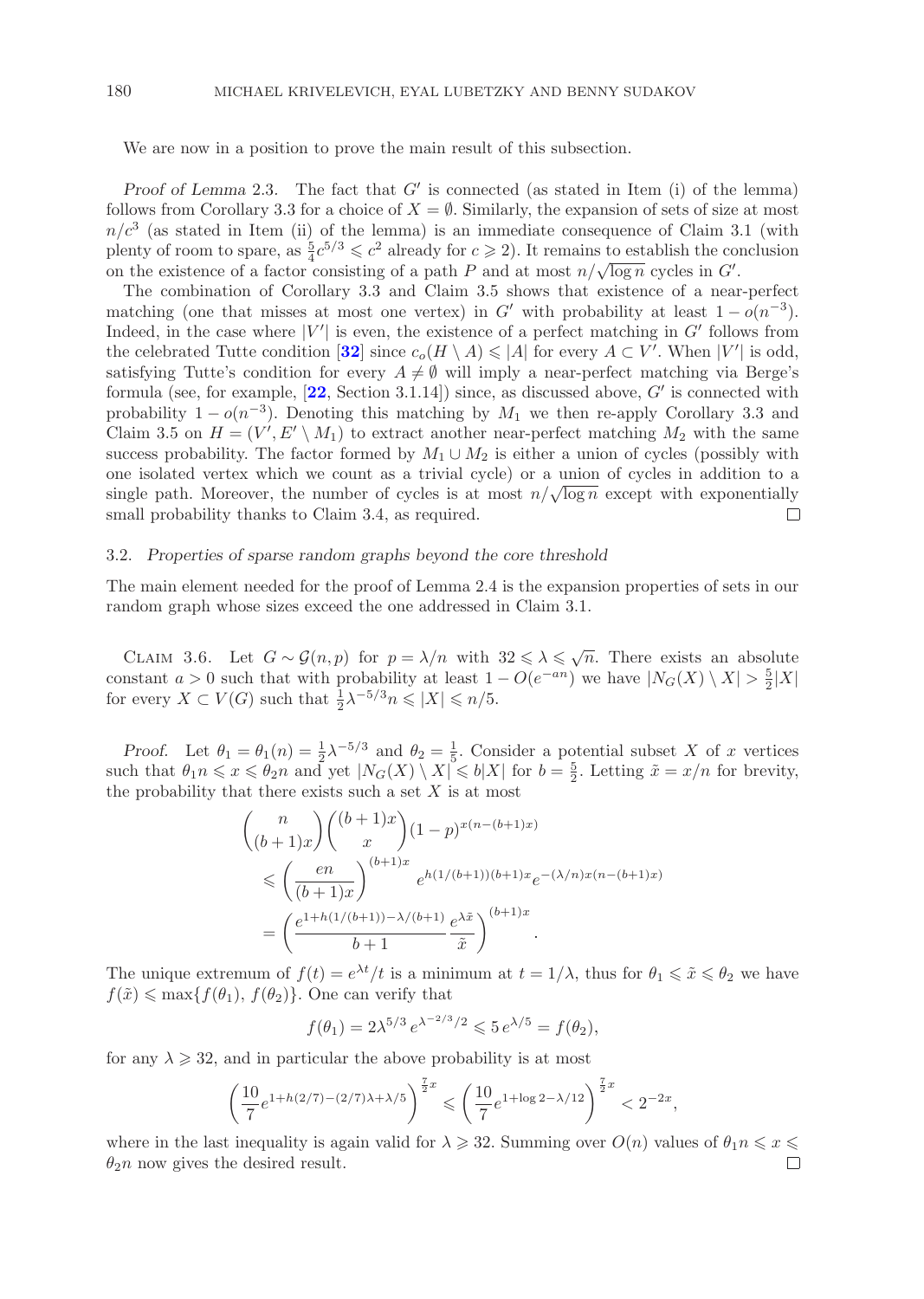Observe that the claim above analyzed expansion in the entire random graph, while we will be mostly interested in the expansion properties of sets within the k-core. To this end, we provide the following estimate on the size of core.

CLAIM 3.7. Fix  $k \geqslant 15$ , let  $G \sim \mathcal{G}(n, p)$  for  $p = \lambda/n$  with  $(7k - 1)/3 \leqslant \lambda \leqslant \sqrt{n}$ , and define

<span id="page-20-0"></span>
$$
\gamma = \gamma(k,\lambda) = (1+\delta)e^k \left(\frac{\lambda}{k-1}\right)^{k-1} e^{-(1-\delta)\lambda} \quad \text{for } \delta = 10^{-3}.
$$
 (3.6)

Then  $\gamma < 10^{-3}$  and  $|V(G^{(k)})| > (1 - \gamma)n$  with probability at least  $1 - O(e^{-an})$  for some absolute constant  $a > 0$ absolute constant  $a > 0$ .

*Proof.* Consider a potential set S of  $s = |\gamma n|$  vertices that do not belong to the k-core. We note that  $\gamma$  is decreasing in  $\lambda$  in the range  $\lambda \geq k$  and so  $\gamma(k, \lambda) \leq \gamma(k, \lambda_0)$  for  $\lambda_0(k) = (7k - 1)/3 - \frac{7}{2}(k - 1) + 2$ . At this value of  $\lambda$  we have  $(7k-1)/3 = \frac{7}{3}(k-1) + 2$ . At this value of  $\lambda$ , we have

<span id="page-20-1"></span>
$$
\gamma(k,\lambda_0) = (1+\delta)e^{1-2(1-\delta)} \left(\frac{7e}{3}\left(1+\frac{6}{7(k-1)}\right)e^{-(1-\delta)(7/3)}\right)^{k-1},\tag{3.7}
$$

and as the last factor is less than 1 for any  $k \geq 4$ , the entire expression is decreasing in k and<br>so it is upper bounded by its value at  $k - 15$  which as one can easily verify is strictly less so it is upper bounded by its value at  $k = 15$ , which, as one can easily verify, is strictly less than  $10^{-3} = \delta$ .

The iterative construction of the k-core via successively deleting vertices of degree less than k reveals that necessarily there are at most  $(k-1)s$  edges in the cut between S and  $V(G^{(k)})$ .<br>As the expected number of edges in this cut is  $s(n-s)n > s(2) > s(k-1)$  the probability to As the expected number of edges in this cut is  $s(n - s)p \geqslant s\lambda/2 > s(k - 1)$ , the probability to encounter such a set S is at most encounter such a set  $S$  is at most

$$
(s(k-1)+1){\binom{n}{s}}{s(k-1) \choose s(k-1)} p^{s(k-1)} (1-p)^{s(n-s)-s(k-1)}
$$
  

$$
\leq \left[ (1+o(1)) \frac{en}{se^{p(n-s)}} \left( \frac{e(n-s)p}{k-1} \right)^{k-1} \right]^s
$$
  

$$
= \left[ \frac{e+o(1)}{\gamma e^{\lambda(1-\gamma)}} \left( \frac{e\lambda}{k-1} \right)^{k-1} \right]^s = \left[ \frac{1+o(1)}{(1+\delta)e^{(\delta-\gamma)\lambda}} \right]^s < e^{-as},
$$

for some absolute constant  $a > 0$ , where the second equality substituted the definition of  $\gamma$  in (3.6) and the last inequality instified by the fact that  $\gamma < \delta$ . in [\(3.6\)](#page-20-0) and the last inequality justified by the fact that  $\gamma < \delta$ .

*Proof of Lemma* 2.4*.* Let  $H \sim \mathcal{G}(n,m)$  for  $\frac{1}{6}(7k-1)n \leq m \leq n \log n$ . Note that the edge nity in  $H$  is  $n \sim \lambda/n$  for  $(7k-1)/3 \leq \lambda \leq 2(\log n/n)$  and in particular for  $k \geq 15$  we see that density in H is  $p \sim \lambda/n$  for  $(7k-1)/3 \le \lambda \le 2(\log n/n)$ , and in particular for  $k \ge 15$  we see that  $\lambda$  satisfies the hypotheses of Claims 3.6 and 3.7. As per the conclusions of these claims, every set λ satisfies the hypotheses of Claims 3.6 and 3.7. As per the conclusions of these claims, every set  $X \subset V$  of size  $\frac{1}{2}\lambda^{-5/3}n \leq |X| \leq n/5$  has  $|N_H(X) \setminus X| > \frac{5}{2}|X|$ , and  $|V(H^{(k)})| \geq (1 - \gamma)n$  for  $\infty < 0.001$  as defined in (3.6) except with probability  $O(\exp(-an))$  for some absolute constant  $\gamma$  < 0.001 as defined in [\(3.6\)](#page-20-0), except with probability  $O(\exp(-an))$  for some absolute constant  $a > 0$ . Letting G be the result of adding  $n/8$  uniformly chosen new edges to H, its edge density is asymptotically  $(\lambda + \frac{1}{4})/n$ , and appealing to Claim 3.1 we find that with probability  $1 - o(n^{-3})$ <br>every subgraph  $F \subset G$  with minimum degree k has  $|N_{\Gamma}(X) \setminus X| > 2|X|$  for any  $X \subset V(F)$ every subgraph  $F \subset G$  with minimum degree k has  $|N_F(X) \setminus X| > 2|X|$  for any  $X \subset V(F)$ of size at most  $\frac{4}{5}\lambda^{-5/3}n$ . Condition on these properties of H and G, from which we will now<br>derive the required expansion properties of G' derive the required expansion properties of  $G'$ .<br>By definition, the graph  $G'$  has  $V' - V(G^{(k)})$ 

By definition, the graph G' has  $V' = V(G^{(k)})$  as its vertex set, and its minimum degree is at  $k$  since every vertex  $u \in V' \setminus V(H^{(k)})$  has the same degree in  $G'$  as it has in  $G^{(k)}$  (at least least k, since every vertex  $u \in V' \setminus V(H^{(k)})$  has the same degree in G' as it has in  $G^{(k)}$  (at least k) whereas every  $u \in V(H^{(k)})$  has degree at least k already within  $H^{(k)} \subset G'$ . Thus thanks k), whereas every  $u \in V(H^{(k)})$  has degree at least k already within  $H^{(k)} \subset G'$ . Thus, thanks<br>to our conditioning every  $X \subset V'$  such that  $|X| \leq \frac{4}{3} \lambda^{-5/3} n$  satisfies  $|N_{\alpha}(X) \setminus X| \leq 2|X|$ to our conditioning, every  $X \subset V'$  such that  $|X| \leq \frac{4}{5} \lambda^{-5/3} n$  satisfies  $|N_{G'}(X) \setminus X| > 2|X|$ .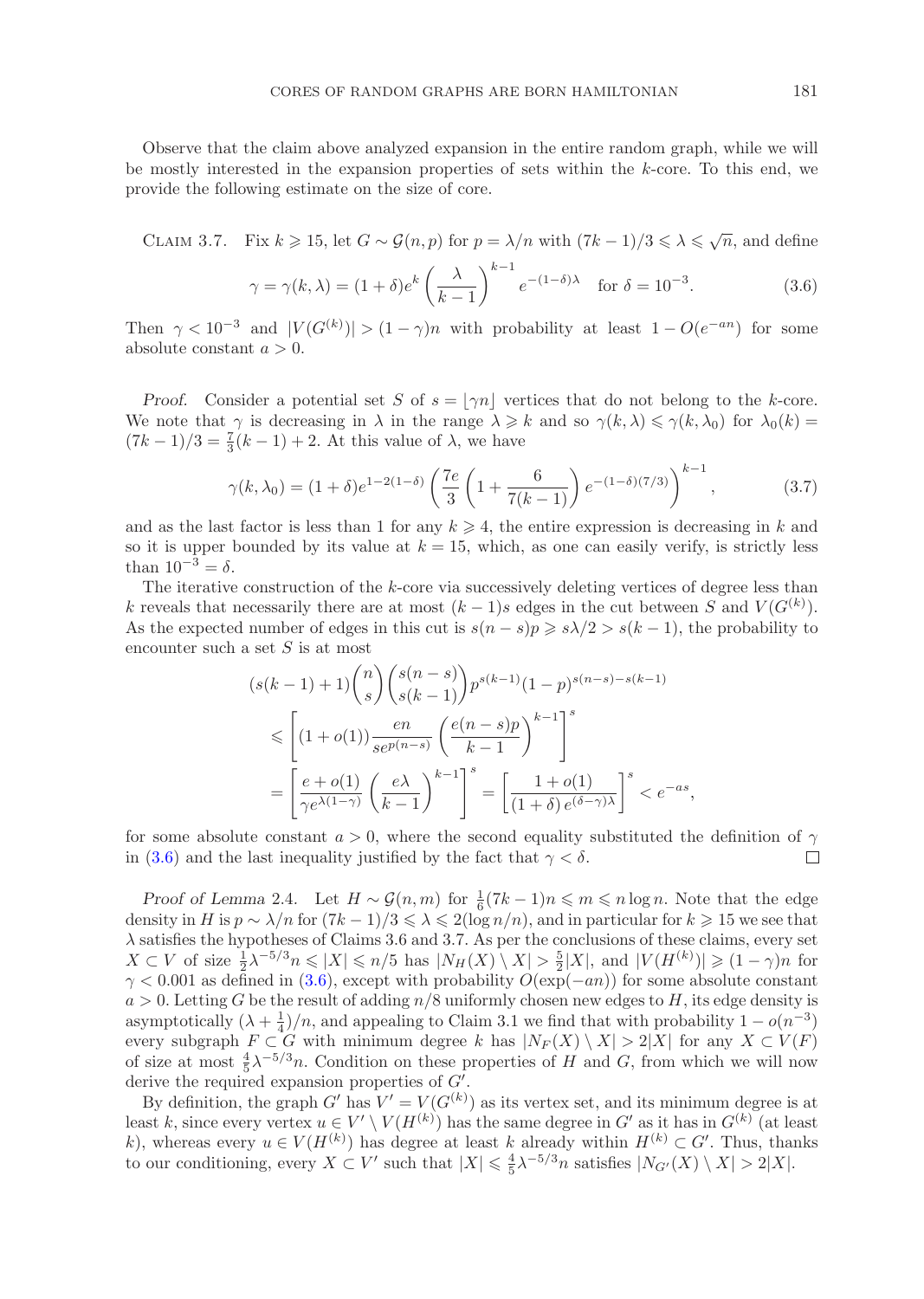It remains to treat sets  $X \subset V'$  of size  $\frac{4}{5}\lambda^{-5/3}n \leq |X| \leq n/5$ . We claim that the proof will concluded once we show that be concluded once we show that

<span id="page-21-0"></span>
$$
\gamma(k,\lambda) \leq \frac{2}{5}\lambda^{-5/3}
$$
 for any  $\lambda \geq (7k-1)/3$ . (3.8)

To see this, recall by our assumptions, for any set X in this size range, its set of external<br>neighbors  $Y = N_{\text{tr}}(X) \setminus X$  satisfies  $|Y| > \frac{5}{2}|X|$  Out of this set Y all but at most  $\gamma n$  vertices neighbors  $Y = N_H(X) \setminus X$  satisfies  $|Y| > \frac{5}{2}|X|$ . Out of this set Y, all but at most  $\gamma n$  vertices<br>belong to V' (and hence belong to  $N_{Cl}(X) \setminus X$  as the induced subgraph of H on V' is a belong to V' (and hence belong to  $N_{G'}(X) \setminus X$ , as the induced subgraph of H on V' is a<br>subgraph of G') Thanks to (3.8) we have  $\gamma n \leq |X|/2$  thus in particular  $|N_{G'}(X) \setminus X| > 2|X|$ subgraph of G'). Thanks to [\(3.8\)](#page-21-0), we have  $\gamma n \leqslant |X|/2$ , thus in particular  $|N_{G'}(X) \setminus X| > 2|X|$ , as desired as desired.

Turning our attention to [\(3.8\)](#page-21-0) and recalling the definition of  $\gamma$  from [\(3.6\)](#page-20-0), we need to show that

$$
(1+\delta)\left(\frac{e\lambda}{k-1}\right)^{k-1}e^{1-(1-\delta)\lambda}\cdot\frac{5}{2}\lambda^{5/3}\leq 1 \quad \text{for } \delta=10^{-3}.
$$

Since the function  $x \mapsto x^{k-1+5/3} \exp(-(1-\delta)x)$  has a unique extremum in the form of a global maximum at  $x = (k - 1 + \frac{3}{2})/(1 - \delta) < \frac{7}{3}k - 1$ , it suffices to establish the above inequality at  $\lambda_0 = \frac{7}{2}k - \frac{1}{2} = \frac{7}{2}(k - 1) + 2$ . Following (3.7), the left-hand side of the sought inequality then  $\lambda_0 = \frac{7}{3}k - \frac{1}{3} = \frac{7}{3}(k-1) + 2$ . Following [\(3.7\)](#page-20-1), the left-hand side of the sought inequality then becomes becomes

$$
(1+\delta) \cdot 5 \cdot 2^{2/3} \left(1 + \frac{7}{6}(k-1)\right)^{5/3} e^{1-2(1-\delta)} \left(\frac{7e}{3}\left(1 + \frac{6}{7(k-1)}\right)e^{-(1-\delta)(7/3)}\right)^{k-1}
$$

Denoting this expression by  $\xi_k$ , we need to show that  $\xi_k \leq 1$  for all  $k \geq 15$ . We see that for any  $k \geqslant 2$ ,

$$
\frac{\xi_k}{\xi_{k-1}} = \left(1 + \frac{7}{7k-8}\right)^{5/3} \left(\frac{7e}{3}e^{-(1-\delta)(7/3)}\right) \left(1 + \frac{6}{7(k-1)}\right) \left(1 - \frac{6}{(k-1)(7k-8)}\right)^{k-2}
$$

Clearly, each of the three factors that depend on  $k$  is decreasing in  $k$  (with the last of these being strictly less than 1 and raised to a power growing with k). In particular, for any  $k \geq 5$ , we have

$$
\frac{\xi_k}{\xi_{k-1}} \leq \frac{\xi_5}{\xi_4} < 0.95 < 1.
$$

Equivalently,  $\xi_k$  is strictly decreasing in k in the range  $k \geqslant 5$ , and so for any  $k \geqslant 15$  we have

$$
\xi_k < \xi_{15} < 0.95 < 1,
$$

thus establishing [\(3.8\)](#page-21-0), as required.

## 4. *Packing edge-disjoint Hamilton cycles*

In this section, we prove Theorem 1.2. Since several of the ideas and techniques used here are rather similar to those applied beforehand, we will allow ourselves to be somewhat brief at times. Also, we will borrow extensively from the notation and terminology of the previous sections.

First of all, let

$$
k_1 = \left\lfloor \frac{k-3}{2} \right\rfloor.
$$

Similarly to Theorems 2.1 and 2.2, the following two theorems cover the critical regime (which is narrower here) and the supercritical regime, respectively.

 $\Box$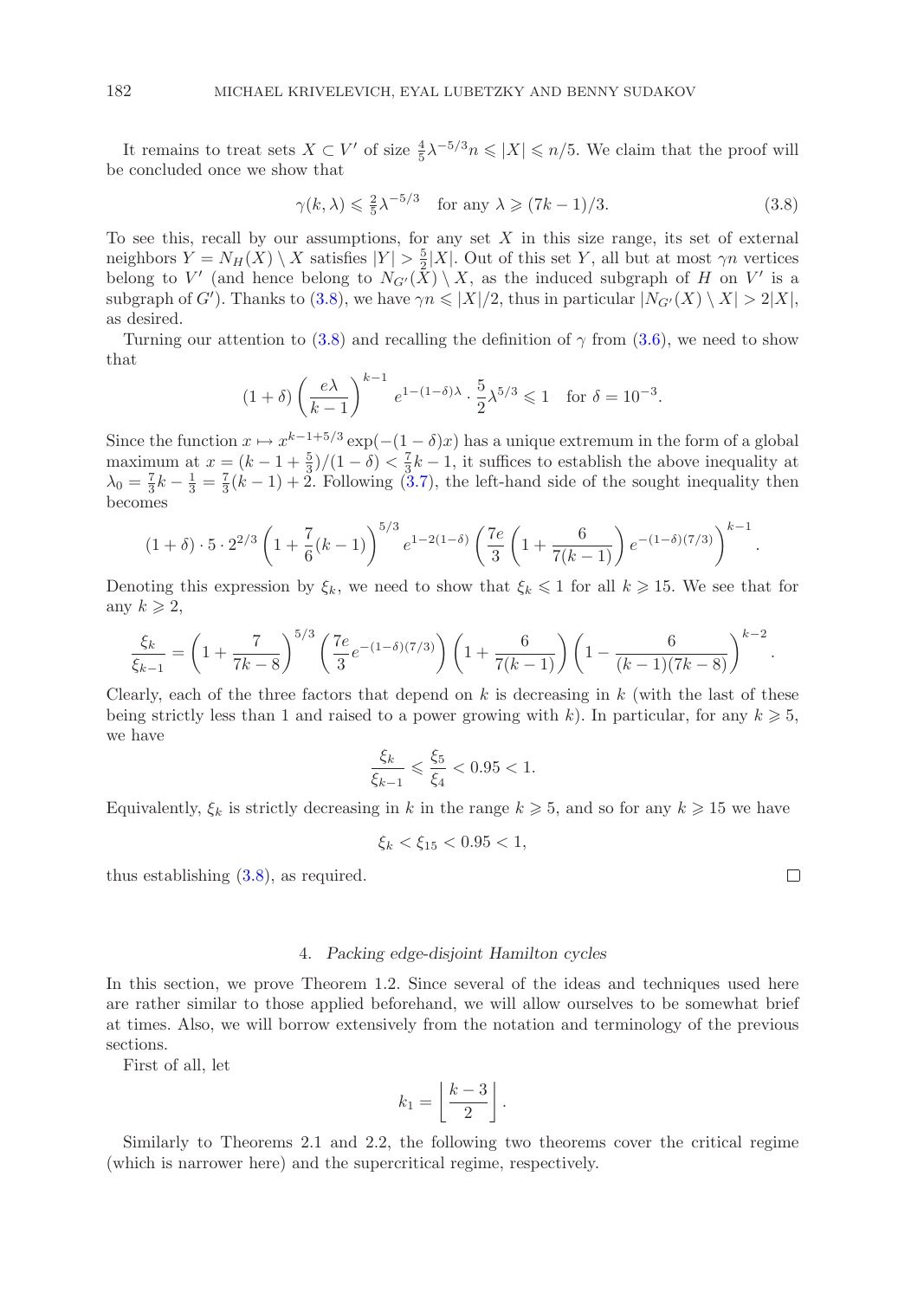THEOREM 4.1. Let k be a large enough constant, and let  $G \sim \mathcal{G}(n, m)$  for  $m = cn/2$ , with c satisfying  $k \leq c \leq k + 100\sqrt{k \log k}$ . Then with probability  $1 - o(n^{-2})$  *either*  $G^{(k)}$  is empty or *it contains a family of*  $k_1$  *edge-disjoint Hamilton cycles.* 

THEOREM 4.2. Let k be a large enough constant, and let  $H \sim \mathcal{G}(n,m)$  for  $m = cn/2$ , with  $c = c(n)$  *satisfying*  $k + 99\sqrt{k \log k} \leqslant c \leqslant 2 \log n$ *. Let* G be the graph obtained by adding n uniformly distributed new edges to  $H$ . Then the probability that  $H^{(k)}$  contains a family of  $k_1$  *edge disjoint Hamilton cycles, and at the same time*  $G^{(k)}$  *does not contain a family of*  $k_1$ *edge-disjoint Hamilton cycles, is*  $o(n^{-2})$ *.* 

The above two theorems, combined with the classical result of Bollobás and Frieze [[8](#page-26-8)] that the random graph  $G \sim \mathcal{G}(n,m)$  with  $m = (n/2)(\log n + (k-1)\log \log n + \omega_n)$  and any diverging increasing sequence  $\omega_n$  w.h.p. contains  $|k/2|$  edge-disjoint Hamilton cycles, clearly establishes Theorem 1.2.

In our proofs, we prefer to work with the binomial random graph model  $\mathcal{G}(n, p)$  instead of  $\mathcal{G}(n,m)$ ; standard arguments about the essential equivalence of the models can be invoked to transfer our claims to the model  $\mathcal{G}(n, m)$ .

We start with the following lemma, guaranteeing typical local expansion in subgraphs of minimum degree at least 5 in sparse random graphs.

LEMMA 4.3. Let  $G \sim \mathcal{G}(n, p)$  for  $p = c/n$  with  $c_0 \leqslant c(n) \leqslant 2 \log n$ . If  $c_0$  is large enough, *then with probability*  $1 - o(n^{-2})$  *every subgraph* H *of* G *of minimum degree*  $\delta(H) \ge 5$  *has the* following property: *every subset*  $X \subset V(H)$  of size  $|X| \le n/c^{10}$  satisfies  $|N_H(X)| \ge 2|X|$ *following property: every subset*  $X \subset V(H)$  *of size*  $|X| \leq n/c^{10}$  *satisfies*  $|N_H(X) \setminus X| \geq 2|X|$ *.* 

*Proof.* First observe that, for any given constant  $C_0 > 0$ , with probability  $1 - o(n^{-2})$  every set  $X \subset V(G)$  with  $|X| \leq C_0$  vertices contains at most  $|X| + 2$  edges. Indeed, the probability that there exists a subset violating this claim is at most

$$
\sum_{i \leq C_0} {n \choose i} {i \choose i} p^{i+3} = O(n^{C_0} p^{C_0+3}) = o(n^{-2}).
$$

Now we argue that typically in  $\mathcal{G}(n, p)$  all larger sets are still fairly sparse. Specifically, we claim that there exists a large enough  $C_0$  such that with probability  $1 - o(n^{-2})$  every set  $Z \subset V(G)$ of cardinality  $C_0 \leq |Z| \leq 3n/c^{10}$  spans at most  $1.2|Z|$  edges in G. Indeed, the probability that there exists a set Z of cardinality  $|Z| = z$  violating this claim is at most

$$
\sum_{z=C_0}^{3n/c^{10}} \binom{n}{z} \binom{\binom{z}{2}}{1.2z} p^{1.2z} \leqslant \sum_{z=C_0}^{3n/c^{10}} \left[ \frac{en}{z} \left( \frac{exp}{2.4} \right)^{1.2} \right]^z \leqslant \sum_{z=C_0}^{3n/c^{10}} \left[ 5 \left( \frac{z}{n} \right)^{0.2} c^{1.2} \right]^z
$$
  

$$
\leqslant \sum_{z=C_0}^{\log n} n^{-0.1z} + \sum_{z=\log n}^{3n/c^{10}} [10c^{-0.8}]^z = o(n^{-2}),
$$

for  $c \geq c_0$  large enough and  $z \geq C_0$  large enough.<br>Now take  $C_0 \leq |X| \leq n/c^{10}$  and let  $Y = N_{U}(X)$ 

Now take  $C_0 \leqslant |X| \leqslant n/c^{10}$  and let  $Y = N_H(X) \setminus X$ . Since all degrees in H are at least 5, we deduce that  $e_H(X, Y) \geqslant 5|X| - 2e_H(X)$ , and thus  $e_H(X \cup Y) = e_H(X) + e_H(X, Y) \geqslant 5|X| -$ <br>  $e_H(X) > 3.8|X|$  If  $|Y| < 2|X|$  then  $|X| + |Y| < 3|X| < 3n/e^{10}$  and  $e_H(X+|Y|) > 3.8|X| >$  $e_H(X) \geqslant 3.8|X|$ . If  $|Y| < 2|X|$ , then  $|X \cup Y| < 3|X| \leqslant 3n/c^{10}$  and  $e_H(X \cup Y) \geqslant 3.8|X| >$ <br>1.2 $|Y| \leqslant 3$  contradiction 1.2|X ∪ Y|, a contradiction.<br>For the sets X of constant size  $|X| = x \leq C_0$ , if  $|N_H(X) \setminus X| < 2|X|$ , then there is a set Y

For the sets X of constant size  $|X| = x \leq C_0$ , if  $|N_H(X) \setminus X| < 2|X|$ , then there is a set Y cardinality  $|V| = 2x - 1$  with  $N_H(X) \setminus X \subset Y$ . Since all degrees in H are at least 5, and X of cardinality  $|Y| = 2x - 1$  with  $N_H(X) \setminus X \subseteq Y$ . Since all degrees in H are at least 5, and X<br>spans at most  $x + 2$  edges it follows that  $e_X(X \cup Y) > 5x - e(X) > 4x - 2$ . The probability spans at most  $x + 2$  edges, it follows that  $e_H(X \cup Y) \ge 5x - e(X) \ge 4x - 2$ . The probability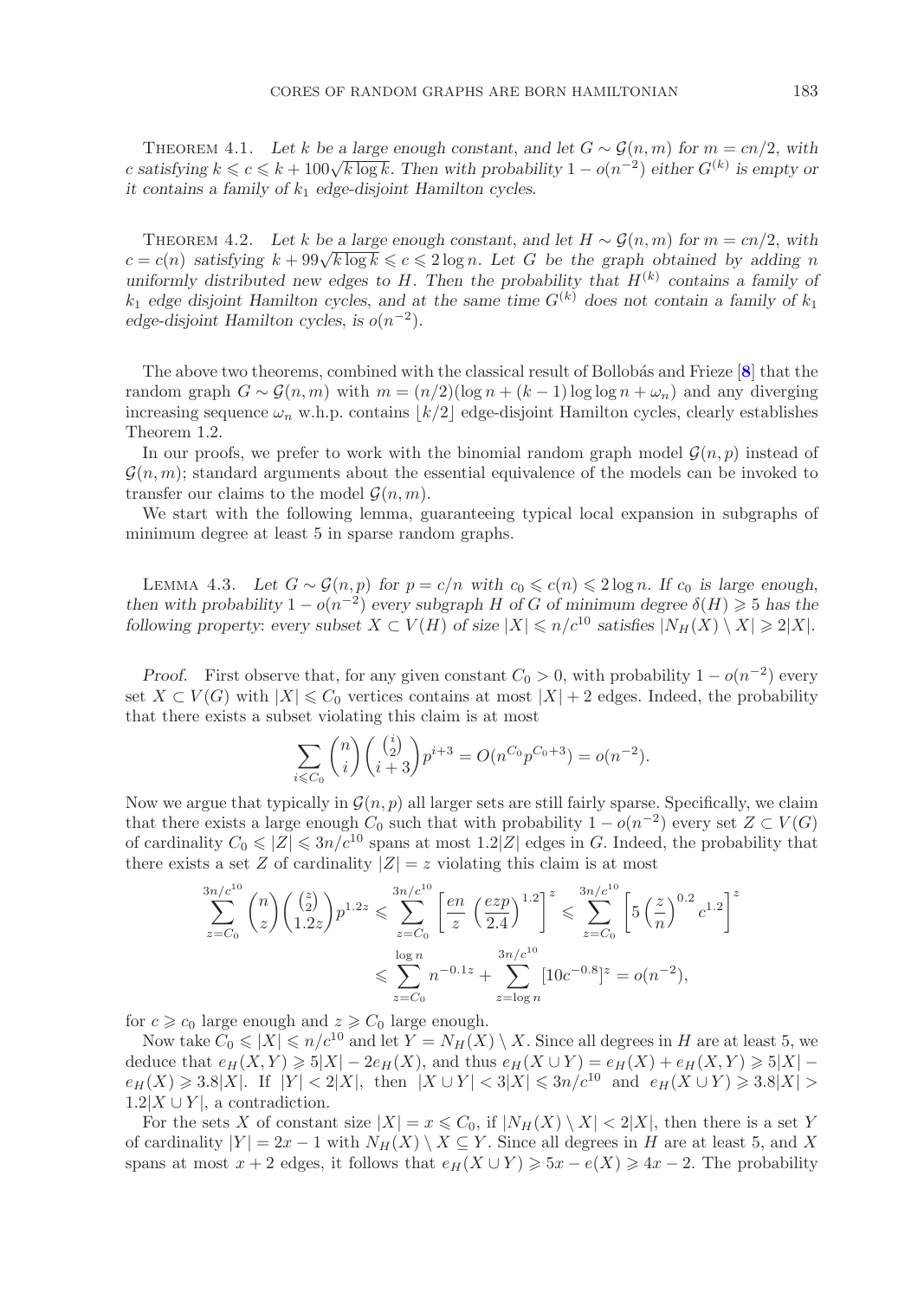that there exists a pair X, Y with  $|X| = x$  in  $\mathcal{G}(n, p)$  is bounded from above by

$$
\sum_{x \leq C_0} \binom{n}{x} \binom{n}{2x-1} \binom{\binom{3x-1}{2}}{4x-2} p^{4x-2} = O(n^{3x-1} p^{4x-2}) \leq n^{-x+1+o(1)} = o(n^{-2}),
$$

for  $x \ge 4$ . For  $x = 3$ , a simple union bound shows that the probability of the existence of a pair  $X, Y$  as above is at most  $n^{-2x-1+\binom{x}{2}+o(1)} = o(n^{-2})$  and for  $x = 1, 2$  the sought claim follows X, Y as above is at most  $n^{-2x-1+\binom{x}{2}+o(1)} = o(n^{-2})$  and for  $x = 1, 2$  the sought claim follows from the minimum degree assumption from the minimum degree assumption.

We will also need that typically in the supercritical regime the k-core contains a proportion of vertices rapidly approaching 1.

LEMMA 4.4. Let  $G \sim \mathcal{G}(n, p)$  for  $p = c/n$  with  $k + 99\sqrt{k \log k} \leq c(n) \leq 2 \log n$ . If k is large *enough, then with probability*  $1 - o(n^{-2})$  *the k-core satisfies*  $|G^{(k)}| \ge n(1 - c^{-200})$ *.* 

Of course, there is nothing new in this lemma, and the estimate on the size of the  $k$ -core can easily be improved. We present its (straightforward) proof here mainly for the sake of completeness.

*Proof.* Let

$$
t = n/c^{200}.
$$

Construct the (possibly empty)  $k$ -core by peeling off repeatedly vertices of degree less than  $k$ . If this process lasts for t steps, then G contains a subset  $V_0$  of  $|V_0| = t$  vertices such that all degrees from  $V_0$  to  $V - V_0$  are less than k. For a given  $V_0$  and a given  $v \in V_0$ , the degree of v to  $V - V_0$  in  $\mathcal{G}(n, p)$  is  $\text{Bin}(n - t, p)$ , and by Chernoff's inequality (see, for example, [**[2](#page-26-9)**]),

$$
\rho = \mathbb{P}(\text{Bin}(n-t, p) < k) \leq \exp\left(-\frac{((n-t)p - k)^2}{2(n-t)p}\right) \leq \exp\left(-\frac{((n-t)p - k)^2}{2np}\right) \leq \exp\left(-\frac{(c - c^{-199} - k)^2}{2c}\right).
$$

One can verify easily that for  $c \geq k + 99\sqrt{k \log k}$  and large k it holds that

$$
\frac{(c - c^{-199} - k)^2}{2c} \ge 300 \log c,
$$

and thus  $\rho \leqslant c^{-300}$ . Hence, the probability of the existence of a set  $V_0$  as above is at most

$$
\binom{n}{t} \rho^t \leqslant \left(\frac{en}{t}\right)^t \rho^t \leqslant (ec^{-100})^t = o(n^{-2}),
$$

for large enough c (or large enough k, as  $c \ge k$ ). If no such set  $V_0$  exists, then clearly the k-core<br>of G has at least  $n-t$  vertices, as required of G has at least  $n - t$  vertices, as required.

For the critical regime, the analog of Lemma 2.3 is now the following statement.

LEMMA 4.5. *Fix* k large enough and let  $G ∼ \mathcal{G}(n, m)$  with  $m = cn/2$  and  $k ≤ c ≤ k +$ LEMMA 4.5. Then with probability  $1 - o(n^{-2})$ , for any  $G' = (V', E') \subset G$  with minimum<br>degree  $\delta(G') > k$  such that  $V' = V(G^{(k)})$  and  $E(G^{(k)}) \setminus F'$  contains at most n/log log n edges  $degree\ \delta(G') \geq k$  *such that*  $V' = V(G^{(k)})$  *and*  $E(G^{(k)}) \setminus E'$  *contains at most*  $n/\log \log n$  *edges,* the graph  $G'$  contains a  $(2k_1)$ -factor the graph  $G'$  contains a  $(2k_1)$ -factor.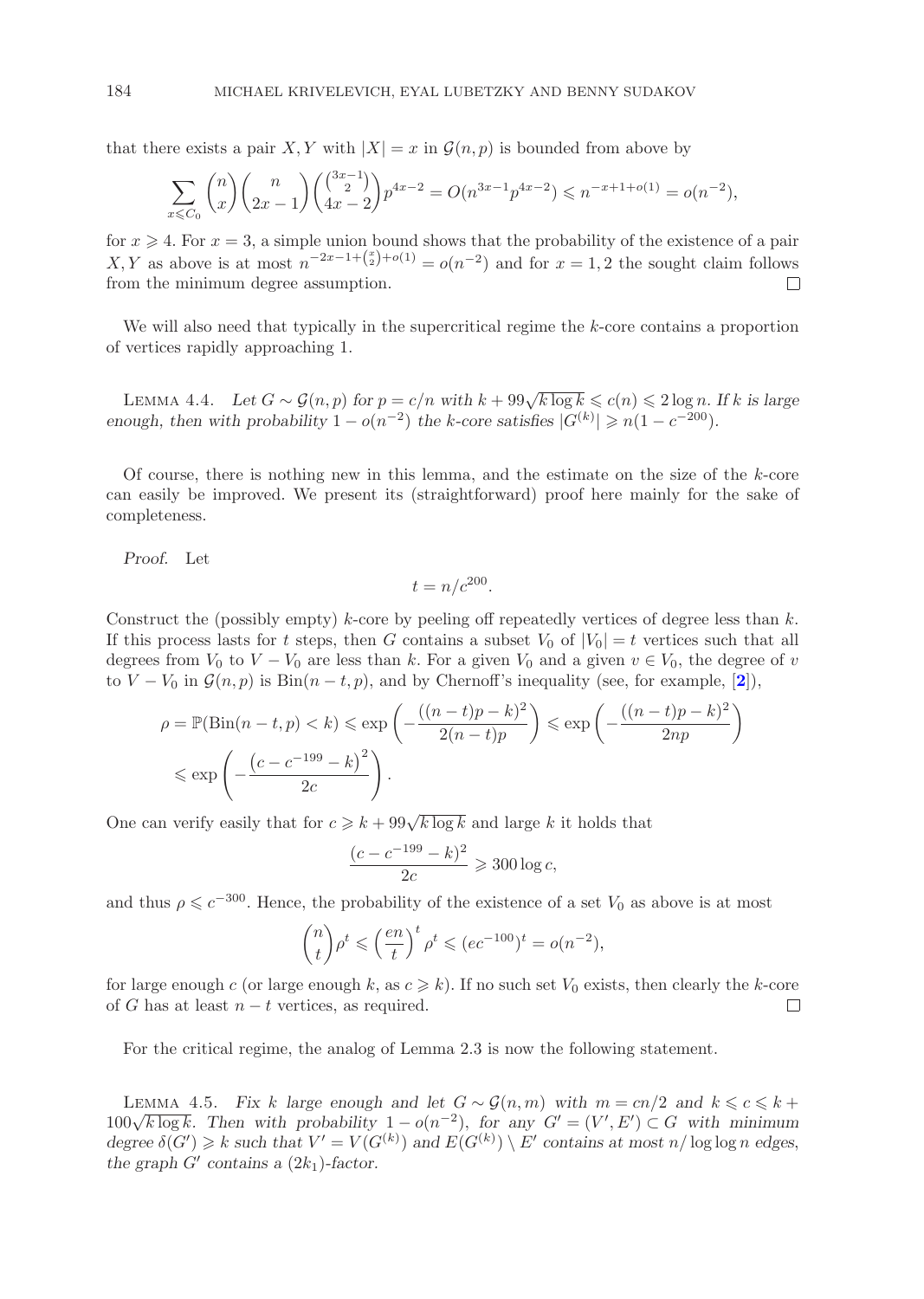The proof of this lemma can be derived by repeating the arguments of Pralat, Verstraëte and Wormald [**[30](#page-27-13)**] and of Chan and Molloy [**[10](#page-26-5)**]. They proved that for large enough k, upon creation, the k-core  $G^{(k)}$  with high probability either contains a  $(k-2)$ -factor or is  $(k-2)$ factor-critical [**[30](#page-27-13)**], or even contains a  $(k-1)$ -factor or is  $(k-1)$ -factor-critical [**[10](#page-26-5)**]. (A graph G is t-factor-critical if for every  $v \in V(G)$ , the subgraph  $G - v$  contains a t-factor.) Both these papers use Tutte's factor theorem to derive the likely existence of a required factor. As one can anticipate (and we indeed verified), altering the k-core slightly (by deleting at most  $n/\log \log n$ edges) while preserving minimum degree  $k$ , do not influence the proof. We would also like to point out that the results in both papers [**[10](#page-26-5)**, **[30](#page-27-13)**] used the assumption that  $c \leq k + 2\sqrt{k \log k}$ , but one can easily check that replacing 2 with any other constant will still work. Finally, note that  $2k_1 < k - 2$  and either  $k - 2$  or  $k - 1$  is even. Thus, Lemma 4.5 follows from the above results by the well-known fact that a 2s-factor contains a 2t-factor for all  $t \leq s$ .

*Proof of Theorem 4.1* (sketch). We utilize the same approach, notation and terminology as in the proof of Theorem 2.1. We start by summarizing all the results that have been established in the proof of that theorem which we use here.

Let  $\mathcal{S} = (e_1, \ldots, e_m)$  be a uniformly chosen ordered subset of m edges out of the  $\binom{n}{2}$  possible<br>es on the vertex set  $V = [n]$ ,  $m' = m = n/\log \log n$ , and let  $G$  and H be the graphs on the ones on the vertex set  $V = [n]$ ,  $m' = m - n/\log \log n$ , and let G and H be the graphs on the vertex set V with edge sets  $E(G) = \{e_1, \ldots, e_m\}$ .  $E(H) = \{e_1, \ldots, e_m\}$ . As  $G \sim G(n, m)$  if vertex set V with edge sets  $E(G) = \{e_1, \ldots, e_m\}$ ,  $E(H) = \{e_1, \ldots, e_{m'}\}$ . As  $G \sim \mathcal{G}(n, m)$ , if  $G^{(k)}$  is empty then there is nothing left to prove. We therefore assume otherwise and aim  $G^{(k)}$  is empty, then there is nothing left to prove. We therefore assume otherwise and aim to establish that  $G^{(k)}$  contains a family of  $k_1$  edge-disjoint Hamilton cycles with probability  $1-o(n^{-2})$ . Given the above two graphs  $H \subset G$  on the same vertex set V, define the partition  $1-o(n^{-2})$ . Given the above two graphs  $H \subset G$  on the same vertex set V, define the partition of the vertex set of  $G^{(k)}$  the k-core of G into  $B_1 = B_1(G, H)$  and  $C_1 = C_1(G, H)$  so that  $B_1$ of the vertex set of  $G^{(k)}$ , the k-core of G, into  $\mathcal{B}_k = \mathcal{B}_k(G, H)$  and  $\mathcal{C}_k = \mathcal{C}_k(G, H)$  so that  $\mathcal{B}_k$ <br>consists of all vertices of  $G^{(k)}$  having at least k neighbors in  $V(G^{(k)})$  already in the subgraph consists of all vertices of  $G^{(k)}$  having at least k neighbors in  $V(G^{(k)})$  already in the subgraph  $H$  and  $C_1 = V(G^{(k)}) \setminus B$ . Denote the indices of the subset of the final  $m = m'$  edges having H and  $\mathcal{C}_k = V(G^{(k)}) \setminus \mathcal{B}_k$ . Denote the indices of the subset of the final  $m - m'$  edges having<br>both endpoints in  $\mathcal{B}_k$ , by  $\mathcal{T}$  and let  $I = |\mathcal{T}|$ . Becall that we have already established that upon both endpoints in  $\mathcal{B}_k$  by  $\mathcal J$  and let  $J = |\mathcal J|$ . Recall that we have already established that upon conditioning on  $\mathcal{B}_k$ ,  $\mathcal{C}_k$  (such that  $\mathcal{B}_k \cup \mathcal{C}_k \neq \emptyset$  by our assumption) as well as  $\mathcal J$  and all the edges  $\mathcal{S}^* = \{e_i : j \notin \mathcal{J}\}\$ , the remaining J edges of S are uniformly distributed over all edges missing from  $\mathcal{B}_k$  (that is, edges with both endpoints in  $\mathcal{B}_k$  that did not appear among  $e_1, \ldots, e_{m'}$ ).<br>Moreover we also proved that  $I \ge n/(100 \log \log n)$  with probability  $1 - O(n^{-9})$ Moreover, we also proved that  $J \geq n/(100 \log \log n)$  with probability  $1 - O(n^{-9})$ .<br>Letting  $F - (V S^*)$  as in the proof of Theorem 2.1 we have  $V(F^{(k)}) - V(G^{(k)})$ .

Letting  $F = (V, S^*)$ , as in the proof of Theorem 2.1 we have  $V(F^{(k)}) = V(G^{(k)})$ . Further note<br>at  $G' = F^{(k)}$  satisfies the conditions of Lemma 4.5 and therefore contains a  $(2k_1)$ -factor. By that  $G' = F^{(k)}$  satisfies the conditions of Lemma 4.5 and therefore contains a  $(2k_1)$ -factor. By<br>a well-known fact from graph theory, this  $(2k_1)$ -factor can be decomposed into k-edge-disjoint a well-known fact from graph theory, this  $(2k_1)$ -factor can be decomposed into  $k_1$  edge-disjoint 2-factors  $\Lambda_1,\ldots,\Lambda_{k_1}$ . Observe that, due to Claim 3.4, with probability  $1-o(n^{-2})$  each 2-2-factor  $Λ_1$ , ...,  $Λ_{k_1}$ . Observe that, due to Claim 5.4, with probability  $1 - θ(n)$  each 2-<br>factor  $Λ_i$  has at most  $n/\sqrt{\log n}$  cycles. We have at our disposal a set  $J$  of  $J \ge n/(100 \log \log n)$ <br>random edges to fall into random edges to fall into the set  $\mathcal{B}_k$ . Split  $\mathcal J$  into  $k_1$  sets  $\mathcal J_1,\ldots,\mathcal J_{k_1}$  of nearly equal sizes  $|\mathcal{J}_i| \geq |J/k_1|$  and use  $\mathcal{J}_i$  to convert the *i*th 2-factor  $\Lambda_i$  into a Hamilton cycle, of course relying<br>on the existing edges as the backbone. More specifically, we repeat  $k_i$  iterations of the following on the existing edges as the backbone. More specifically, we repeat  $k_1$  iterations of the following process. Suppose that we have already constructed Hamilton cycles  $H_1, \ldots, H_{i-1}$ . Our goal is to convert  $\Lambda_i$  into a Hamilton cycle  $H_i$  using the edges of

$$
G_i = G' - (H_1 \cup \cdots \cup H_{i-1}) \cup (\Lambda_{i+1} \cup \cdots \cup \Lambda_{k_1}),
$$

and the random edges from  $\mathcal{J}_i$ . Observe that the minimum degree of the relevant graph satisfies  $\delta(G_i) \geq k - (2k_1 - 2) \geq 5$ , thus making Lemma 4.3 applicable. By this lemma, all connected<br>components of  $G_i$  are of size at least  $n/c^{10}$  and therefore  $G_i$  has at most  $c^{10}$  connected components of  $G_i$  are of size at least  $n/c^{10}$  and therefore  $G_i$  has at most  $c^{10}$  connected components. Moreover, since  $|\mathcal{C}_k| \leqslant 2(m - m') = 2n/(\log \log n)$ , at least  $n/c^{10} - |\mathcal{C}_k| \geqslant$ <br>vertices of each component belong to  $\mathcal{B}_r$ . Thus, adding any random edge in  $\mathcal{B}_r$ , will contain components. Moreover, since  $|\mathcal{C}_k| \leq 2(m-m) = 2n/\log \log n$ , at least  $n/c - |\mathcal{C}_k| \geq n/c$ <br>vertices of each component belong to  $\mathcal{B}_k$ . Thus, adding any random edge in  $\mathcal{B}_k$  will connect two of these components with probability at least  $c^{-22}$ . By standard concentration arguments, it is then easy to see that throwing in, say,  $\log^2 n$  edges from  $\mathcal{J}_i$  will turn  $G_i$  into a connected graph with probability  $1 - o(n^{-2})$ graph with probability  $1 - o(n^{-2})$ .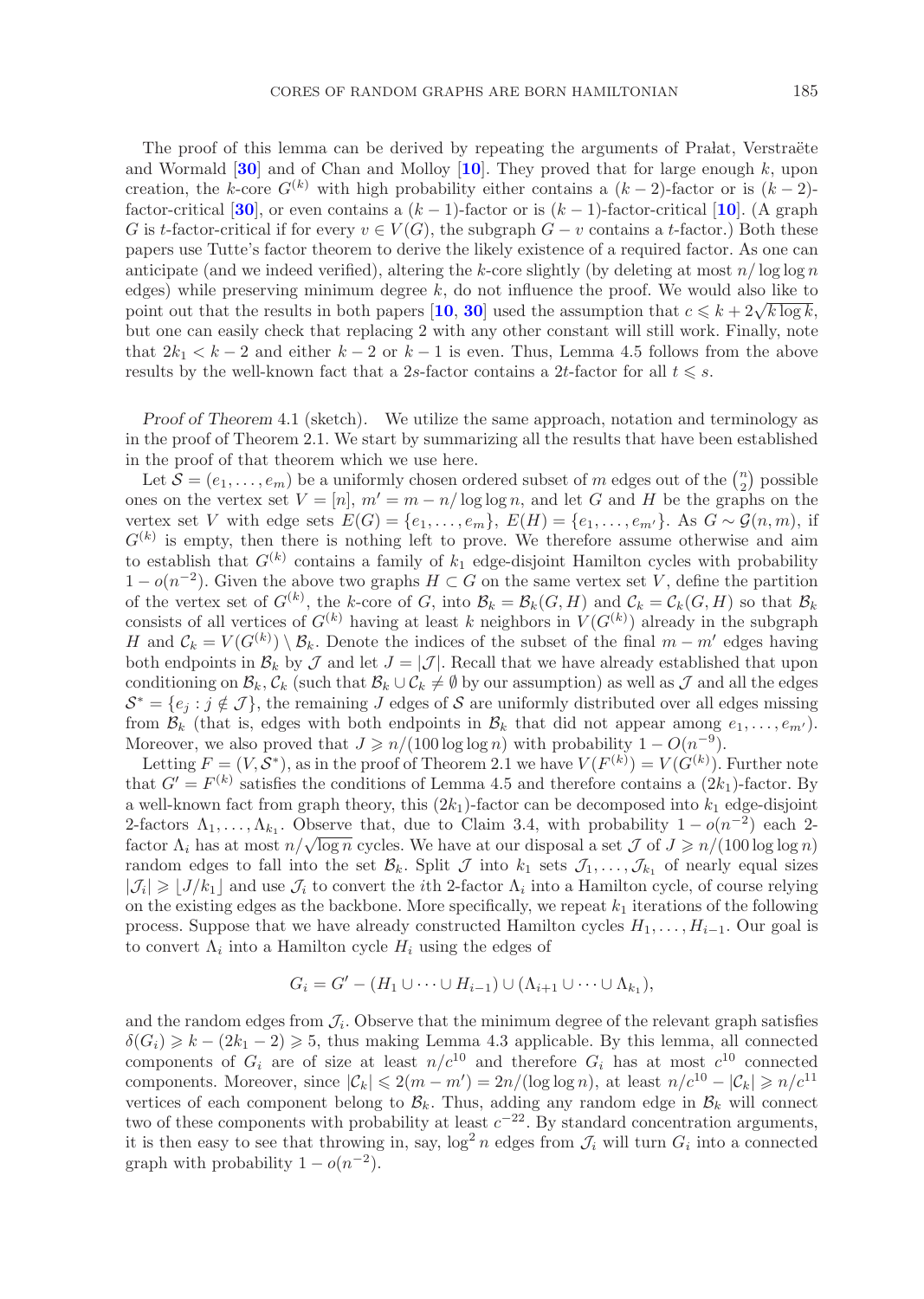Now we apply Lemma 2.6. Due to this lemma together with the expansion property guaranteed by Lemma 4.3, at any step  $G_i$  contains at least  $n/(2c^{20})$  boosters. Moreover, the number of such boosters with both endpoints in  $\mathcal{B}_k$  is at least  $n/(2c^{20}) - n|\mathcal{C}_k| \geq n/c^{21}$ . Thus,<br>the probability that a random edge falling into  $\mathcal{B}_t$ , bits a booster is at least  $c^{-21}$ . Since A, has the probability that a random edge falling into  $\mathcal{B}_k$  hits a booster is at least  $c^{-21}$ . Since  $\Lambda_i$  has only at most  $n/\sqrt{\log n}$  cycles to begin with, hitting  $n/\sqrt{\log n} + 1$  such boosters will transform it into a Hamilton cycle. Also note that we have not yet used the vast majority of the edges from  $\mathcal{J}_i$ , and can still add  $|\mathcal{J}_i| - \log^2 n > n/(200 \log \log n)$  random edges to  $G_i$ . By adding all these edges, we collect a number of boosters which stochastically dominates a binomial random variable with parameters  $n/(200 \log \log n)$  and  $c^{-21}$ . Therefore, by standard concentration arguments, we create the next Hamilton cycle  $H_i$  with probability at least  $1 - o(n^{-2})$ . Finally, we release the edges of  $\Lambda_i$  not used in  $H_i$  back into the graph, guaranteeing that in the next<br>iteration too the minimum degree of the backbone graph is at least 5. iteration too the minimum degree of the backbone graph is at least 5.

*Proof of Theorem* 4.2*.* Observe first that due to Lemma 4.4, the difference in sizes of the k-cores  $G^{(k)}$  and  $H^{(k)}$  is relatively small:

$$
|V(G^{(k)})| - |V(H^{(k)})| \le n - |V(H^{(k)})| \le n/c^{200}.
$$

Let  $V' = V(H^{(k)})$  and let R be the set of n random edges. For every edge  $e = (u, v) \in R$ <br>(uniformly distributed over missing edges in H) expose whether both u v are in V' or not (uniformly distributed over missing edges in H) expose whether both u, v are in  $V'$  or not.<br>If at least one of them is not in  $V'$  expose both endpoints of e. Otherwise put e into  $R'$  and If at least one of them is not in  $V'$  expose both endpoints of e. Otherwise put e into  $R'$  and<br>note that  $R'$  is the set of random edges uniformly distributed over all missing edges in the note that R' is the set of random edges uniformly distributed over all missing edges in the induced graph of H on V'. Also note that since  $|V'| \ge (1 - c^{-200})n$ , the number of edges in induced graph of H on V'. Also note that since  $|V'| \geq (1 - c^{-200})n$ , the number of edges in  $R'$  is stochastically dominated by the binomial random variable with parameters n and 2/3  $R^{\prime}_{\rm\bf Th}$  $R'$  is stochastically dominated by the binomial random variable with parameters n and  $2/3$ . Therefore, with probability at least  $1 - o(n^{-2})$  in the end of this process R' has at least  $n/2$ <br>edges. Moreover, this process reveals the set of vertices of the k-core of the graph G obtained edges. Moreover, this process reveals the set of vertices of the  $k$ -core of the graph  $G$  obtained from  $H$  by adding edges in  $R$ .

Fix a collection  $\Lambda_1, \ldots, \Lambda_{k_1}$  of edge-disjoint Hamilton cycles in  $H^{(k)}$ . We will use the set R' of place of  $S^{(k)}$  and solve the set  $R'$  of place of  $S^{(k)}$ . To this end solve the set of  $S^{(k)}$  and solve the se random edges to convert them into edge-disjoint Hamilton cycles in  $G^{(k)}$ . To this end, split the<br>set  $R'$  in  $k$ , parts  $R$ ,  $R$ , of sizes  $|R \ge n/(3k_1)$ . We perform  $k_2$  iterations of the following set  $R'$  in  $k_1$  parts  $R_1, \ldots, R_{k_1}$  of sizes  $|R_i| \geq n/(3k_1)$ . We perform  $k_1$  iterations of the following<br>process. Suppose that for  $i \in [k_1]$ , we have already created Hamilton cycles  $H_1, \ldots, H_{k_1}$  in process. Suppose that for  $i \in [k_1]$ , we have already created Hamilton cycles  $H_1, \ldots, H_{i-1}$  in  $G^{(k)}$ . Let

$$
G_i = G^{(k)} - (H_1 \cup \cdots \cup H_{i-1}) \cup (\Lambda_{i+1} \cup \cdots \cup \Lambda_{k_1}).
$$

By definition, the minimum degree of  $G_i$  is at least 5, enabling us to utilize Lemma 4.3. Due<br>to this lemma, all connected components of  $G_i$  are of size at least  $n/c^{10}$  and therefore  $G_i$ to this lemma, all connected components of  $G_i$  are of size at least  $n/c^{10}$  and therefore  $G_i$ <br>has at most  $c^{10}$  connected components. Moreover, at least  $n/c^{10} = n/c^{200} > n/c^{20}$  vertices of has at most  $c^{10}$  connected components. Moreover, at least  $n/c^{10} - n/c^{200} \ge n/c^{20}$  vertices of these each component belong to  $V'$ . Thus, adding any random edge in  $V'$ <br>components with probability at least  $c^{-40}$ . Therefore, by standard '. Thus, adding any random edge in  $V'$  will connect two of these components with probability at least  $c^{-40}$ . Therefore, by standard concentration arguments,<br>it is easily seen that throwing in (say) first log<sup>2</sup>n edges from R, will turn G, into a connected it is easily seen that throwing in (say) first  $\log^2 n$  edges from  $R_i$  will turn  $G_i$  into a connected<br>graph with probability  $1 - o(n^{-2})$ graph with probability  $1 - o(n^{-2})$ .

Next, as in the proof of Theorem 2.2, we add to  $\Lambda_i$  all vertices of  $V(G^{(k)}) - V(H^{(k)})$  (at  $n/c^{200}$  of them) to have a 2-factor with at most  $n/c^{200} + 1$  cycles. We merge these cycles most  $n/c^{200}$  of them) to have a 2-factor with at most  $n/c^{200} + 1$  cycles. We merge these cycles into one gradually, using the remaining  $|R_i| - \log^2 n \geq n/(4k_1) > n/c^2$  of the edges of the  $R_i$ .<br>By the expansion properties (Lemma 4.3) of  $G_i$ , we can derive from Lemma 2.6 that there are By the expansion properties (Lemma 4.3) of  $G_i$ , we can derive from Lemma 2.6 that there are at least  $n^2/(2c^{20})$  boosters in  $G_i$ . Moreover, all but  $n^2/c^{200}$  such boosters have both endpoints in V'. Hence, the probability that a new edge, uniform over all missing edges in V', is a booster<br>is at least  $c^{-21}$ . Hitting  $p/c^{200} + 2$  such boosters will transform our 2-factor into a Hamilton is at least  $c^{-21}$ . Hitting  $n/c^{200} + 2$  such boosters will transform our 2-factor into a Hamilton cycle in  $G_i$ . Since the number of boosters that we encounter is stochastically dominated by a binomial variable Bin $(n/c^2, c^{-21})$ , we deduce that with probability  $1 - o(n^{-2})$  exposing random edges from  $R_i$  will create the next Hamilton cycle  $H_i$  in  $G^{(k)}$ . Finally, we release the edges of  $\Lambda_i$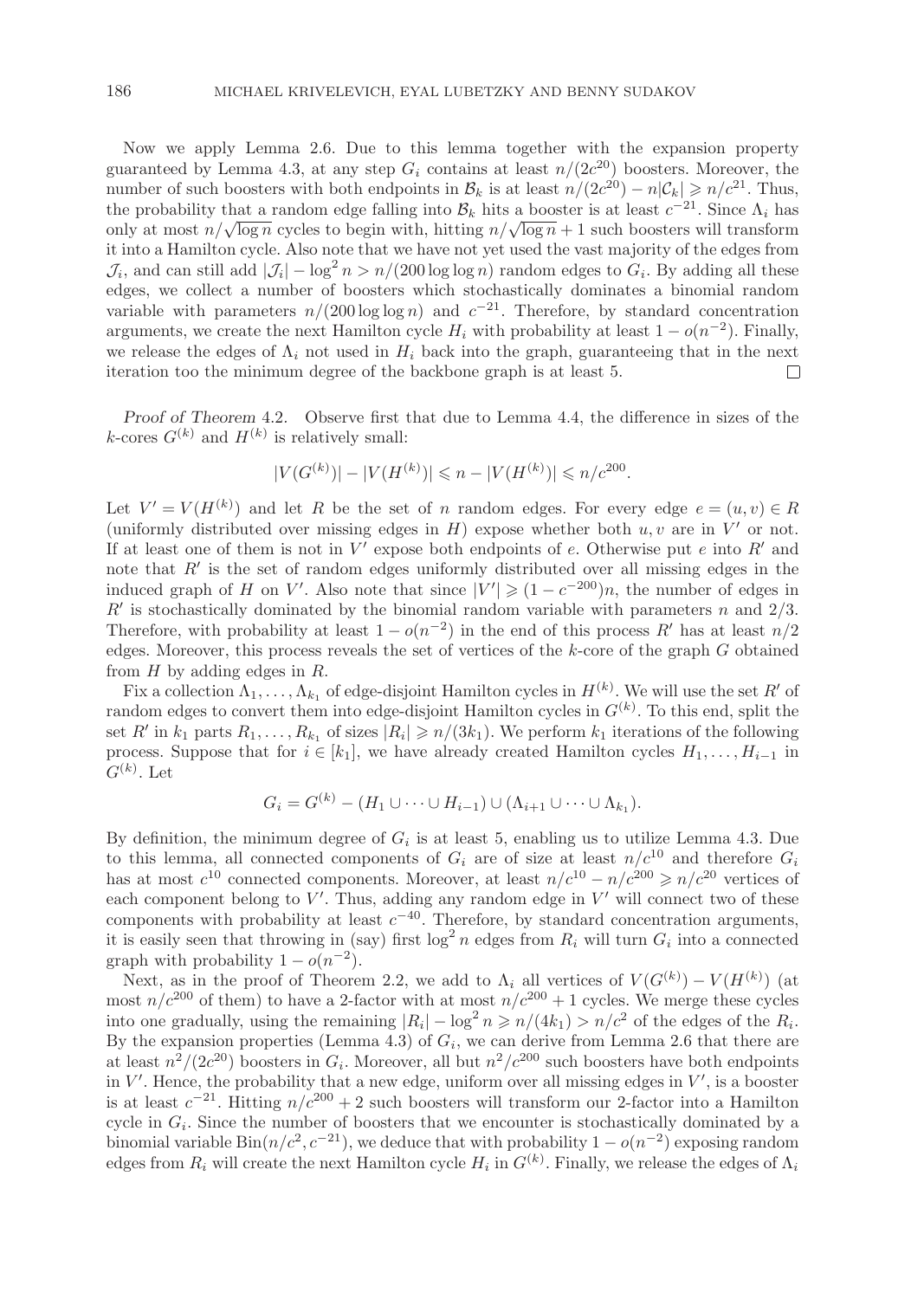not used in  $H_i$  back into the graph, guaranteeing that in the next iteration too the minimum degree of the backbone graph would be at least 5. degree of the backbone graph would be at least 5.

## 5. *Open problems*

The main problem that remains open is, of course, whether the result of Theorem 1.1 (the Hamiltonicity of  $G_k^{(k)}$  for all  $t \geq \tau_k$  w.h.p. provided  $k \geq 15$ ) can be pushed all the way down to  $k > 3$ . The bottleneck in our proof as mentioned before, was finding a 2-factor in the k-core  $k \geqslant 3$ . The bottleneck in our proof, as mentioned before, was finding a 2-factor in the k-core<br>minus the unrevealed sprinkling edges. Due to the complexity of this graph, instead of appealing minus the unrevealed sprinkling edges. Due to the complexity of this graph, instead of appealing to Tutte's criterion for a 2-factor, we construct one using two disjoint perfect matchings. This appears to be possible at  $\tau_k$  as long as  $k \ge 7$ . By taking  $k \ge 15$ , we were able both to simplify<br>the arguments used to recover this 2-factor, as well as to guarantee that  $G^{(k)}$  would remain the arguments used to recover this 2-factor, as well as to guarantee that  $G_t^{(k)}$  would remain<br>Hamiltonian for all  $t > \tau$ , who It is thus quite plausible that when paired with a more refined Hamiltonian for all  $t \geq \tau_k$  w.h.p. It is thus quite plausible that, when paired with a more refined<br>analysis, the present framework should produce an improved bound on k. However, a new idea analysis, the present framework should produce an improved bound on k. However, a new idea seems to be needed to take it down to  $k = 3$ .

For the packing problem, recalling the conjecture of Bollobás, Cooper, Fenner and Frieze [[6](#page-26-2)] that the k-core w.h.p. contains  $|(k-1)/2|$  edge-disjoint Hamilton cycles, our results here are only one Hamilton cycle short of this conjecture. However, the present methods appear to be incapable of bridging this small gap. In particular, in our cycle-by-cycle extraction argument it is crucial to have minimum degree 5 at every stage, so as to guarantee sufficient expansion of small sets (as given by Lemma 4.3 and used by Lemma 2.6). Once we extract  $\lfloor (k-3)/2 \rfloor$ Hamilton cycles from the k-core, we will be left with a subgraph of minimum degree 3, and this by itself is not enough to ensure the required expansion (for example, consider a set of degree-3 vertices forming a cycle). In conclusion, while new ideas are needed to fully settle this conjecture, our result provides a fairly firm evidence for its validity.

*Acknowledgements.* A major part of this work was carried out when the first and the third authors were visiting Microsoft Research at Redmond, WA. They would like to thank the Theory Group at Microsoft Research for hospitality and for creating a stimulating research environment. The authors are also grateful to an anonymous referee for useful comments and corrections.

#### *References*

- <span id="page-26-1"></span>1. M. AJTAI, J. KOMLÓS and E. SZEMERÉDI, 'First occurrence of Hamilton cycles in random graphs', *Cycles in graphs* (*Burnaby, B.C., 1982*), North-Holland Mathematics Studies 115 (North-Holland, Amsterdam, 1985) 173–178.
- <span id="page-26-9"></span>**2.** N. Alon and J. H. Spencer, *The probabilistic method*, 3rd edn (Wiley, New York, 2008).
- <span id="page-26-7"></span>**3.** G. Bennett, 'Probability inequalities for the sum of independent random variables', *J. Amer. Statist. Assoc.* 57 (1962) 33–45.
- <span id="page-26-0"></span>**4.** B. Bollobas´ , 'The evolution of sparse graphs', *Graph theory and combinatorics* (*Cambridge, 1983*) (Academic Press, London, 1984) 35–57.
- <span id="page-26-6"></span>5. B. BOLLOBÁS, *Random graphs*, 2nd edn (Cambridge University Press, Cambridge, 2001).
- <span id="page-26-2"></span>6. B. BOLLOBÁS, C. COOPER, T. I. FENNER and A. M. FRIEZE, 'Edge disjoint Hamilton cycles in sparse random graphs of minimum degree at least *k*', *J. Graph Theory* 34 (2000) 42–59.
- <span id="page-26-3"></span>**7.** B. BOLLOBAS, T. I. FENNER and A. M. FRIEZE, 'Hamilton cycles in random graphs of minimal degree at least *k*', *A tribute to Paul Erdös* (Cambridge University Press, Cambridge, 1990) 59–95.
- <span id="page-26-8"></span>**8.** B. Bollobas´ and A. M. Frieze, 'On matchings and Hamiltonian cycles in random graphs', *Random graphs '83* (*Pozna´n, 1983*), North-Holland Mathematics Studies 118 (North-Holland, Amsterdam, 1985) 23–46.
- <span id="page-26-4"></span>**9.** J. Cain and W. Julie, 'Encores on cores', *Electron. J. Combin.* 13 (2006) Research Paper 81, 13 pp. (electronic).
- <span id="page-26-5"></span>**10.** S. O. Chan and M. Molloy, '(*k* + 1)-cores have *k*-factors', *Combin. Probab. Comput.* 21 (2012) 882–896.
- 11. V. CHVÁTAL, 'Almost all graphs with 1.44*n* edges are 3-colorable', *Random Structures Algorithms* 2 (1991) 11–28.